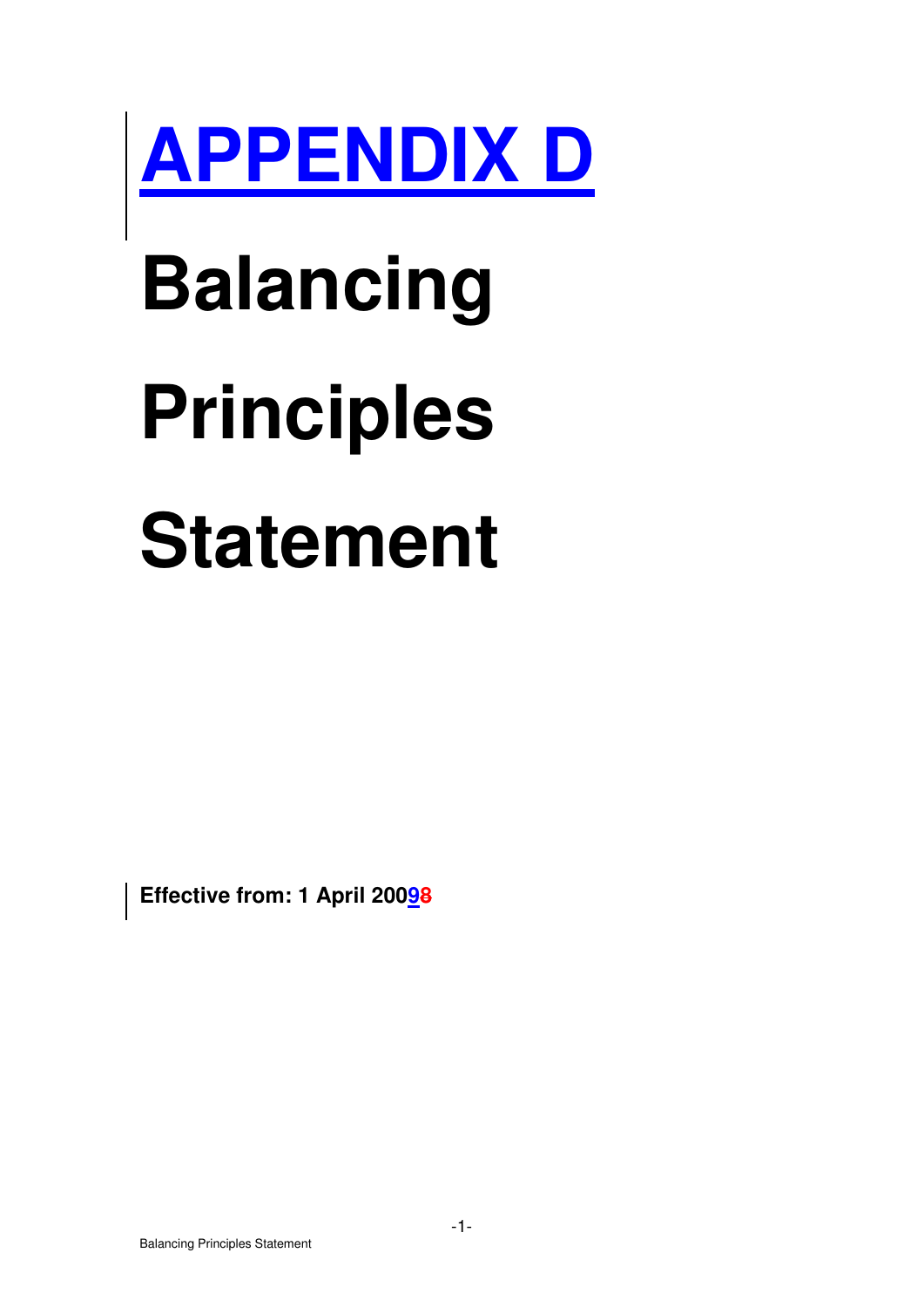#### **Version Control**

| Date            | <b>Version</b><br>No. | <b>Notes</b>                                                                                                                        |
|-----------------|-----------------------|-------------------------------------------------------------------------------------------------------------------------------------|
| 20.03.01        | 1.0                   | <b>Initial version</b>                                                                                                              |
| 01.05.02        | 2.0                   | following<br>Revised to<br>incorporate changes<br>March / April 2002 consultation.                                                  |
| 01.05.03        | 3.0                   | <b>Revision following annual review</b>                                                                                             |
| <u>28.11.03</u> | 3.1                   | incorporate introduction of<br><b>Revision</b><br>to<br><b>Maximum Generation Service and changes to</b><br>the PGBT Tender process |
| 01.05.04        | 4.0                   | <b>Revision following annual review</b>                                                                                             |
| 04.10.04        | 4.1                   | Revisions to incorporate changes as a result of<br><b>CAP071: the development of Maximum</b><br><b>Generation Service</b>           |
| 01.01.05        | 4.2                   | <b>Revisions to incorporate changes relating to</b><br><b>BETTA</b>                                                                 |
| 02.09.05        | 5.0                   | <b>Revision following annual review</b>                                                                                             |
| 06.04.06        | 6.0                   | <b>Revision following annual review</b>                                                                                             |
| 01.11.06        | 6.01                  | Revisions to incorporate the replacement of the<br><b>Warming &amp; Hot Standby service with BM Start</b><br><b>Up service</b>      |
| 01.04.07        | 7.0                   | <b>Revisions to incorporate Short Term Operating</b><br>Reserve (STOR)                                                              |
| 01.04.08        | 8.0                   | <b>Revision following annual review</b>                                                                                             |
| 01.04.09        | 9.0                   | <b>Revisions following annual review</b>                                                                                            |

This Balancing Principles Statement has been developed and approved by the Authority to assist Balancing and Settlement Code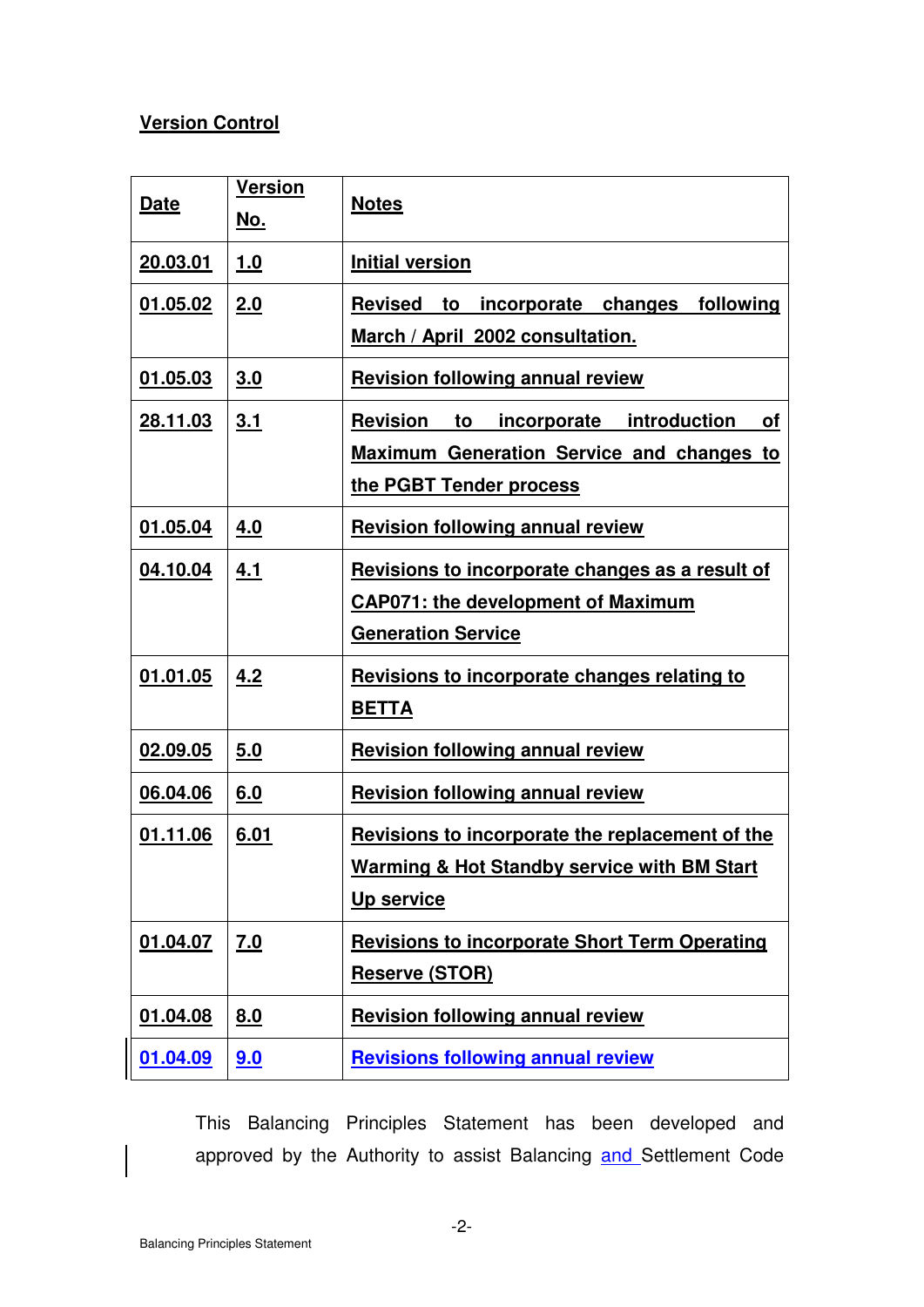(BSC) participants in understanding our actions in achieving the efficient, economic and co-ordinated operation of the transmission system and ensuring the security of the system at all times. This Balancing Principles Statement may only be modified in accordance with the processes set out in Standard Condition C16 of the National Grid's Electricity Transmission Licence. We Whenwill reviewing this Balancing Principles Statement, we will provide the Authority with relevant information in relation to such review and provide the Authority with the relevant reports and statements in accordance with the relevant provisions of Standard Condition C16 of the Electricity Transmission Licence.

In the event that it is necessary to modify this Balancing Principles Statement in advance of us issuing the annual updated version of the document, then this will be done by issuing a supplement to the Balancing Principles Statement.

The latest version of this document is available, together with the relevant change marked version (if any), electronically from the National Grid Website;

http://www.nationalgridinfo.co.uk/balancing/mn\_transmission.htmlhttp:// www.nationalgrid.com/uk/Electricity/Balancing/transmissionlicensestate ments/

Alternatively, a copy may be requested from Regulatory Frameworks Manager National Grid Electricity Transmission plc National Grid House Warwick Technology Park Gallows Hill Warwick CV34 6DA

Email address BalancingServices@uk.ngrid.com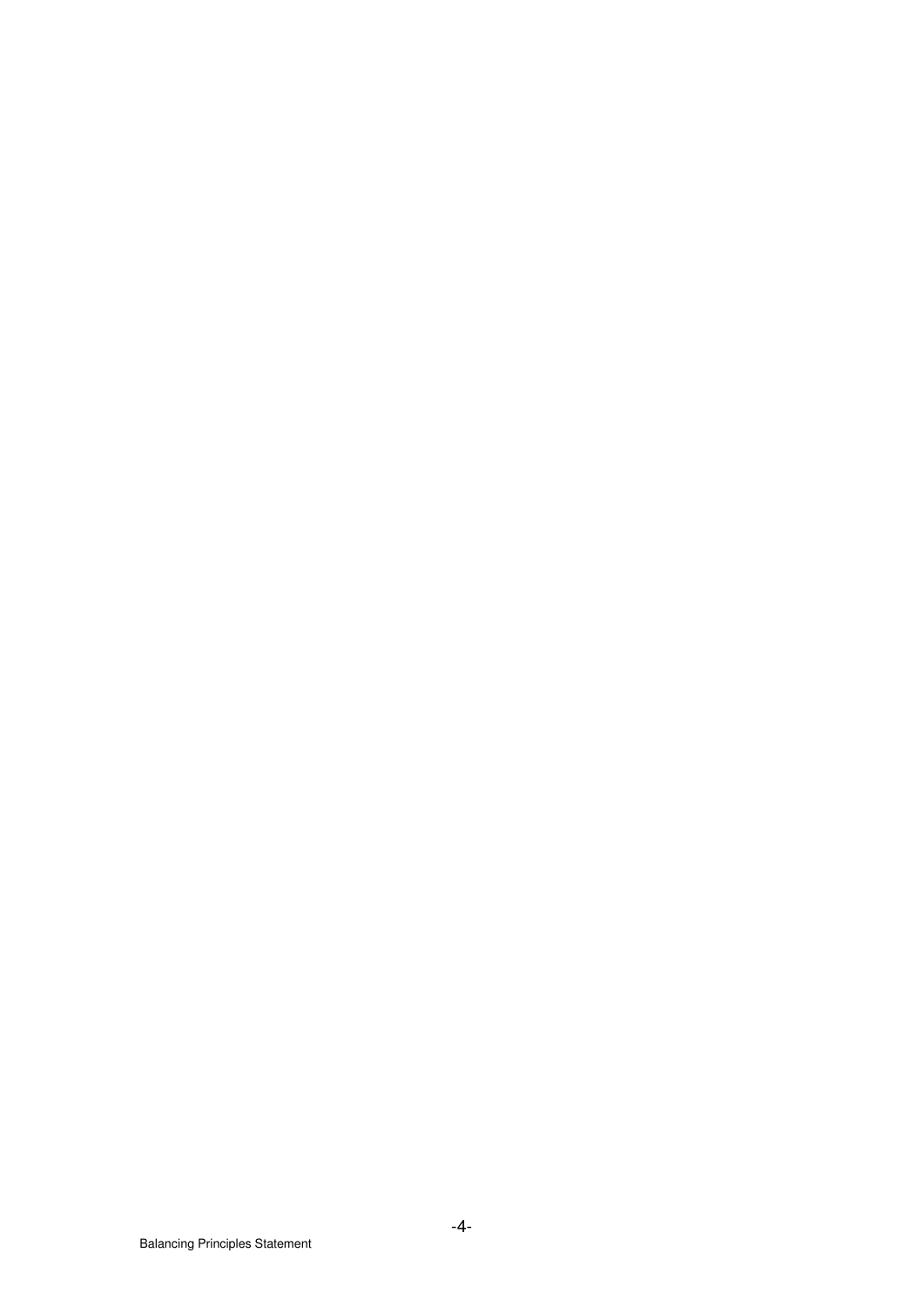# **CONTENTS**

#### **PART A Introduction**

1. Purpose of Document

#### **PART B General Principles**

- 1. Licence Duties
- 2. Other Compliance Reporting
- 3. Information Sources
- 4. Balancing Measures
- 5. Emergency Instructions
- 6. Involuntary Reductions

#### **PART C Principles Underlying Balancing Measures**

#### **PART D Transmission Constraint Management and Response/Reserve Holding Principles**

- 1. Transmission Constraint Management Principles
- 2. Constraint Management Processes
- 3. Response/Reserve Holding Principles

#### **PART E** Day Ahead and Within Day Balancing

- 1. Day Ahead Balancing Process Scheduling Phase
- 2. Within Day Balancing Process Control Phase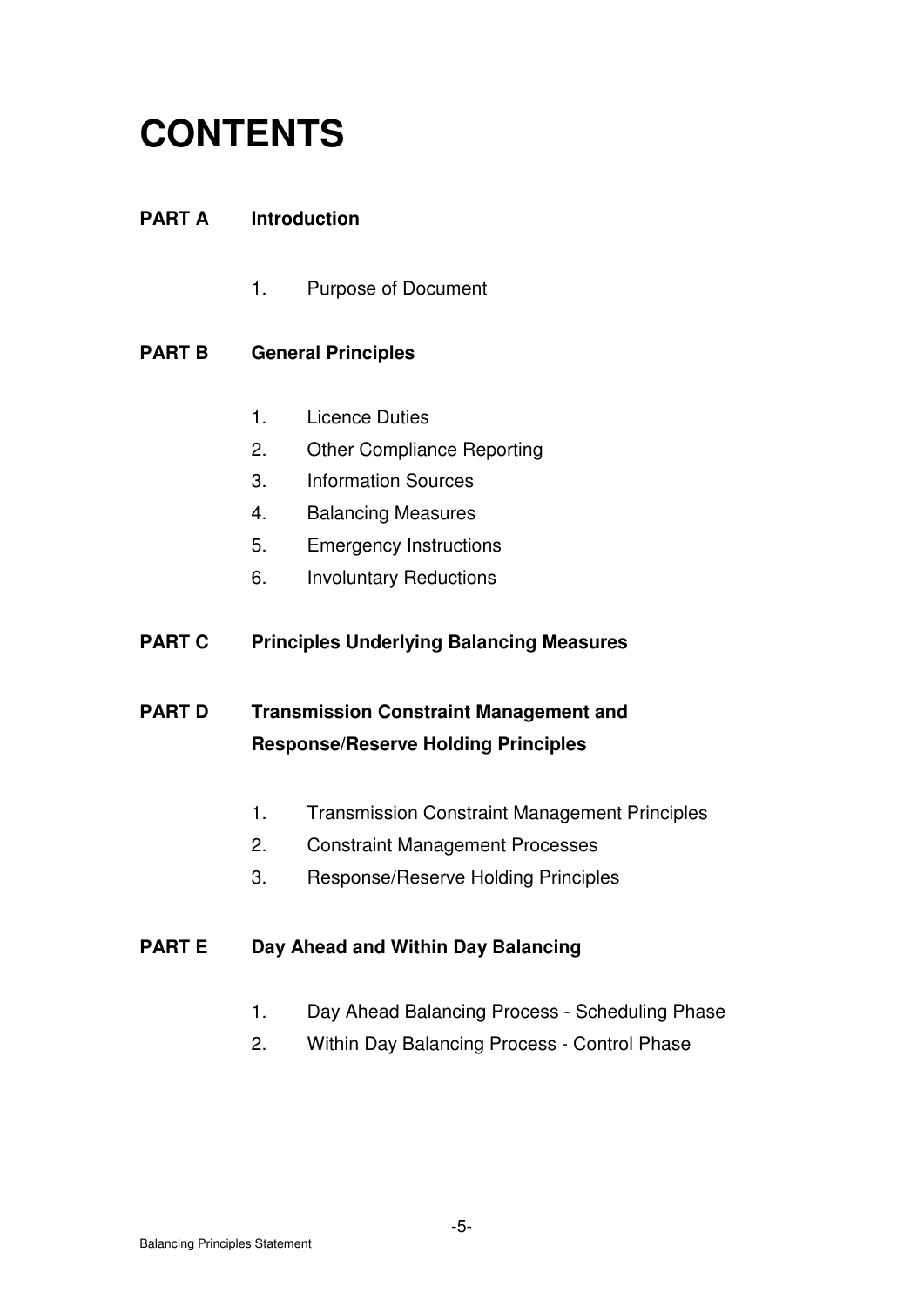#### **PART F Summary of Operational Security Standards**

- 1. Overview
- 2. System Frequency Control Standard
- 3. Voltage Control Standard

#### **PART G Exceptions to the Balancing Principles Statement**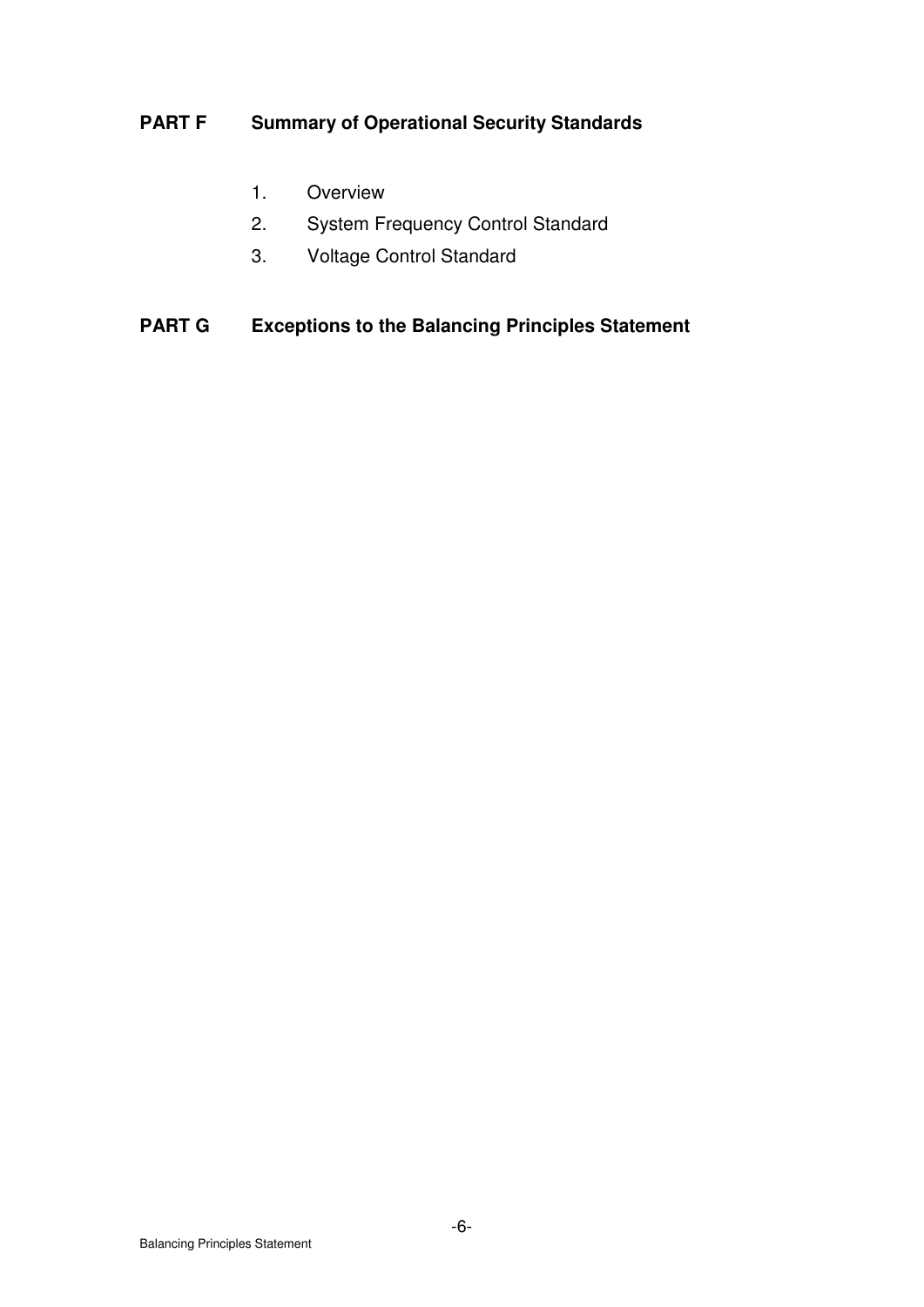#### **PART A: INTRODUCTION**

#### 1. **Purpose of Document**

This document is the Balancing Principles Statement, which National Grid Electricity Transmission plc (NGET), (is required to establish in accordance with Standard Condition C16 of the Transmission Licence. The purpose of this Balancing Principles Statement is to define the broad principles and criteria (the Balancing Principles) by which we will determine, at different times and in different circumstances, which Balancing Services we will use to assist in the efficient and economic operation of the transmission system and/or to assist in doing so efficiently and economically, and also to define when we would resort to measures not involving the use of Balancing Services.

This Balancing Principles Statement is designed to indicate the broad framework against which we will make balancing action decisions.

Part B sets out a number of general principles relating to the development and application of this Balancing Principles Statement and Part C describes the broad principles by which we will utilise balancing measures. Part D describes the broad principles by which we undertake both the management of transmission constraints and response/reserve services and Part E sets out the processes that we will normally undertake at the day ahead and on the day to achieve system balance. Part F summarises our operational security standards that effectively define the requirements forwithin which we will carry out balancing measures. Part G explains exceptions to the Balancing Principles Statement, where circumstances may arise which require us to operate outside the principles detailed in previous sections.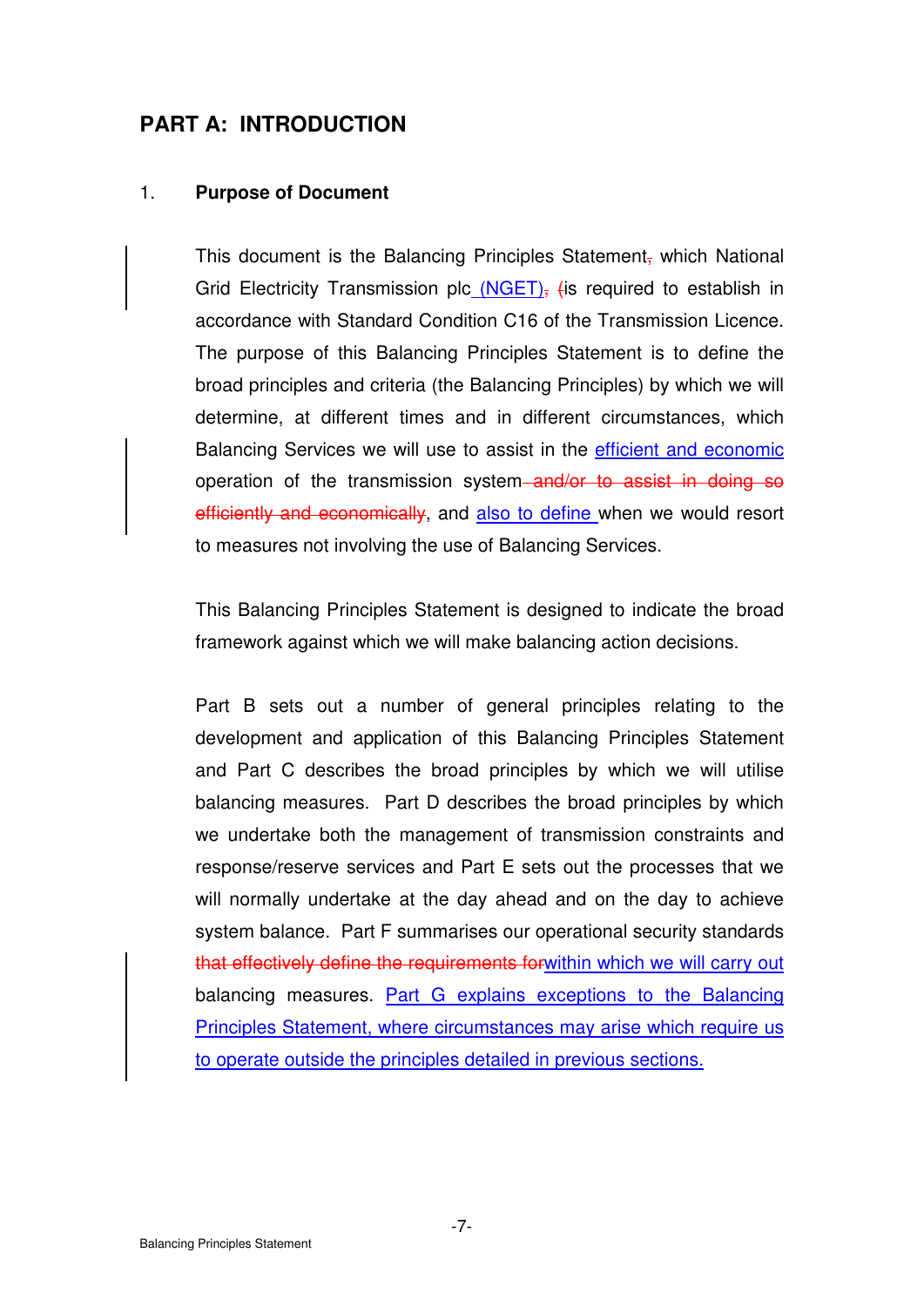In the event that it is necessary to modify this Balancing Principles Statement in advance of us issuing the annual updated version of the document, then this will be done by issuing a supplement to the Balancing Principles Statement.

This Balancing Principles Statement has been developed by NGET, and approved by the Authority, to assist BSC participants in understanding our actions in achieving the efficient, economic and coordinated operation of the transmission system. This Balancing Principles Statement may only be modified in accordance with the processes set out in Standard Condition C16 of the Electricity Transmission Licence. We will review this Balancing Principles Statement, provide the Authority with relevant information in relation to such review and provide the Authority the relevant reports and statements in accordance with the relevant provisions of Standard Condition C16 of the Electricity Transmission Licence.

This Balancing Principles Statement makes reference to a number of provisions contained in the Grid Code and Balancing and Settlement Code. In the event that any of the relevant provisions in the Grid Code or Balancing and Settlement Code are amended it may become necessary for us to seek to modify the Balancing Principles Statement in order that it remains consistent with the Grid Code and/or Balancing and Settlement Code.

In any event where our statutory obligations or the provisions of the Grid Code are considered inconsistent with any part of this Balancing Principles Statement, then the relevant statutory obligation and/or Grid Code provisions will take precedence.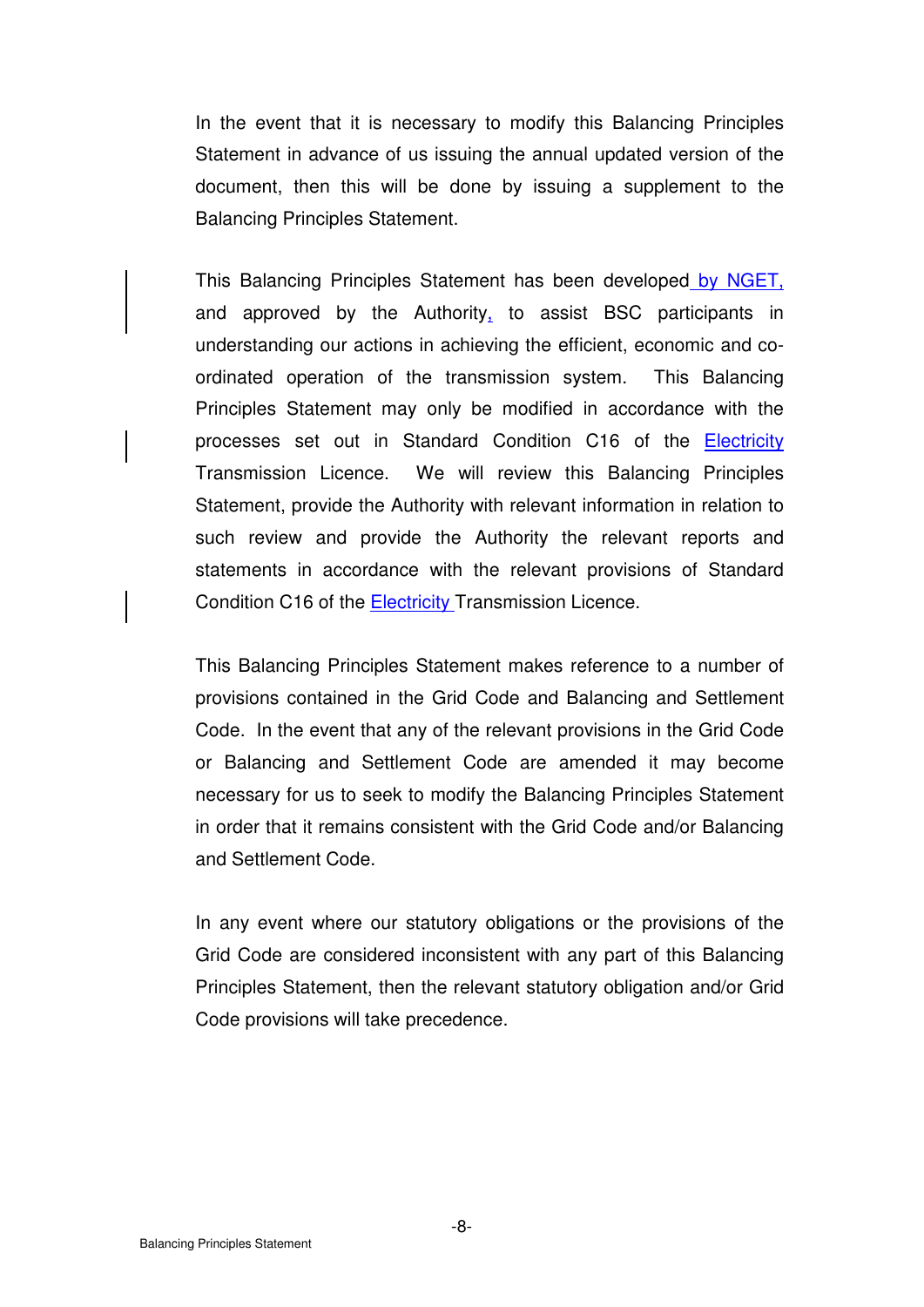Unless defined in this Balancing Principles Statement, terms used herein shall have the same meanings given to them in the **Electricity** Transmission Licence, the Grid Code and/or the Balancing and Settlement Code as the case may be.

Copies of this Balancing Principles Statement are available from National Grid Electricity Transmission plc NGET upon request. The most recent edition (and any archived editions) will be available from National Grid's website

http://www.nationalgridinfo.co.uk/balancing/mn\_transmission.html. http://www.nationalgrid.com/uk/Electricity/Balancing/transmissionlicensestate ments/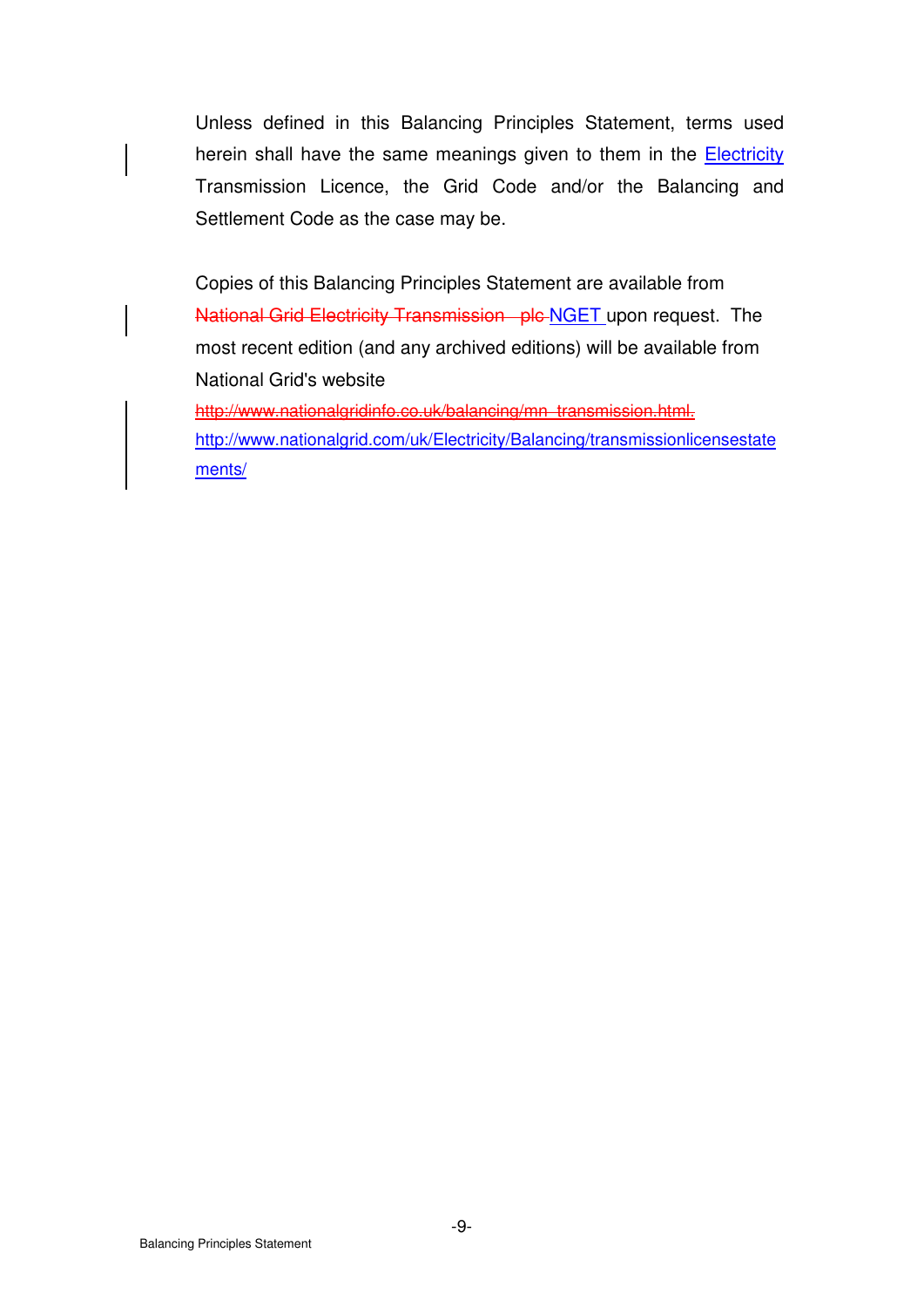#### **PART B: GENERAL PRINCIPLES**

#### **1 Licence Duties**

This Balancing Principles Statement is written to be consistent with and to satisfy our licence obligation to "operate the Licensee's Transmission System in an efficient, economic and co-ordinated manner" and our duty under the Electricity Transmission Licence not to discriminate in our procurement or use of Balancing Services.

National Grid Electricity Transmission plc-NGET will normally operate in accordance with the Balancing Principles Statement and compliance will be measured by two processes:

- (i) Providing an annual report to the Authority on the manner in which and the extent to which we have complied with the Balancing Principles Statement and whether any modifications should be made to the Balancing Principles Statement to reflect more closely our practice.
- (ii) In addition wWe will be subject to an external audit to determine the extent to which we have, in using Balancing Services, complied with the Balancing Principles Statement. The audit statement will be made available to the Authority in accordance with the Electricity Transmission Licence.

Additionally we shall, if directed by the Authority, and in any event at least once a year, review the Balancing Principles Statement in consultation with BSC Parties and other interested parties likely to be affected by the Balancing Principles Statement.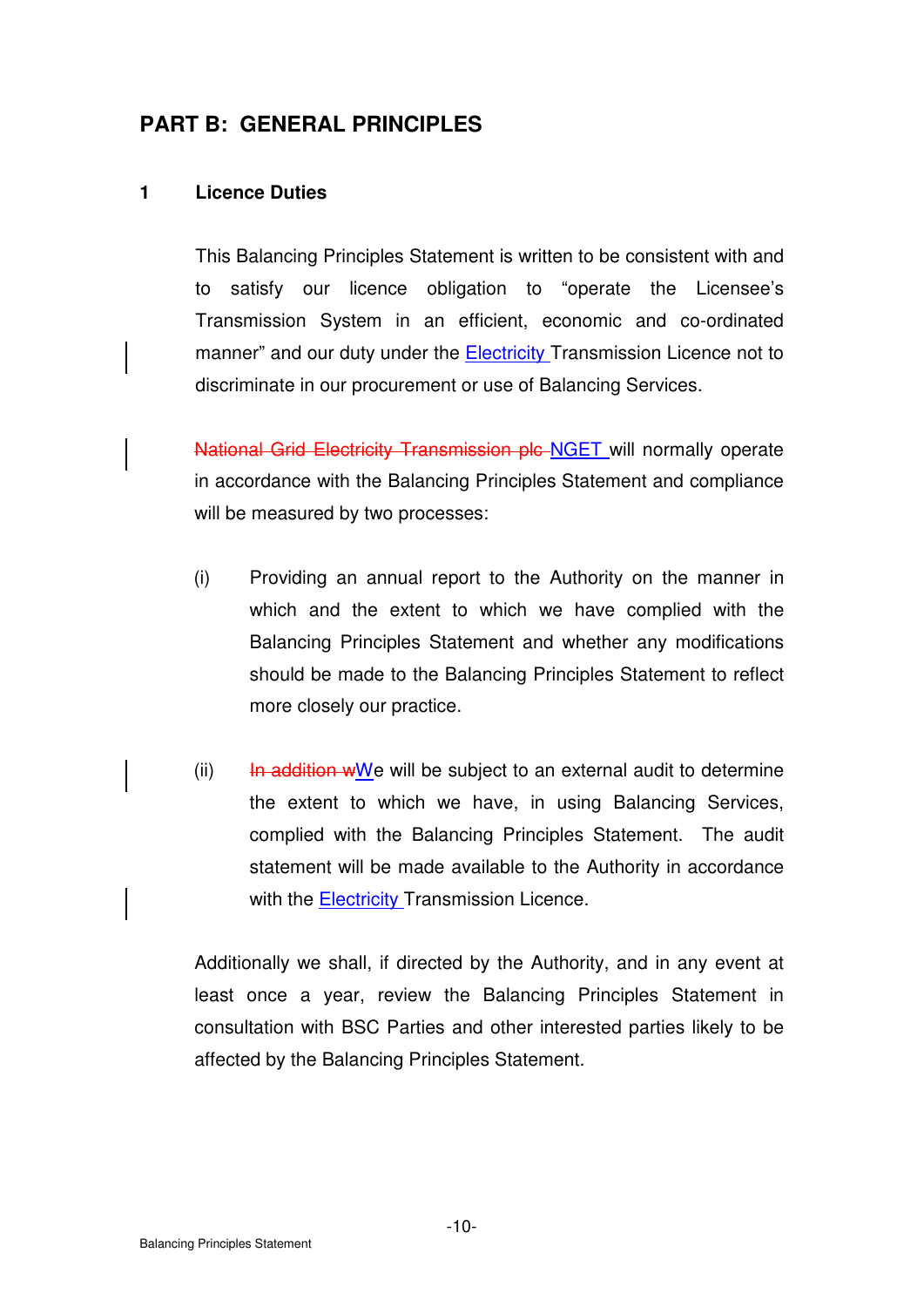#### **2 Other Compliance Reporting**

In addition to our licence duties we shall also provide a report to the Authority, either when requested, or where we become aware of any circumstances of significant non-compliance, in our use of Balancing Services.

The report will summarise the incident together with an explanation of the circumstances leading to the deviation from this Balancing Principles Statement. We shall endeavour to provide such reports to the Authority within 28 days of the request being made. Furthermore such reports shall be made available to the industry (via the Ofgem website).

#### **3 Information Sources**

We will determine what balancing measures will be employed by taking account of Balancing Mechanism Unit (BMU) data (made available on the Balancing Mechanism Reporting System (BMRS) from participants), our forecast of 'NGC Demand' GB National Demand and GB Transmission System Demand (BC1 of the Grid Code details the release of this information on the BMRS), the Transmission Outage Plan (our co-ordinated schedule of transmission plant outages, details of which are made available to relevant generators and Network Operators under OC2 of the Grid Code), actual system conditions (including weather conditions) and any other relevant data as defined in BC-1.4.2 ( $Ff$ ) of the Grid Code.

#### **4 Balancing Measures**

The balancing measures available to us constitute Balancing Services. The Balancing Services are defined in Standard Condition C1 of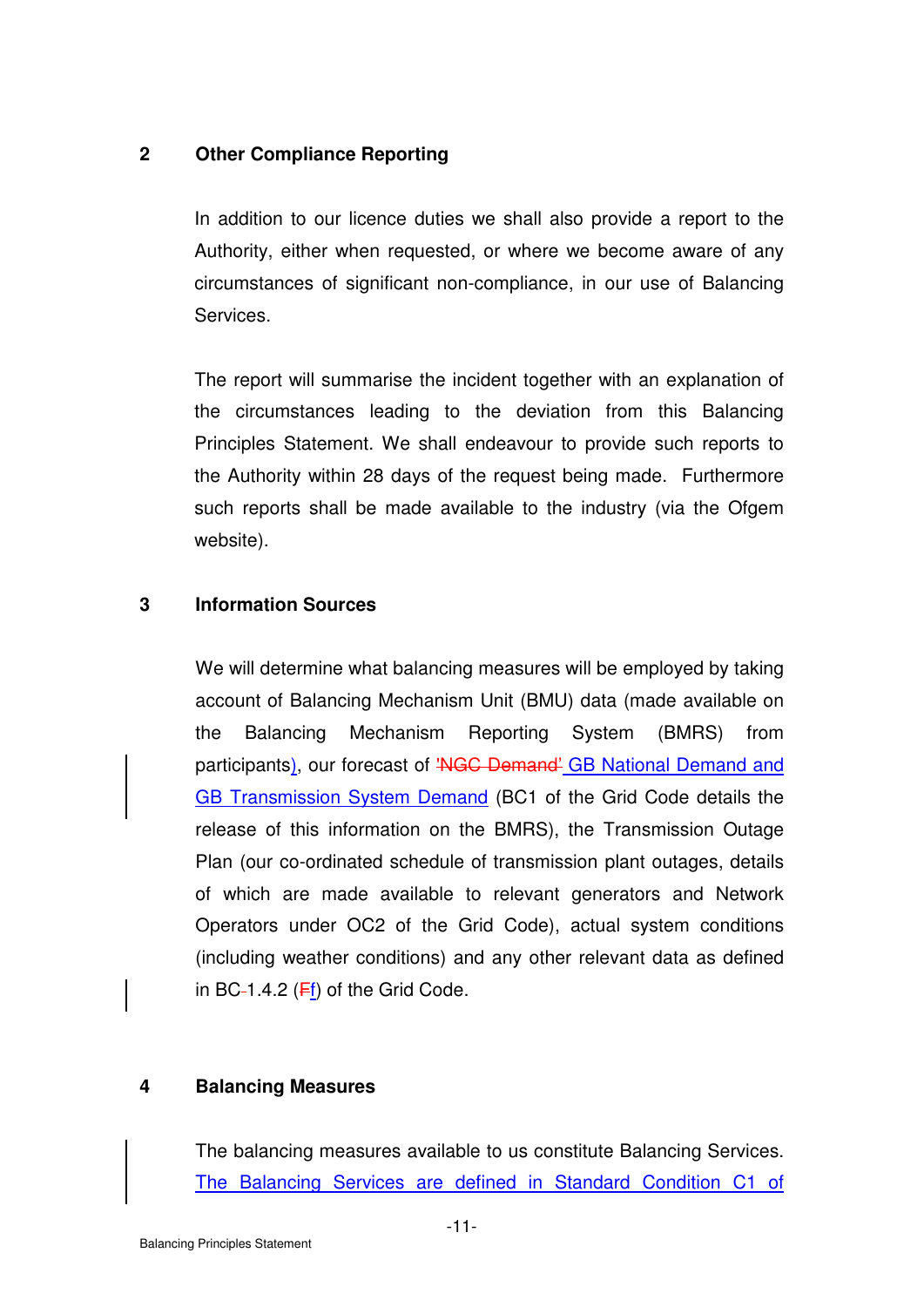National Grid's Electricity Transmission Licence. A detailed explanation of these Balancing Services is provided in the Procurement Guidelines. The Transmission Licence defines Balancing Services as:

(a) ancillary services;

(b) offers and bids made in the balancing mechanism; and

(c) other services available to the licensee which serve to assist the licensee in co- ordinating and directing the flow of electricity onto and over the GB transmission system in accordance with the Act or the standard conditions and/or in doing so efficiently and economically, but shall not include anything provided by another transmission licensee pursuant to the STC.

#### **5 Emergency Instructions**

In certain circumstances it will be necessary, in order to preserve the integrity of  $\frac{H}{R}$  GB  $\frac{1}{4}$ Transmission Ssystem and any synchronously connected external system, for us to issue 'Emergency Instructions'. In such circumstances it may be necessary to depart from normal BM operation in accordance with BC2.9 of the Grid Code.

#### **General Principles for Issuing Emergency Instructions**

Where we identify the requirement to issue Emergency Instructions, and time permits, we will do so with due regard to the following principles:

(a) We will instruct those BMUs that are most effective in relieving the system problem;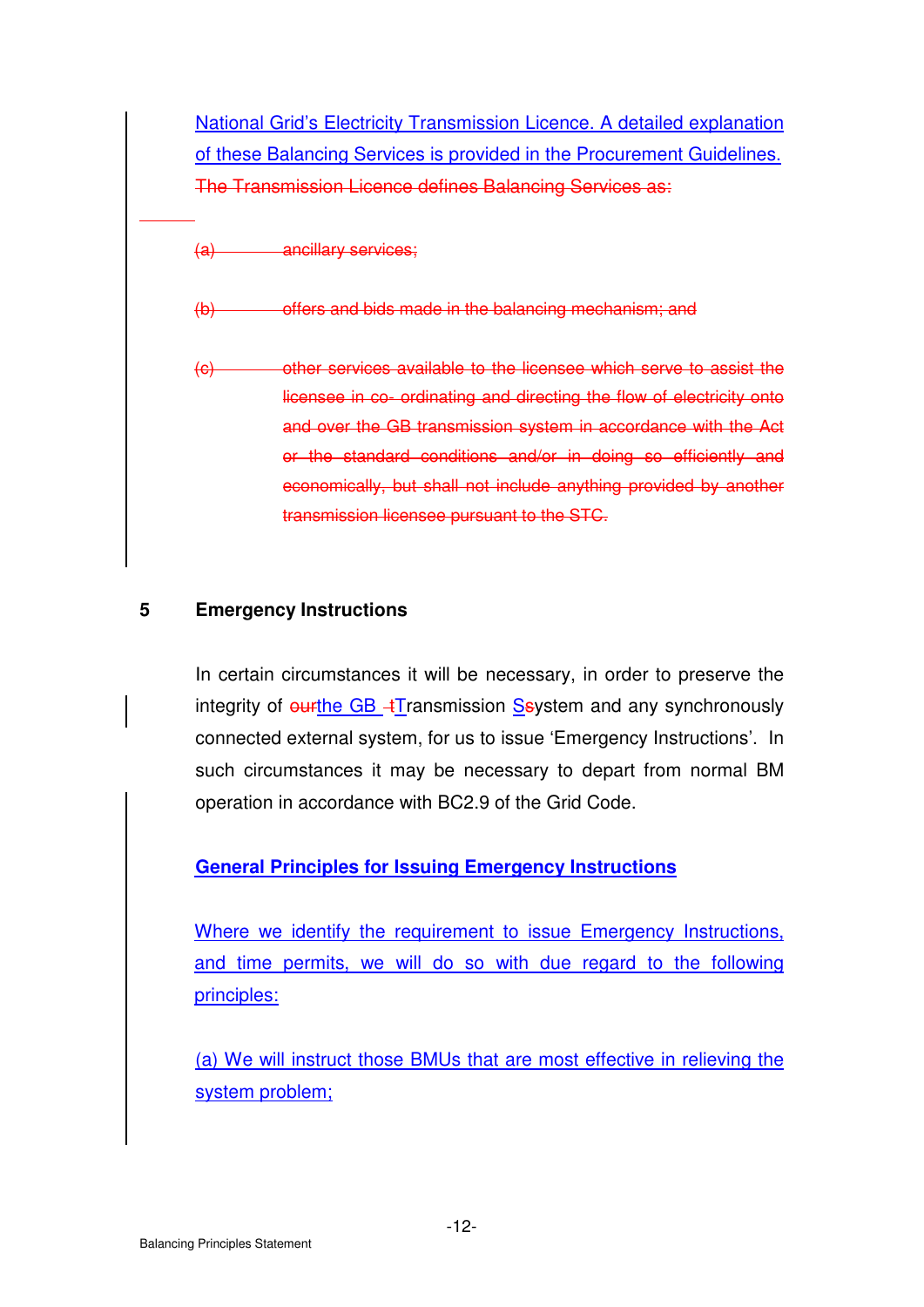(b) Where BMUs have a similar level of effectiveness in relieving the system problem we will select on the basis of submitted Bid-Offer Data;

(c) Where it is not possible to differentiate between the effectiveness or cost of BMUs we will instruct on the basis of:

- Effect on power flows (resulting in the minimisation of transmission losses) – BMUs that would lead to the greatest reduction in transmission losses being instructed first.
- Reserve/Response capability BMUs with a lower response/reserve capability being instructed in preference to BMUs with a higher capability;
- Reactive Power contribution BMUs with a lower reactive power capability being instructed in preference to BMUs with a higher capability;
- Dynamic Parameters BMUs with more appropriate dynamic parameters being selected in preference to those with less appropriate parameters.

(d) where several BMUs have been instructed in response to an incident we will restore those units, where dynamic parameters and system conditions allow, in the reverse order of their instruction.

In the case of a BMU, Emergency Instructions may include an instruction for the BMU to operate in a way that is not consistent with the dynamic parameters, QPNs and/or export and import limits. In all cases (with the exception of the need to invoke the Black Start process or the Re-Synchronisation of De-Synchronised Island process in accordance with OC9 of the Grid Code) where we have issued an Emergency Instruction to a BM Participant, and a valid and relevant bid or offer has been submitted, then we shall log a Bid-Offer Acceptance (BOA)details will be posted on the BMRS and the Emergency Instruction Acceptance Data will be agreed post event.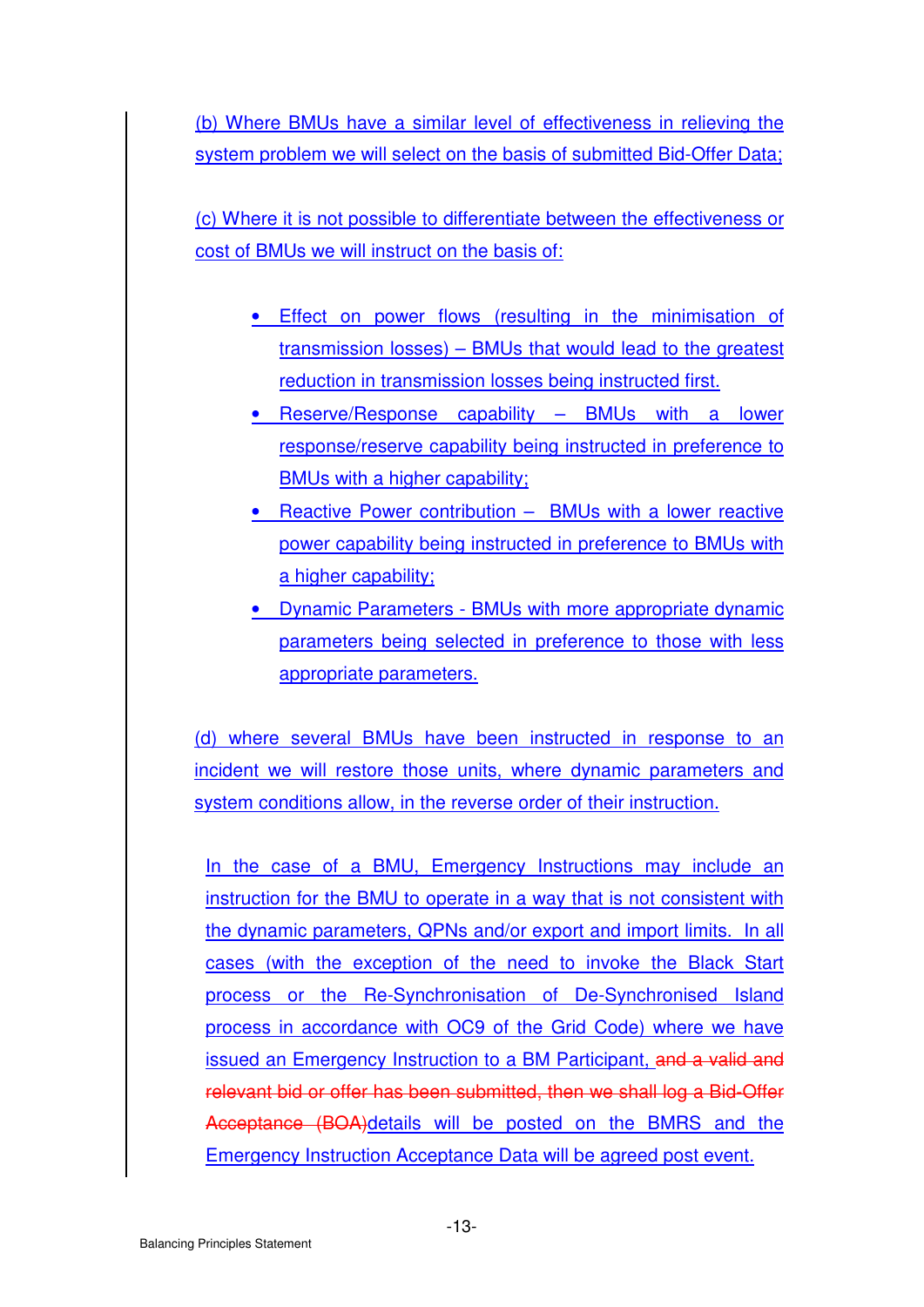Examples of such circumstances that may require the issue of Emergency Instructions include:

#### (a) **Events**

Events on ourthe GB tTransmission sSystem or the Ssystem of another user that leads or could potentially lead to insecure system operation and for which insufficient relevant Bid-Offers are available to restore system security. The Grid Code defines an 'Event' as:

> 'An unscheduled or unplanned (although it may be anticipated) occurrence on, or relating to, a **System**  (including **Embedded Power Stations)** including, without limiting that general description, faults, incidents and breakdowns and adverse weather conditions being experienced'.

#### (b) **Demand Control** (detailed in OC6.5 to OC6.8)

Operating Code No. 6 (OC6) of the Grid Code is concerned with the provisions to be made by Network Operators, and in relation to Non-Embedded Customers by us, to permit the reduction of demand in the event of insufficient active power generation being available to meet demand, or in the event of breakdown or operating problems (such as in respect of system frequency, system voltage levels or system thermal overloads) on any part of ourthe GB-Ttransmission sSystem.

(c) **System and Localised Negative Reserve Active Power Margin** (detailed in BC2.9.4 of the Grid Code).

BC2.9.4 details the actions that we can undertake in ensuring that: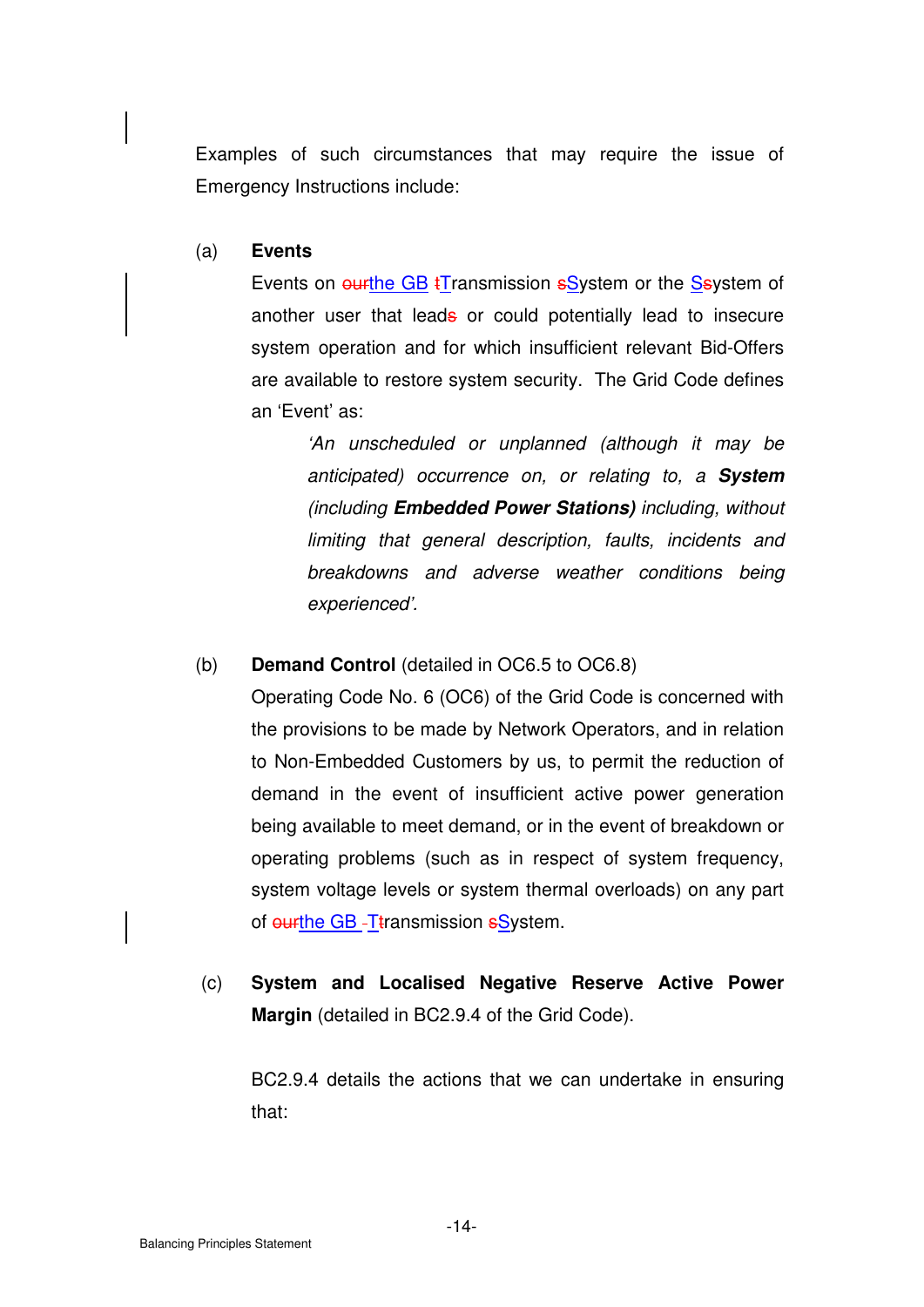- the sum of synchronised GensetsBMUs at all times are capable of reducing output sufficient to offset the loss of the largest secured demand on the system and
- synchronised GensetsBMUs at all times are capable of reducing output to allow transfers to and from system constraint groups to be contained within the required limits.

In both cases this action must be sustainable.

#### **System Negative Reserve Active Power Margin**

It should be noted that if the System Negative Reserve Active Power Margin (NRAPM) is not met then the resulting high frequency following the loss of the largest secured demand would not be abated.

 Where we are unable to satisfy the required System NRAPM we will select (and instruct) GensetsBMUs for De-synchronising on the basis of Bid-Offer Data submitted to us.

#### **Localised Negative Reserve Active Power Margin**

If Localised NRAPM are not maintained then it may not be possible to alleviate incidences of thermal overloading, system instability and voltage problems following transmission system faults.

In the case of Localised NRAPM wWe will select and instruct GensetsBMUs for De-synchronising on the basis of Bid-Offer Data submitted to us and their effectiveness in restoring the Localised NRAPM to the required level.

 In the event that we are unable to differentiate between GensetsBMUs according to Bid-Offer Data and/or their effectiveness in restoring any Localised NRAPM, we will, where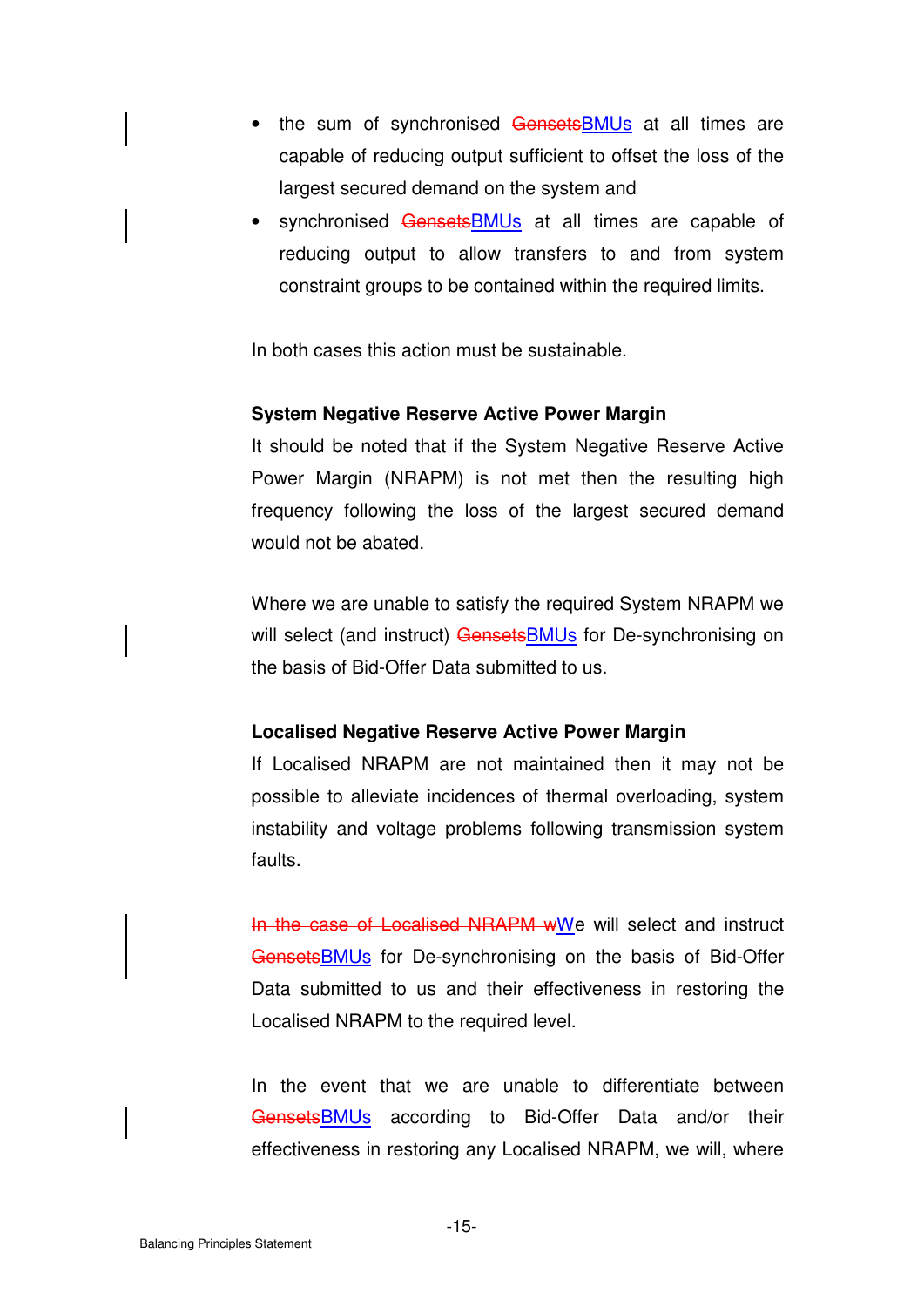time permits, select GensetsBMUs in accordance with the General Principles described above. taking into account their:

- •effect on power flows (resulting in the minimisation of transmission losses) – Gensets that would lead to the greatest reduction in transmission losses being selected first
- •Reserve/Response capability Gensets with a lower response/reserve capability being selected in preference to Gensets with a higher capability (if instructing off);
- •Reactive Power contribution Gensets with a lower reactive power capability being selected in preference to Gensets with a higher capability;
- Dynamic Parameters Gensets with more flexible dynamic parameters being selected in preference to those with less flexible parameters;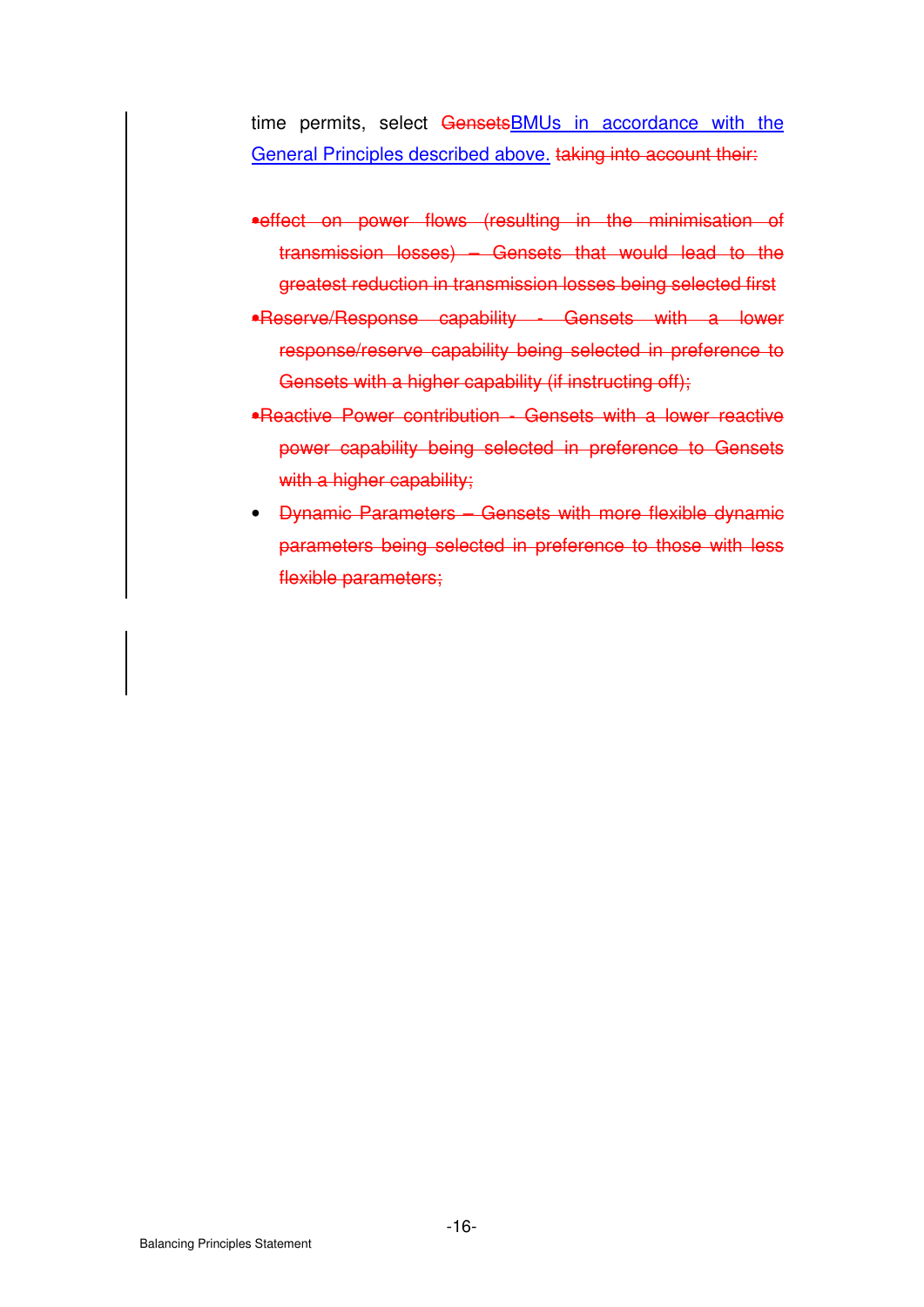#### (d) **Black Start** (Detailed in OC9 of the Grid Code)

The need to invoke the Black Start process or the Re-Synchronisation of De-Synchronised Island process in accordance with OC9.

#### (e) **Maximum Generation Service**

The need to request the Maximum Generation Service would normally be in order to maintain system security in the event that all valid and feasible Bids and Offers have been accepted in the BM. Where possible, the request for Maximum Generation Service will take place prior to the instruction of any measures related to Demand Control under OC6 1.2.(c), (d) or (e) of the Grid Code. Information relating to the instruction of the Maximum Generation Service will be published on the BMRS as soon as reasonably practicable.

The Maximum Generation Service will only be instructed where a BMU has been instructed to, or is generating at, its Maximum Export Limit.

For the avoidance of doubt, valid and feasible Bid and Offers are those Bids and Offers which facilitate the delivery of energy within the relevant Settlement Period. Under certain exceptional circumstances, it may be necessary to invoke the Maximum Generation Service before all valid and feasible Bids and Offers have been accepted. These circumstances may include:

- (i) where the call off of available Offers would lead to an erosion of the system reserve for response below the required level;
- $(ii)$  where the acceptance of relevant  $-Offers$  would lead to the depletion of reactive reserves below the required levels; and
- (iii) where no other plant with suitable dynamics is available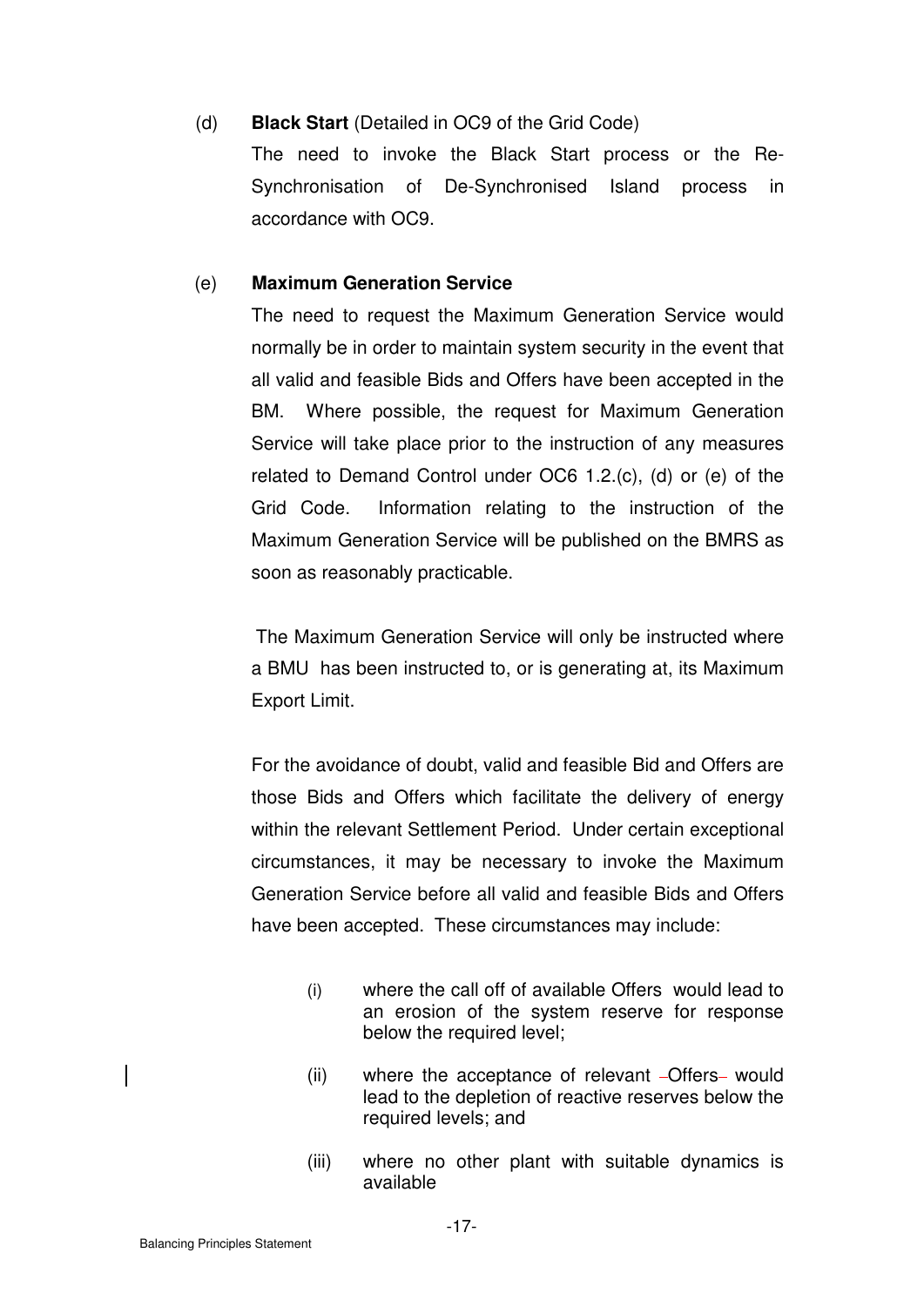For the avoidance of doubt, the decision to instruct the Maximum Generation Service will be taken based upon the prevailing system conditions on the transmission system. The price of other available actions offered through the BM will have no bearing upon the decision to instruct Maximum Generation **Service** 

(f) **Frequency Sensitivity** (Detailed in BC2.9.5 of the Grid Code) The need to maintain adequate frequency sensitive Generating Units in accordance with BC2.9.5.

#### (g) **Communication Failure**

Where unplanned outages of the electronic data communication facilities or National Grid Electricity Transmission pleNGET associated computing facilities has occurred preventing normal BM operation.

Where we identify the requirement to issue Emergency Instructions, and time permits, we will do so with due regard to the following principles:

(a)we will instruct those BMUs that are most effective in relieving the system problem;

(b)where BMUs have a similar level of effectiveness in relieving the system problem we will select on the basis of submitted Bid-**Offer Data:** 

(c)where it is not possible to differentiate between the effectiveness or cost of BMUs we will instruct on the basis of: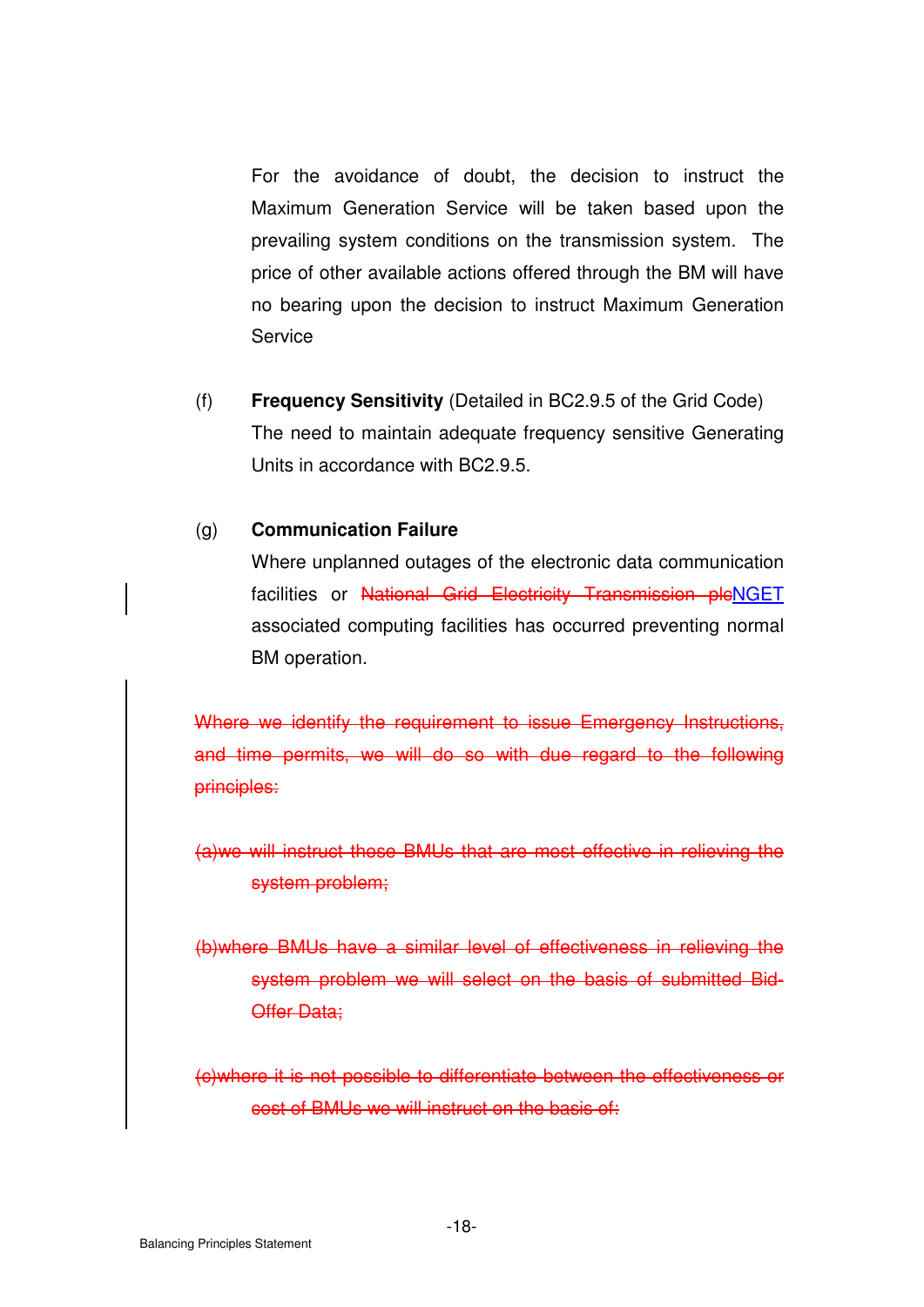- •Effect on power flows (resulting in the minimisation of transmission losses) – BMUs that would lead to the greatest reduction in transmission losses being instructed first.
- •Reserve/Response capability BMUs with a lower response/reserve capability being instructed in preference to Gensets with a higher capability;
- •Reactive Power contribution BMUs with a lower reactive power capability being instructed in preference to BMUs with a higher capability.

(d)where several BMUs have been instructed in response to an incident we will restore those units, where dynamic parameters and system conditions allow, in the reverse order of their instruction.

In the case of a BMU, Emergency Instructions may include an instruction for the BMU to operate in a way that is not consistent with the dynamic parameters, QPNs and/or export and import limits. In all cases (with the exception of the need to invoke the Black Start process or the Re-Synchronisation of De-Synchronised Island process in accordance with OC9 of the Grid Code) where we have issued an Emergency Instruction to a BM Participant and a valid and relevant bid or offer has been submitted, then we shall log a Bid-Offer Acceptance (BOA).

#### **6 Involuntary Reductions**

Under certain, mainly exceptional, circumstances we may need to take actions that will involve the involuntary reduction of generation or demand before all valid and relevant BM Bid-Offers have been accepted. Relevant BM Bid-Offers are defined as those being located in the correct geographic location and/or having the required dynamic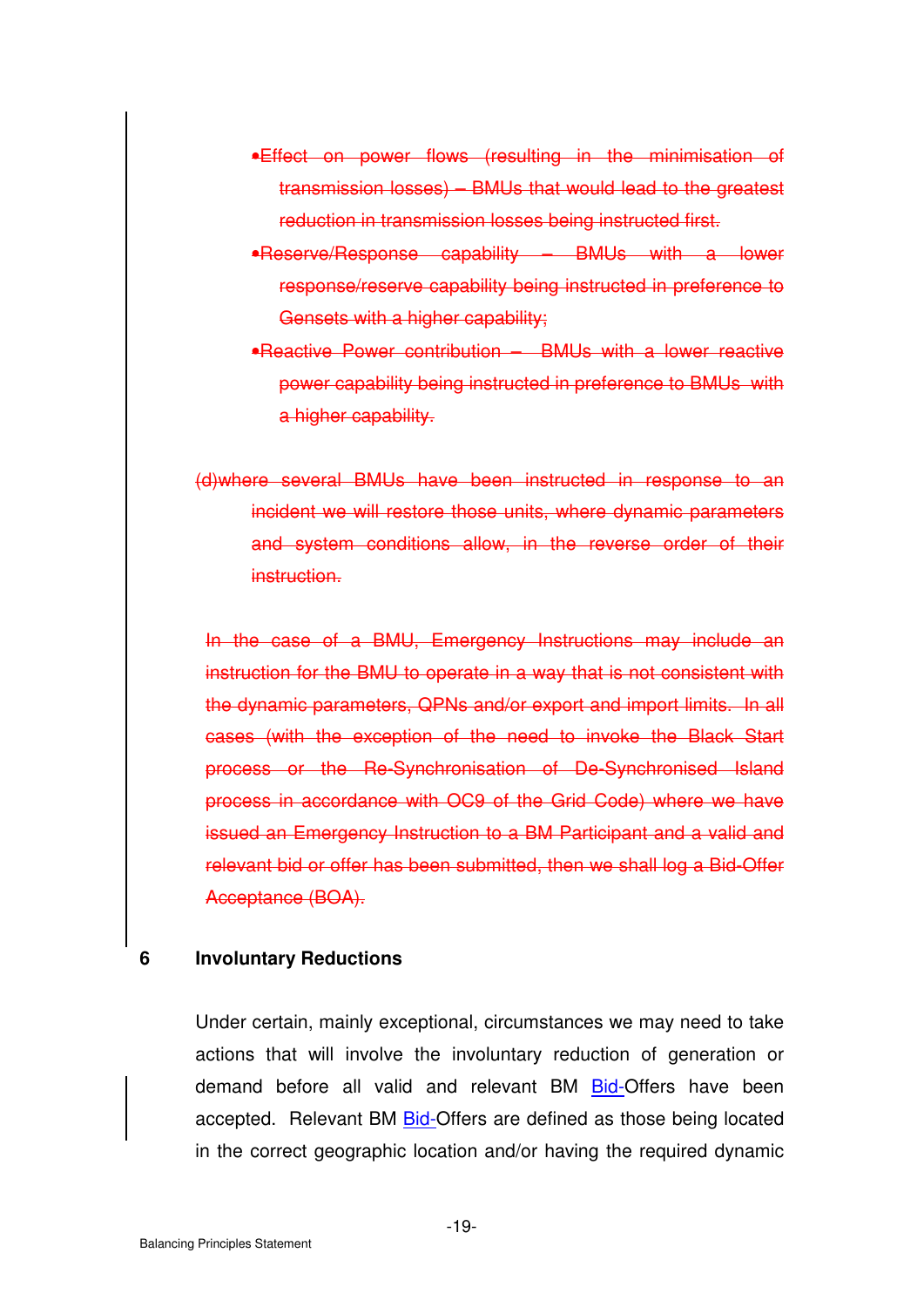parameters to resolve the system problem in question. Reasons for such actions include:

- (i) where the call off of available Offers would lead to an erosion of the system response holding below the required level. (It should be noted that an instantaneous generation loss occurring at a time of depleted response holding could lead to a frequency deviation outside of statutory limits. In the extreme case the system frequency could fall below the trigger point for automatic low frequency demand disconnection – a minimum level of 6% of total system demand)
- (ii) where automatic curtailment measures have been initiated in response to an incident
- (iii) where the acceptance of relevant Offers would lead to the depletion of reactive reserves below the required levels
- (iv) where communication problems preclude the instruction of relevant Bid-Offers

Involuntary Reductions can arise either through our instruction (either manually or automatically) or following a system fault. Where we identify the requirement to call involuntary reductions, and time permits, we will do so with due regard to the following principles:

- (a) we will instruct Network Operators whose demand is most effective in relieving the system problem;
- (b) we will instruct those BMUs that are most effective in relieving the system problem;
- (c) where it is not possible to differentiate between the effectiveness of Network Operators' demand (or BMUs) we will instruct those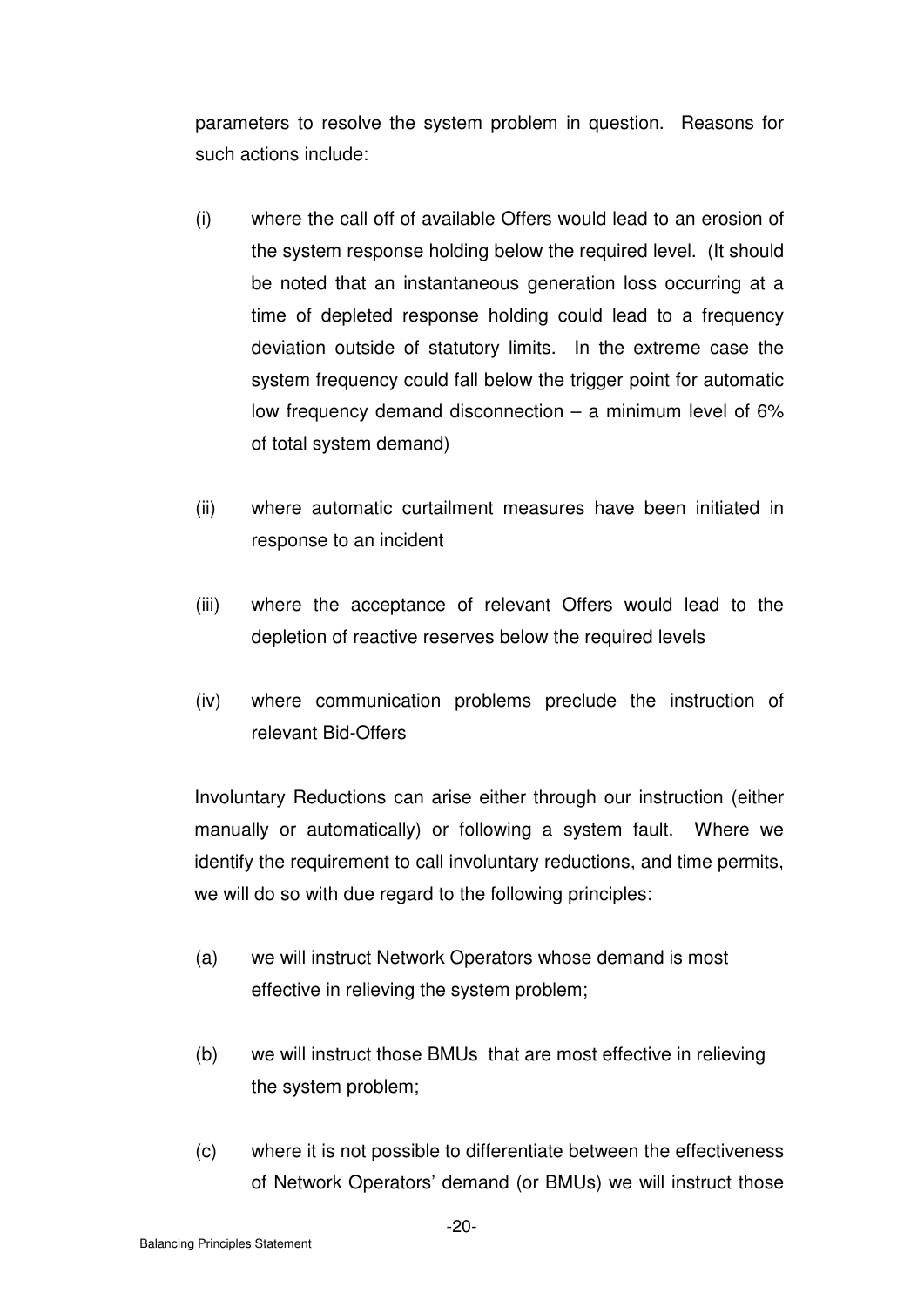that will lead to the greatest reduction in transmission losses; and

(d) where several Network Operators (or BMUs) have been instructed in response to an incident we will instruct the restoration of demand (or BMUs), where dynamic parameters and system conditions allow, in the reverse order of their instruction.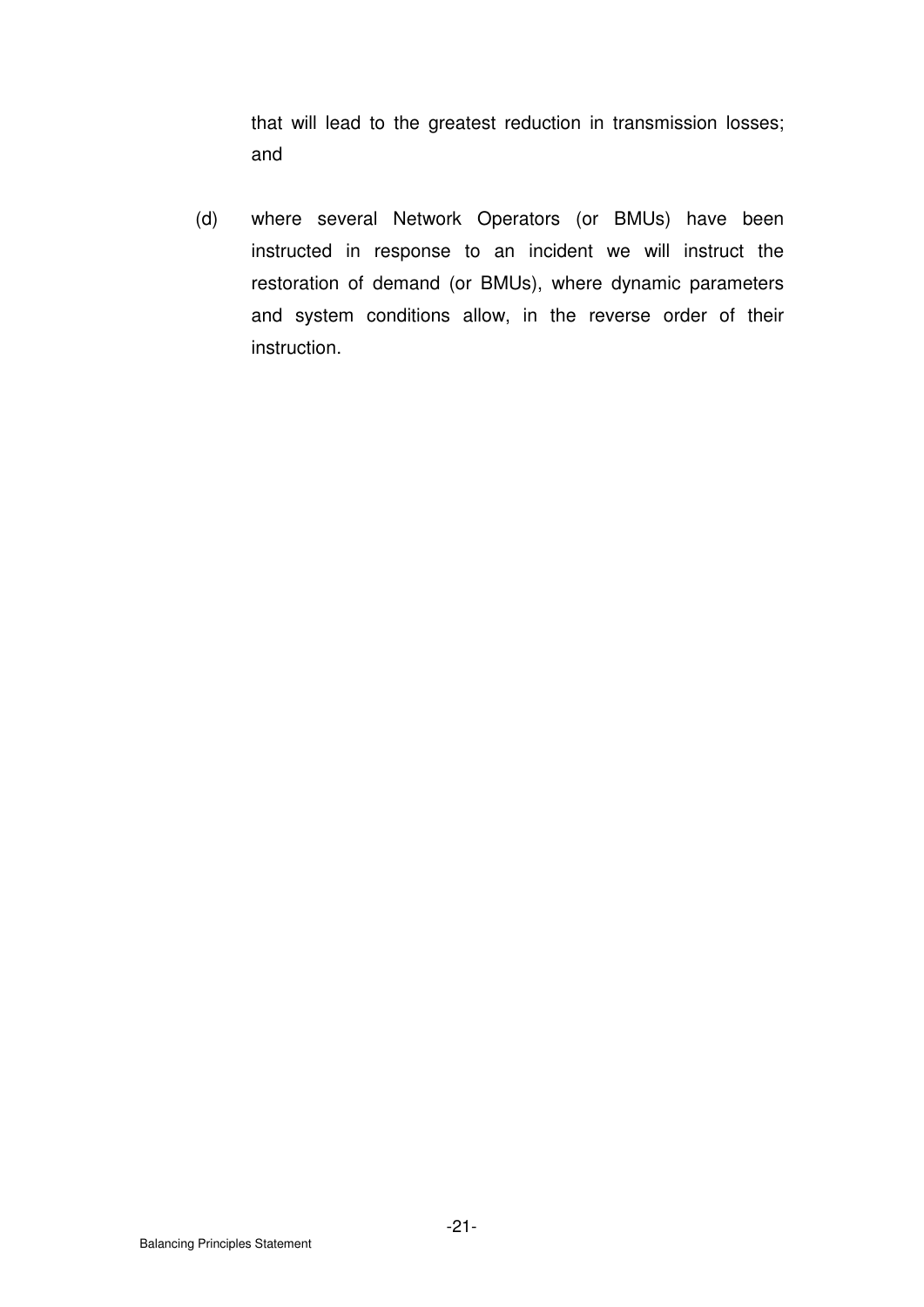#### **PART C: PRINCIPLES UNDERLYING BALANCING MEASURES**

- 1 We shall be responsible for making a forecast of 'GB National Demand' and 'GB Transmission System Demand' (as defined in the Grid Code) and the periodic release of these forecasts to the Balancing Mechanism Reporting Agent (BMRA) in accordance with the timetable specified in the BC1, Appendix 2 of the Grid Code. This data is published by the BMRA in accordance with section Q, Sub Section 6 of the Balancing and Settlement Code.
- 2 Having regard to information provided to us by BSC Parties (including their forecast levels of electricity demand) and to the requirements of the licensed transmission system security standards, we shall undertake operational planning for the timescales year ahead to day ahead:-
	- (a) for the matching of generation output (including, if achievable, a reserve of BMUs to provide a security margin sufficient to maintain an acceptable level of short term supply security) with forecast demand after taking into account:
		- (i) BMUs availability, flexibility, prices and submitted dynamics;
		- (ii) transmission system capability;
		- (iii) electricity delivered to the transmission system from generation which is not required to submit Physical Notification (PN) data; and
		- (iv) any other relevant information.
	- (b) to enable maintenance on parts of the transmission system.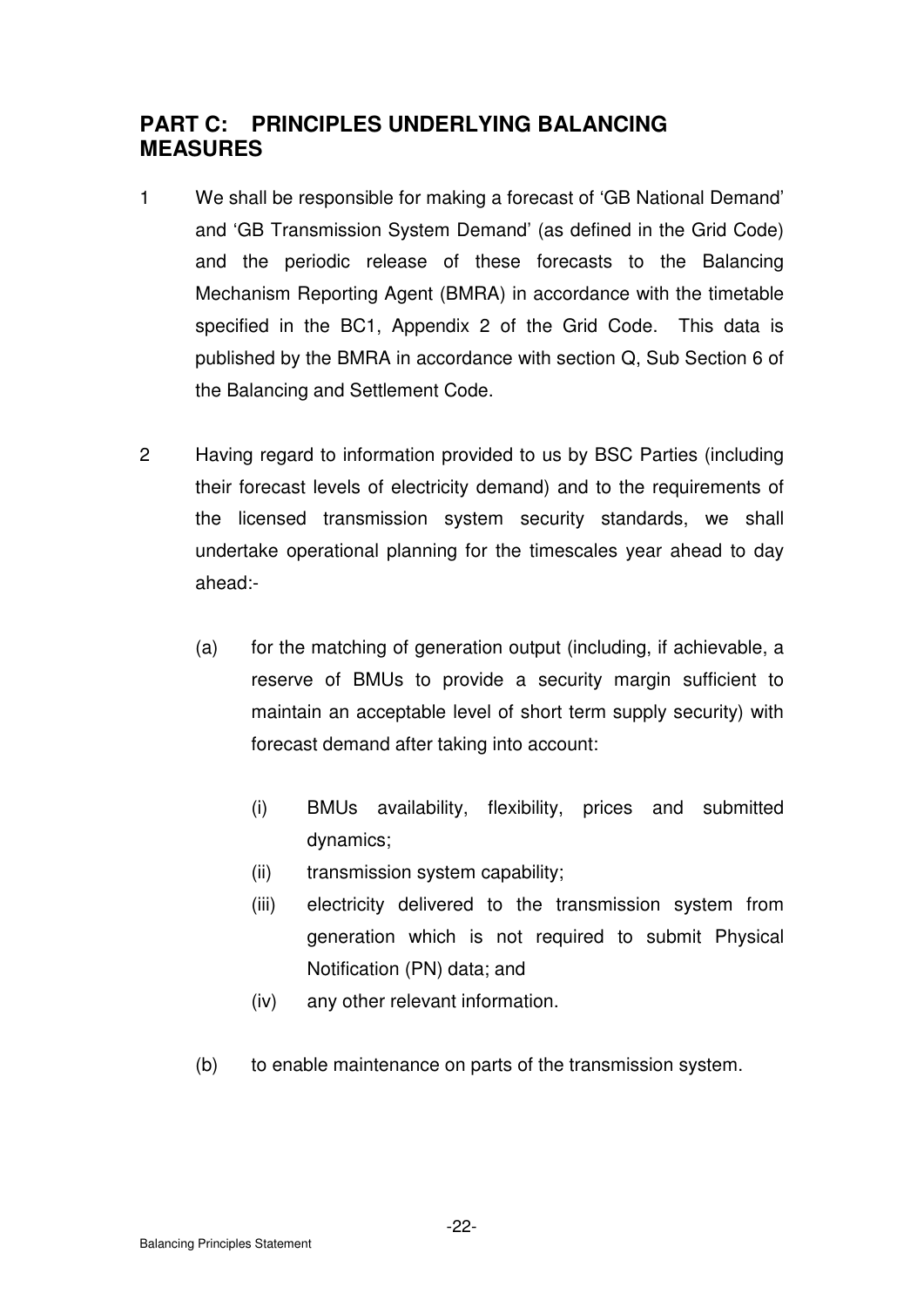- 3 We will seek to comply with the above principles in deploying all available balancing measures in order to maintain system security at all times.
- 4 We will achieve balancing measures through the:
	- (i) acceptance of Bids and Offers submitted by generation and demand to the BM ;
	- (ii) call off of Ancillary Service contracts;
	- (iii) call off of other services which serve to assist us in operating the transmission system (including, for the avoidance of doubt, services from external system operators); and
	- (iv) instruction of Emergency Actions and other Involuntary Reductions.

In specific circumstances we will provide services to external system operators via System-to-System Services. On these occasions it is expected that we will procure Balancing Services to effect this service provision.

- 5 We shall call off balancing measures defined in 4(i), 4(ii) and 4(iii) in a cost order to maintain system balance. Under certain circumstances however this may not be possible. These circumstances include:
	- (i) urgent contingency action to restore operational standards on the transmission system;
	- (ii) technical constraints on the transmission system;
	- (iii) the observed and declared dynamic operating characteristics of available generation and demand Balancing Services;
	- (iv) other matters (such as those detailed in BC2.9) provided for in the Grid Code;
	- (v) failure of communication links; and
	- (vi) Services provided on Interconnector BMUs that could be operationally unacceptable to National Grid Electricity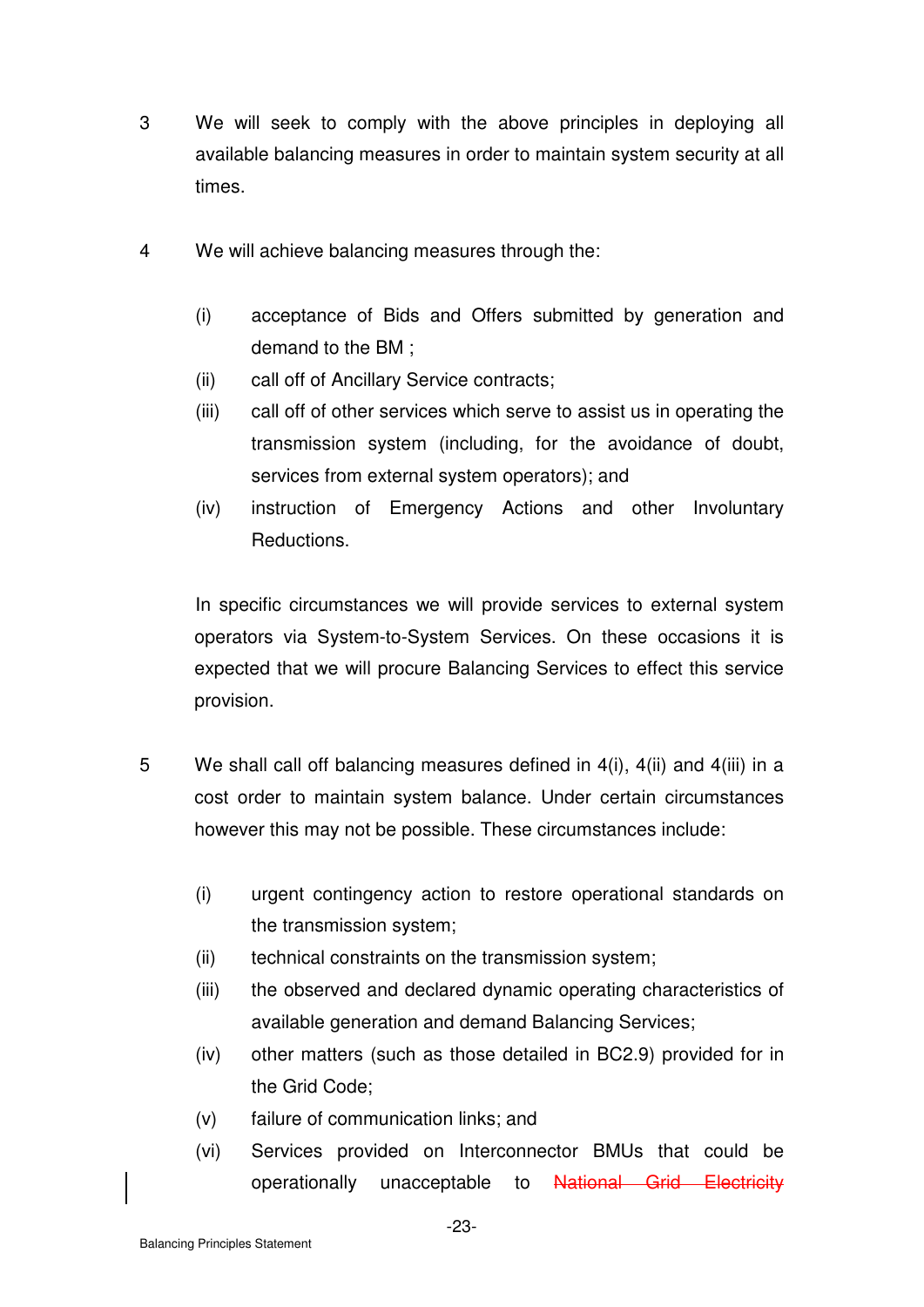Transmission plcNGET, or commercially / operationally to the External Interconnected System Operator (EISO).

Once the problem in (i) to (vi) above has been contained, steps shall be taken to progressively return to a normal cost order.

#### 6 Treatment of BMUs Disconnected by Transmission System Faults

Rarely, following transmission system faults, BMUs may become instantaneously disconnected from the transmission system. Under such circumstances following the fault and prior to reconnection we would only issue a BOA to the affected BMUs if the trade provides immediate assistance to us in controlling the transmission system.

Following a transmission system fault which has caused disconnection, a BMU can only assist us in balancing the transmission system when:

- it is available to reconnect and return to its expected operating position in accordance with its submitted (or resubmitted) dynamics; and
- it can be reconnected to any part of the synchronised transmission system.

Under such circumstances a BOA may be issued to the BMU to delay the return to its expected operating position if the trade assists us in system balancing.

For the avoidance of doubt, in circumstances other than those described above, where a BMU submits a PN to connect to the transmission system, National Grid Electricity Transmission plcNGET issue a BOA (or Emergency Instruction) within BM timescales if it wishes to change the proposed time of connection of the BMU.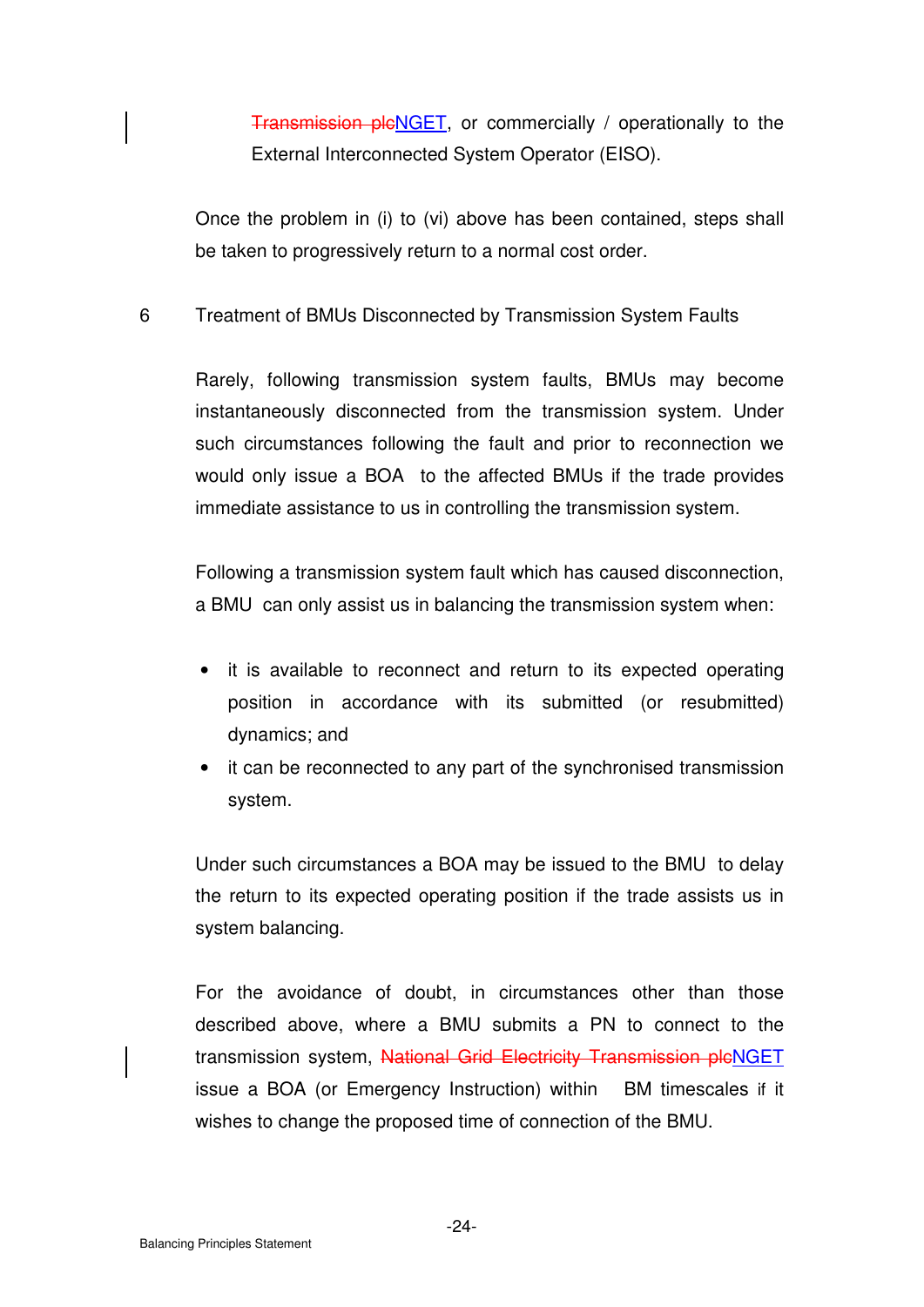#### 7 Arbitrage Trades

Only if such opportunities arise in relation to performing our balancing obligations and where an economic advantage would be gained with no detrimental impact on system security would we undertake direct arbitrage trades within the BM.

#### 8 Beyond the Wall Actions

On occasion, National Grid Electricity Transmission plc NGET will issue BOAs that extend to the end of the current BM window ('the wall'). On these occasions, National Grid Electricity Transmission pleNGET will issue BOAs to return the BMU to its PN level in line with submitted dynamics (subject to no change in the prevailing BMU data). Further details of these circumstances are provided below.

National Grid Electricity Transmission plc-NGET continually assess the various factors that affect system conditions. This may lead to a requirement for a continuing increase or decrease in BMU output, from its PN level, some time in the future that extends beyond the end of the current BM window ('beyond the wall'). In order to reflect the relevant BMU dynamics, National Grid Electricity Transmission plc NGET may be required to issue a further BOA "beyond the wall". System Conditions and special circumstances will also be taken account of in these situations.

Beyond the wall actions will be taken on a BMU specific basis, subject to the following information:

- indicative PN's
- dynamic data
- indicative Bid-Offer prices
- export and import limits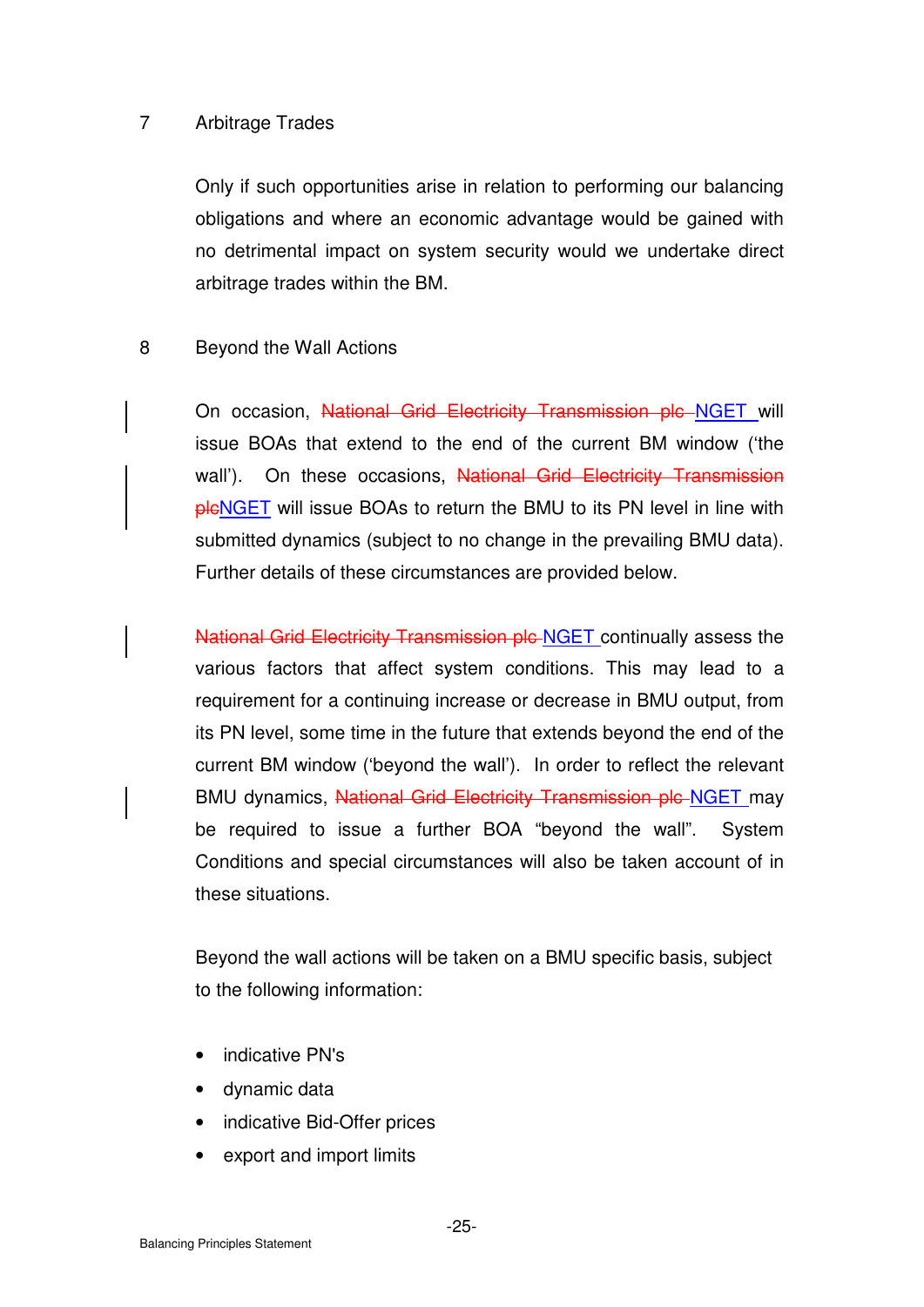- location of BMU
- reactive capability
- frequency response performance
- system conditions
- predicted weather conditions
- Ancillary Service contracts

The intention to issue a further BOA "beyond the wall" will be communicated to the relevant BMU Transaction Point-Control Point in cases where a current BOA has been issued that extends up to the end of the current BM window ('the wall').

The intention to issue a BOA "beyond the wall" will be based on the submitted dynamic and price data for all anticipated BOA timescales. It is assumed that all dynamics and prices remain as submitted for all anticipated BOA timescales. For the avoidance of doubt, if the intention is to extend a BOA beyond the wall, indicative prices, dynamics and PN for periods beyond the wall must not change from those that were used in assessing the requirement for the BOA.

This intention to issue a BOA "beyond the wall" will be translated into an actual BOA after the start of each applicable Gate Closure period. Prior to the BOA being issued, all BMU data will be checked against that used during the initial assessment. Any material changes made from the data used during the initial assessment will lead to a review of the requirement.

9 Canceling of BOAs that extend beyond the wall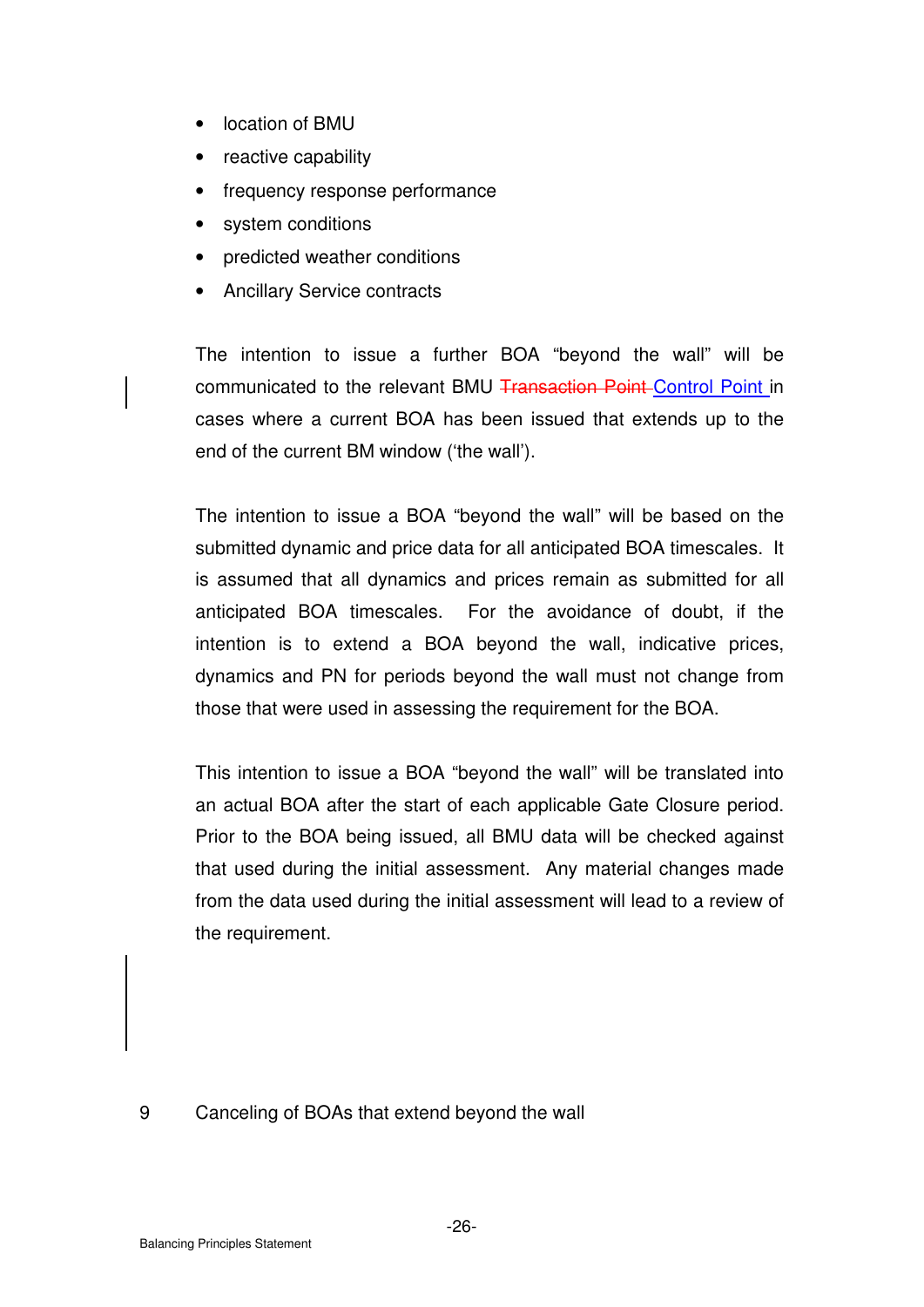The unwinding of BOAs that are issued beyond the wall will be in line with that of standard BOA.

BOAs that are issued beyond the wall will be cancelled by returning the BMU to its PN in line with submitted dynamics taking into consideration any applicable price changes.

10 Pre Gate Closure BMU Transactions

This section explains the criteria used to select a BMU for a Pre Gate Closure Transaction. The reasons for requiring such a transaction are covered in the Procurement Guidelines Part B: section 4.

We, in the maintenance of efficient, economic and secure system operation, continually assess our requirements for within gate Balancing Services against our forecasts and participants' latest notified PNs.

These assessments may lead to a requirement for us to enter into an agreement to procure balancing services ahead of the Balancing Mechanism Window Period. Such pre gate requirements are referred to as Pre Gate Closure BMU Transactions (PGB Transactions).

PGB Transactions will be taken on a BMU specific basis and the following criteria will be used in the selection of BMUs that are potentially best able to meet the system requirements:

- indicative PN's
- relevant BMU dynamics
- specialised BMU information e.g. dynamic parameters that differ from those submitted
- transmission constraints imposed on the system
- location of BMU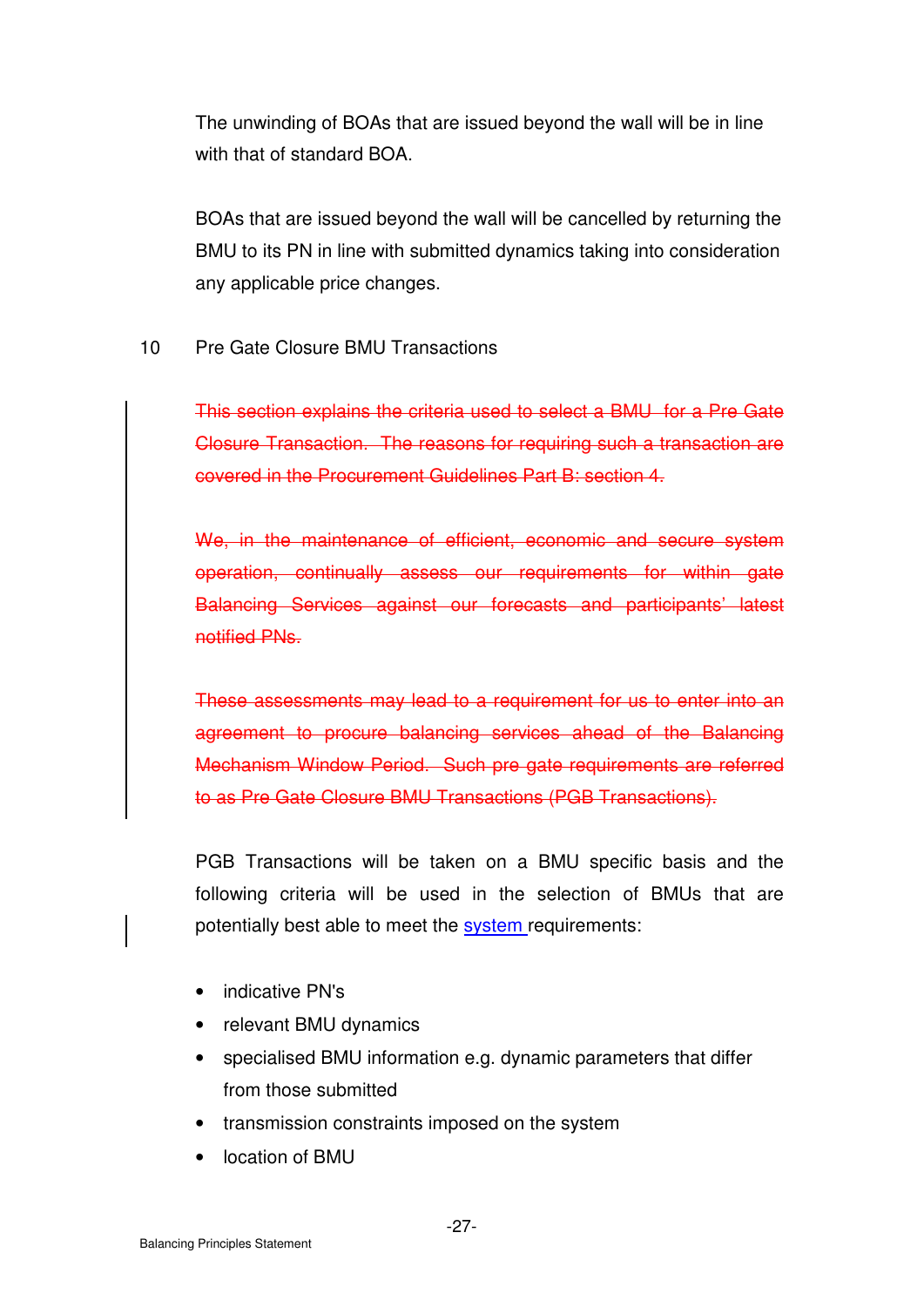- reactive capability
- frequency response performance
- previous PGB Transaction performance (this will only be a factor where reliability is of significant importance and when a decision has to be made close to Gate Closure)
- associated ancillary service contracts

Using the above information, the most suitable BMUs that fit the system requirements will be selected and contacted by telephone. An outline of the profile required will be communicated over the telephone to the selected BMUs. We will invite offers from the selected BMUs detailing the profile and price.

If system circumstances limit the timescales required for identifying and agreeing a PGB Transaction then it may be necessary to restrict the number of BMUs that we contact (for example a PGB Transaction required close to Gate Closure). In this case, the BMUs will be prioritised based on National Grid Electricity Transmission plc assessment of the BMUs that are likely to meet the criteria with due regard to the requirements in line with the Transmission License obligations not to discriminate. This assessment may include anticipated prices (informed by historic Bid-Offer and PGB Transaction prices) as a prioritisation factor.

Once all offers have been received, they will be assessed against the following criteria:

- Cost ; and
- Which Offer best meets the requirements based on the criteria set out above and the requirements described in the Procurement Guidelines (Part B, Section 4).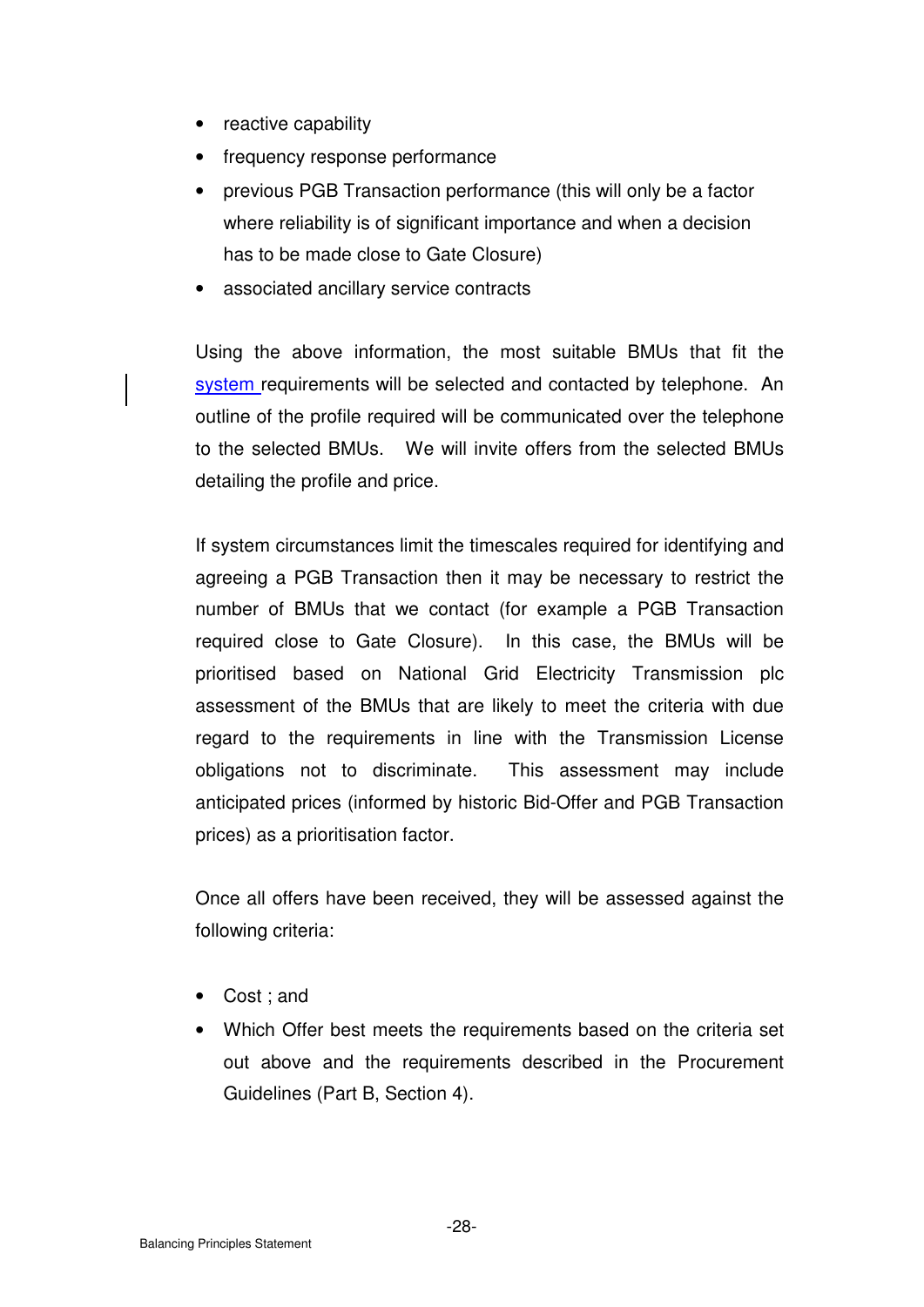The successful BMU(s) will be contacted by telephone and the transaction formally agreed. We will expect to receive a modified PN in line with the transaction details within 15 minutes of the transaction.

•We are currently reviewing the overall Pre gate reserve procurement process, and will come forward with proposals once broad agreement has been reached with industry participants. This is likely to affect the process for the procurement of PGBT's.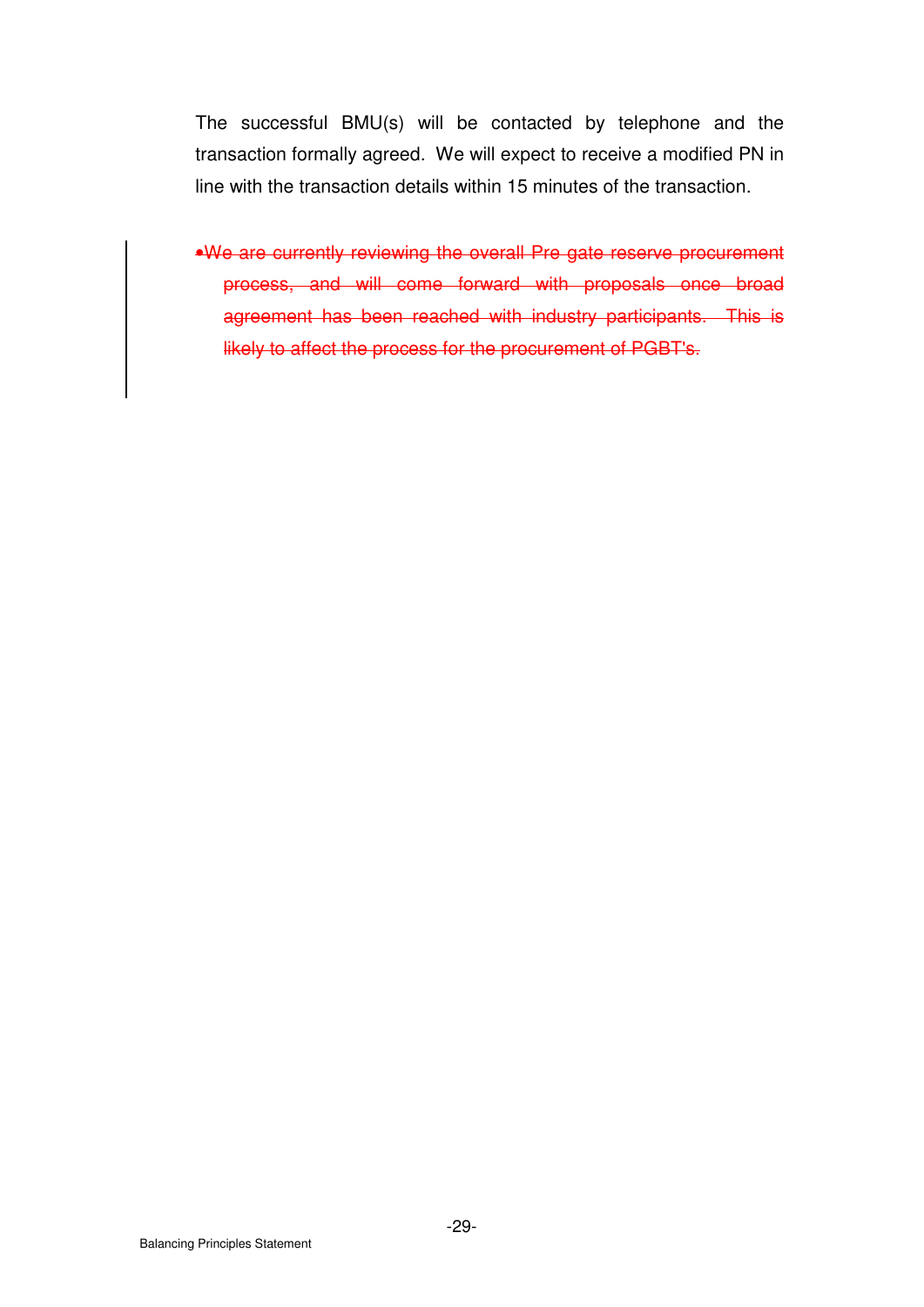#### **PART D: TRANSMISSION CONSTRAINT MANAGEMENT AND RESPONSE/RESERVE PRINCIPLES**

The broad principles that we will normally employ for the management of transmission constraints and response/reserve holdings are detailed below. It should be noted that transmission constraint management involves an iterative process over all planning timescales with, where possible, continued optimisation of the system as updates to relevant information are received.

It should be further noted that an indication of the extent to which the transmission system is constrained can be gained from the margin information that we are required to release under OC2 and BC1 of the Grid Code.

#### **1 Transmission Constraint Management Principles**

- Outage planning for the period year ahead to day ahead will be undertaken. In developing the outage plan for the transmission system co-ordination is required with other Network Operators (where Network Operators is as defined in the Grid Code).
- We will endeavour to place outages coincident with relevant generation outages in order to minimise constraint costs.
- Security analysis studies are undertaken as appropriate to confirm system security of the total transmission system and identify constraints.
- Forecasts of constraint costs are made and the outage plan reoptimised to minimise these where possible.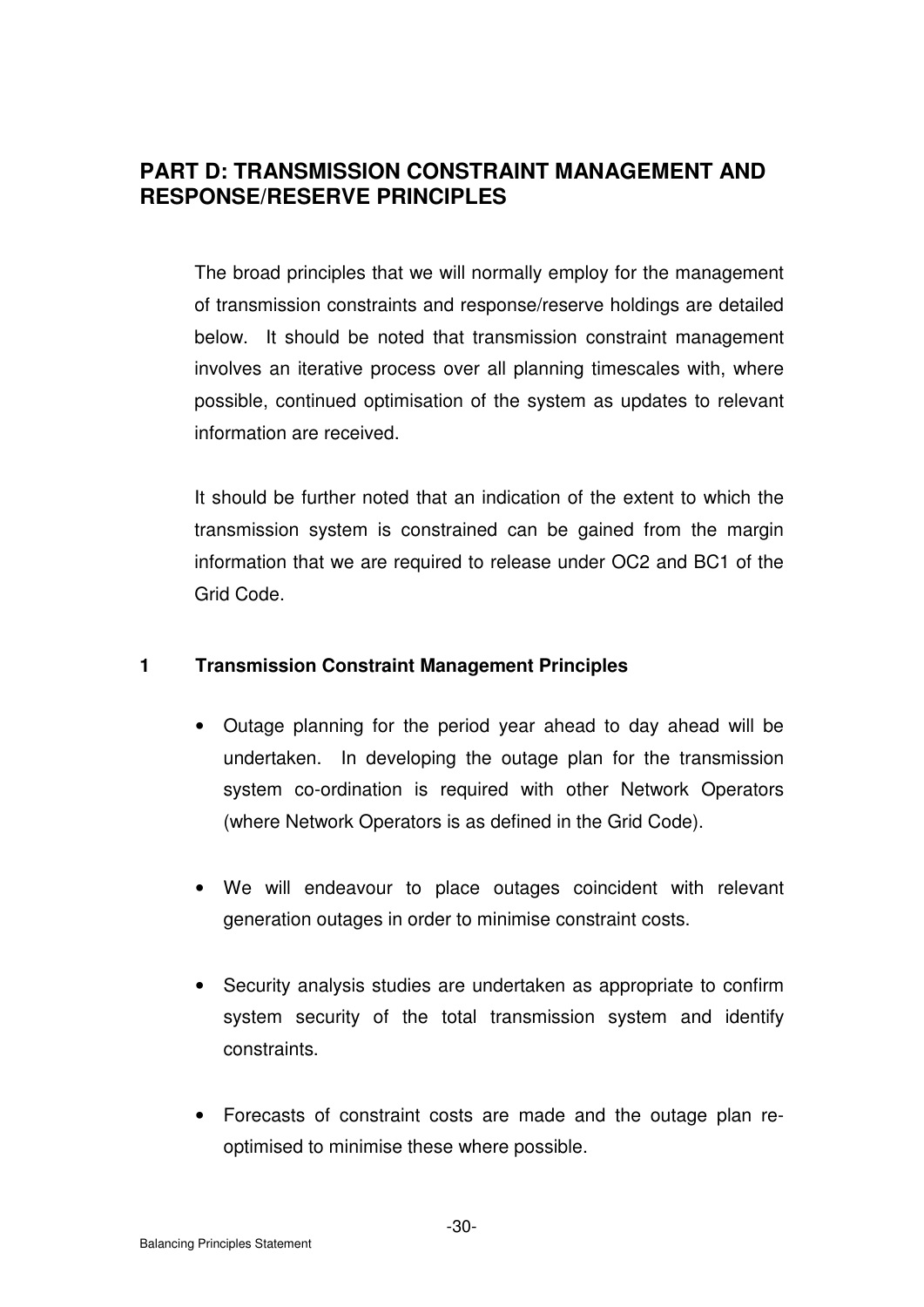- Significant changes to forecast availability of BMU and/or the transmission system may trigger a reassessment of the outage plan and where possible the outage plan will be re-optimised.
- We may negotiate Balancing Services contracts to manage the financial risks associated with potential high cost outages.
- In calculating constraints we will take account of any pre and post fault actions available in order to minimise restrictions of generation capacity.
- In resolving constraints we will call off Balancing Services on a cost basis (with due regard to the criteria set out in Part C, paragraph 5). Where services can not be differentiated on cost or flexibility the service that delivers the greatest reduction in transmission losses will be called.
- During periods of system difficulties (for example severe weather conditions) we may modify constraint limits in accordance with level of system risk. In so doing consideration of the following criteria will be given:
	- (i) the likely duration of the system difficulties;
	- (ii) the likely increase in probability of system faults arising from the system difficulties; and
	- (iii) the impact on system security of faults deemed likely to arise as a result of the system difficulties.

#### **2 Constraint Management Processes**

In the Year Ahead timescale, transmission constraints are minimised through careful planning of transmission outages. Within the current year, transmission constraints are calculated and optimised as necessary from 13 weeks ahead9 weeks ahead, down to day ahead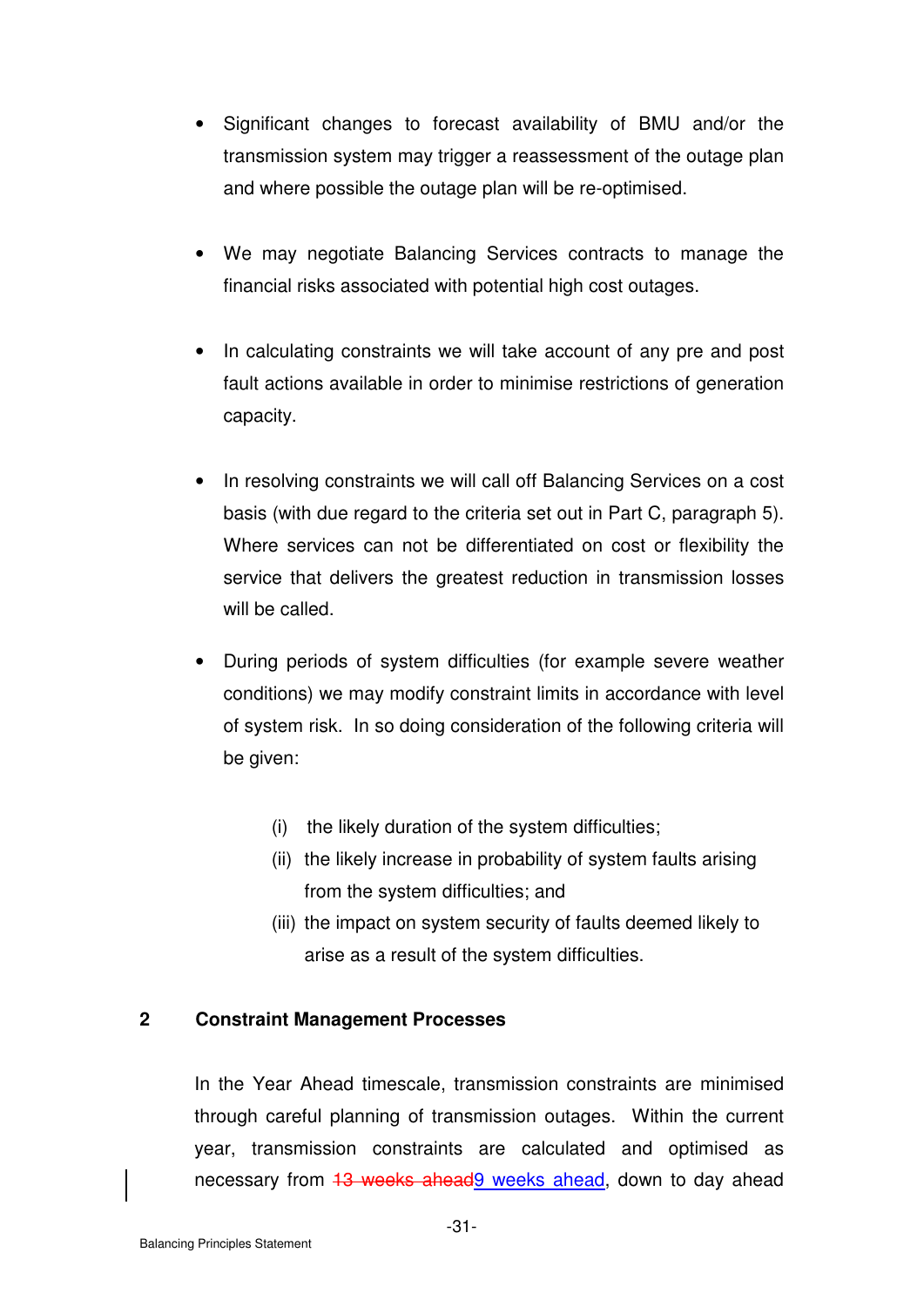timescales and in the pre Gate Closure control phase. Furthermore constraints are continually monitored and optimised in real time.

#### **2.1 Year Ahead**

Throughout the year ahead planning process, National Grid Electricity Transmission pleNGET, generators, and other Network Operators exchange data relating to transmission system and generation outages for the following year. The content and timing of these data flows are currently specified under the OC 2 of the Grid Code.

Using a combination of this data and the National Grid Electricity Transmission pleNGET estimated generation merit order, National Grid Electricity Transmission plc-NGET builds its transmission outage plan for the following plan year. In building the plan, the following principles are applied:

- (i) The necessary National Grid Electricity Transmission plc-NGET maintenance and construction programme must be accommodated.
- (ii) System security must be achievable at all times.
- (iii) Transmission constraints must be minimised.

Achieving these principles requires extensive security and economic studies of the planned transmission system.

Where this analysis identifies that some of the above principles cannot be met due to conflicting outage requirements, discussions take place between the parties involved to resolve the issues. The method of resolving conflicting requirements is set out in OC2 of the Grid Code.

Progress towards achievement of a final transmission operating plan is formally communicated at regular intervals throughout the planning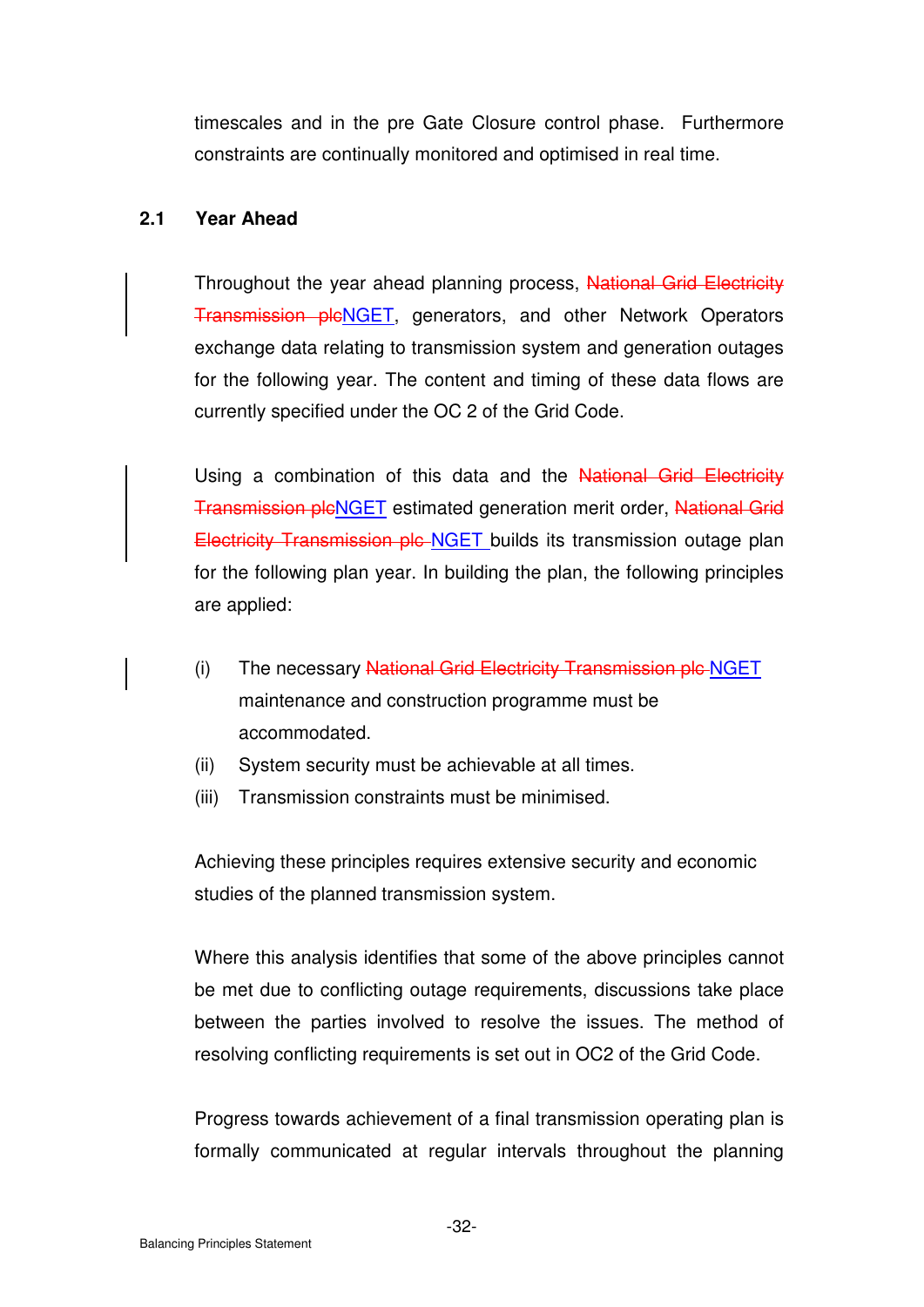year to generators and other Network Operators. These updates are specified under OC2 of the Grid Code.

#### **2.2 13 Weeks Ahead9 Weeks Ahead / down to Day Ahead**

The following process is undertaken across the above timescales, the objective being to ensure system security is achieved at minimum cost whilst meeting our system maintenance and construction requirements:

- Step 1- Using our forecast of demand, BMU availability/running, BMU prices and the transmission outage plan, security analysis studies are undertaken. These studies involve the running of system analysis models that can determine system voltage, thermal and stability conditions.
- Step 2 From the output of these studies system security is assessed. If security can not be achieved then the outage plan will be reviewed and revised accordingly.
- Step 3 Transmission constraint boundaries will be identified and further studies will be undertaken to calculate the limiting power flows across these boundaries.
- Step 4 At the day ahead stage, following receipt of PN data, the BM Start-up service may be called where appropriate to maintain system security of the transmission system.
- Step 5 The forecast costs of these constraints are then calculated and where necessary and possible the transmission outage plan will be revised.

#### **2.3 Control Phase – Pre Gate Closure**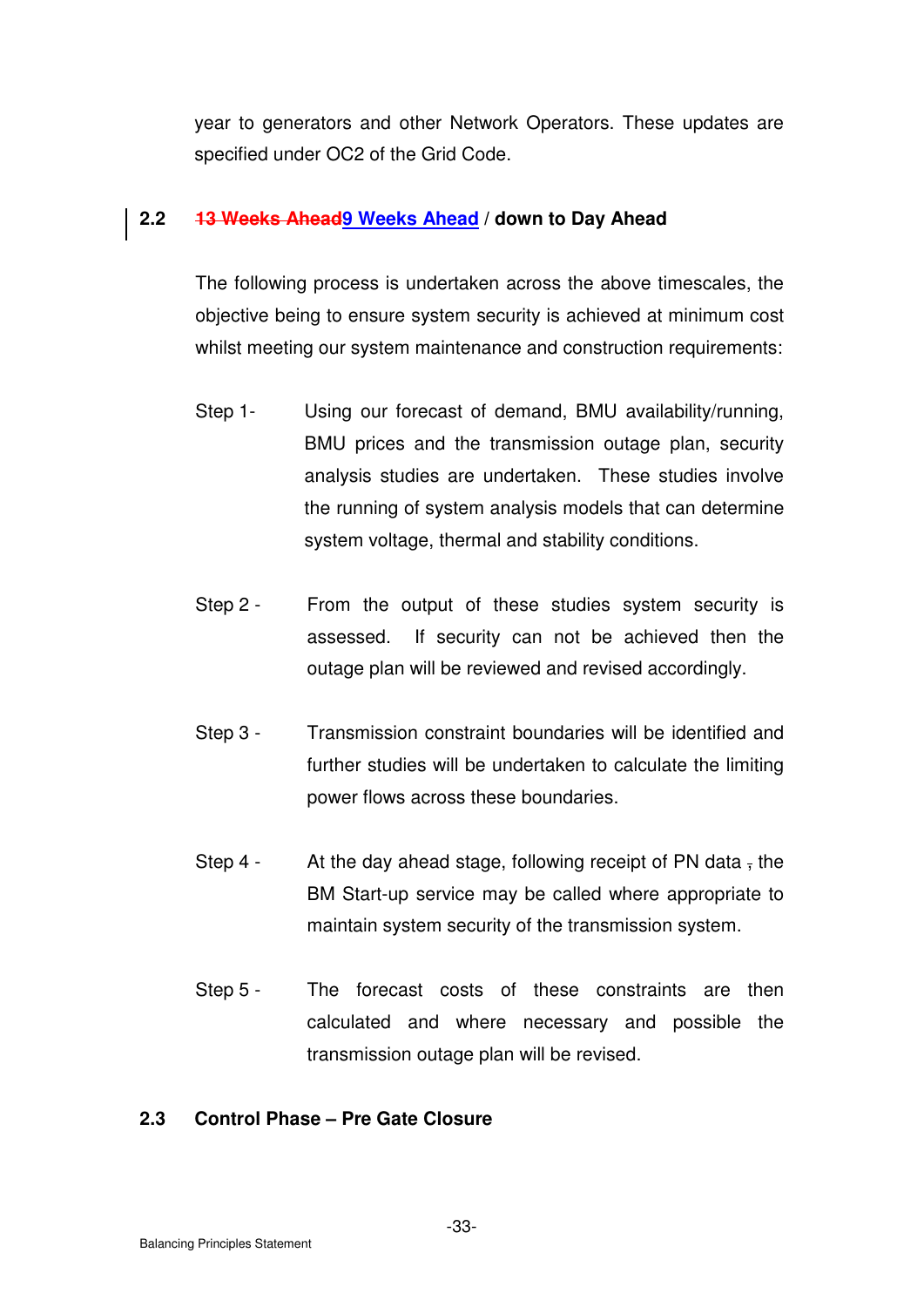In light of actual system conditions and revisions to our day-ahead forecasts, further security analysis studies will be undertaken to assess our transmission constraint requirements. Our plant requirements will also be re-assessed and suitable units requested to synchronise or desynchronise depending on the outcome of this assessment. This will usually take the form of a BM Start-up service or in certain circumstances, as set out in the Procurement Guidelines, a PGB Transaction (see Part C Paragraph 9 Paragraph 10).

#### **2.4 Control Phase – Real Time**

System security will be continually monitored in real time through the use of 'on-line' security analysis studies based on actual system conditions. In light of these studies and actual BMU bidding, all transmission constraints will be continually reviewed and optimised to seek to ensure balancing costs are minimised.

#### **3 Response/Reserve Holding Principles**

The objectives of our response/reserve holding policy shall be to provide assurance, in so far as we are able, that reasonably foreseeable levels of generation failure, shortfall, and demand forecast error and credible generation or demand loss do not cause us to invoke involuntary demand disconnection. In so doing we shall endeavour to adopt a response/reserve holding strategy that maintains the pre NETA prevailing level of short-term supply security

Initially we will use **pre-NETA** the prevailing supply security standards as a benchmark for our reserve and response policies. However we recognise that theseour policies may develop and change in the light of market circumstances and operational experience.

#### **3.1 Response**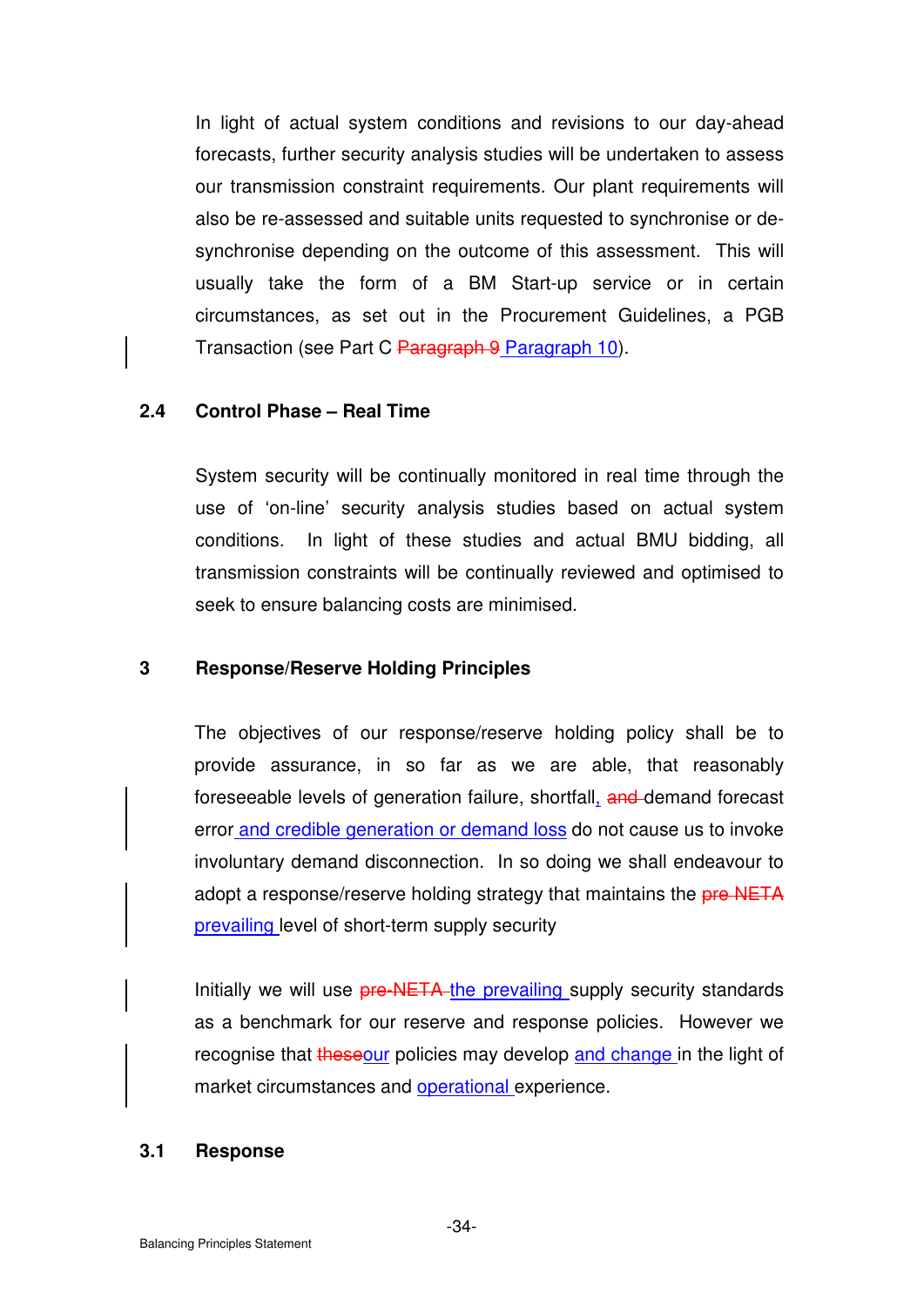Response is provided by sources that automatically react to frequency deviations and is required to manage instantaneous imbalances between generation and demand .There are three categories of response (Primary Response, Secondary Response and High Frequency Response) that we will contract for and these are defined in the Grid Code.detailed below:

#### (a) Primary Response

This is the automatic response to a decrease in system frequency which is increasingly effective with time over the period 0 to 10 seconds from the time of the frequency change (and fully available by the latter) and which must be sustainable for at least a further 20 seconds. In the event of a system infeed loss, primary response acts to contain the falling frequency.

#### (b) Secondary Response

This is the automatic response to a decrease in system frequency which is fully available 30 seconds from the time of the frequency change and sustainable for at least 30 minutes. In the event of a system infeed loss secondary response acts to restore the system frequency to operational limits.

#### (c) High Frequency Response

This is the automatic response (of reducing output from generation) to an increase in system frequency which is increasingly effective with time over the period 0 to 10 seconds from the time of the frequency change (and fully available by the latter) and which must be maintained (at no lesser reduction) thereafter.

The magnitude of the largest infeed set against the contribution of system inertia and reaction of demand to falling frequency will determine the primary and secondary response requirement. Generally speaking In general, as more generation is synchronised to meet increased demand the system has more stored energy in rotating machines meaning less response is required to contain the same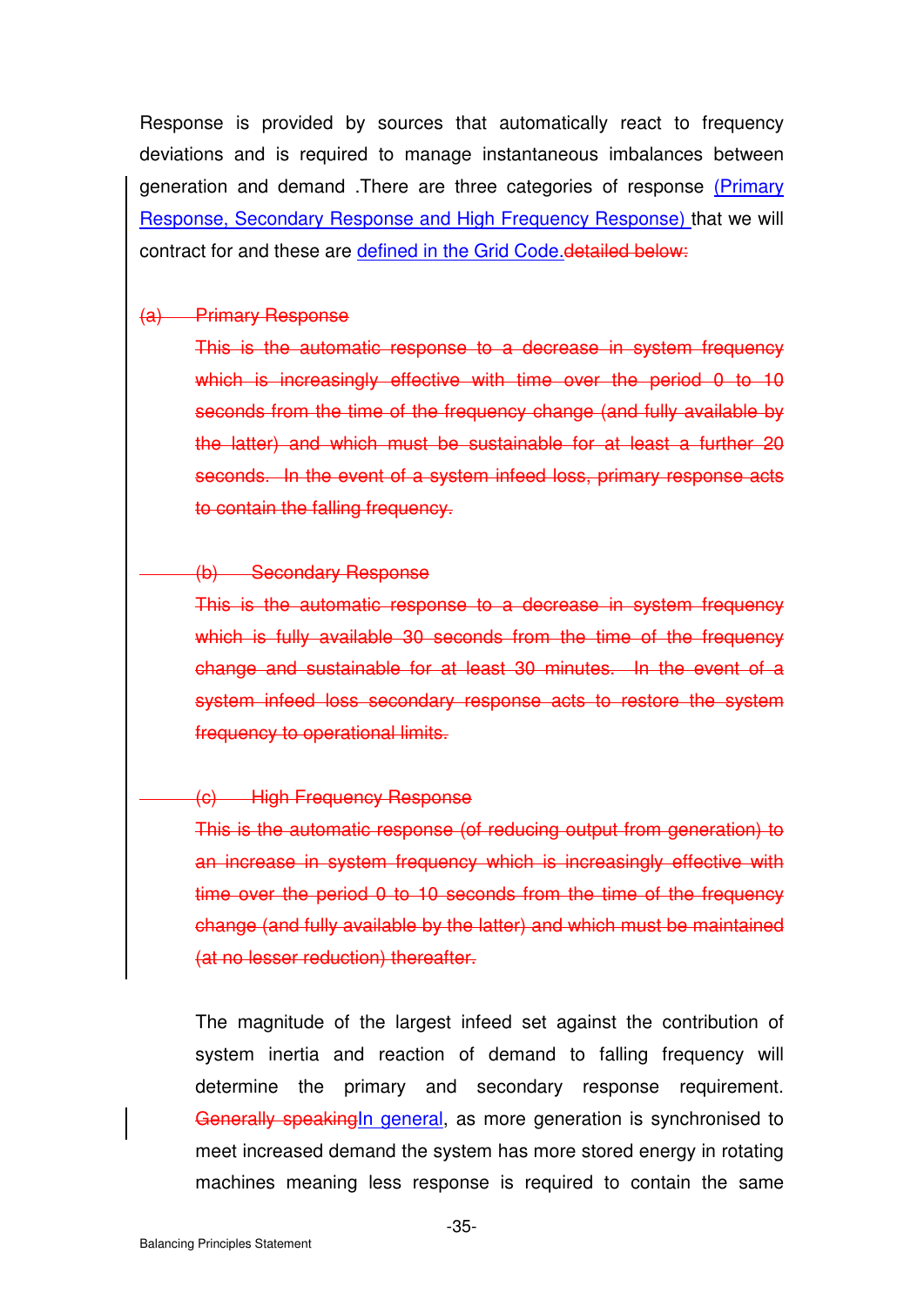generation loss. Similarly, as demand increases, the absolute reduction in demand in response to falling frequency increases.

Similarly the high frequency response requirement will be determined by the magnitude of the largest secured demand and the level of system inertia.

Response can be delivered by both dynamic (or continuous) and nondynamic (or occasional) sources. Dynamic response is delivered continuously as system frequency deviates from target and is provided by part loaded generation. Non-dynamic response is delivered only when the system frequency reaches a set trigger point and is predominantly provided by contracted demand armed with low frequency relays.

In order that frequency can be contained within operational limits, and thereby minimise the risk of frequency falling outside of statutory limits, a minimum dynamic response requirement exists. The actual level of this minimum dynamic requirement is determined by our operational requirement to maintain the standard deviation of 5 minute spot frequency to 0.07Hz.

#### **3.2 Reserve**

Reserve is used to cover longer term imbalance between supply and demand caused by demand forecast error, plant failure, and the uncertainty associated with periods of rapid demand change. Reserve is also used to restore system frequency and response capability following a short-term loss. We have four categories for system reserve which are detailed below:

(a) Contingency Reserve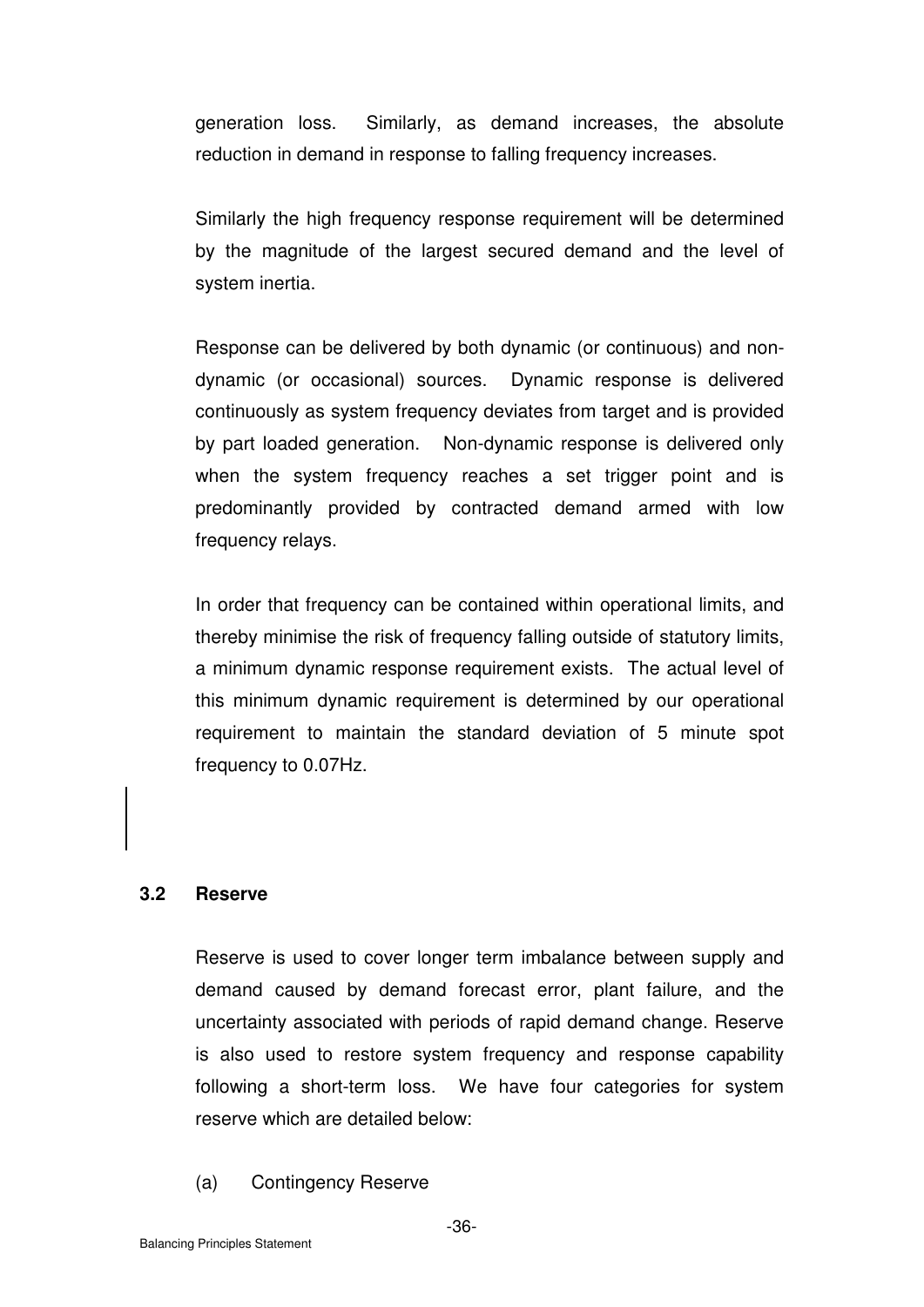This will be delivered primarily through the BM Start-up service to ensure sufficient generation is available at gate-closure to meet system demand, system security and our response and reserve holding requirements. It effectively covers for longerterm (i.e. day ahead to pre Gate Closure timescales) plant losses and demand forecasting errors.

The initial assessment for contingency requirements will be made at the day ahead and revised throughout the control phase as certainty in both demand forecasting and generation availability increases.

The requirements for contingency reserve will be based on longer-term plant loss statistics, demand forecast error and demand BMU offers.

#### (b) Regulating Reserve

Regulating reserve is required to cover for short-term generation losses (i.e. post Gate Closure) and demand forecasting error and will be carried on part loaded synchronised generation or demand BMUs.

It is envisaged that initially this service will be provided by BMUs that are voluntarily submitting suitable Bids-Offers to the BM although, if insufficient volumes of regulating reserve can be obtained in this way or it is economic to do so, ancillary service contracts may be put in place for the provision of this reserve service.

### (c) Short Term Operating Reserve (STOR) STOR is provided by contracted generation or demand reduction that can deliver reserve in short timescales. As with regulating reserve, it is required to cover for post Gate Closure plant loss and demand forecasting errors. STOR may be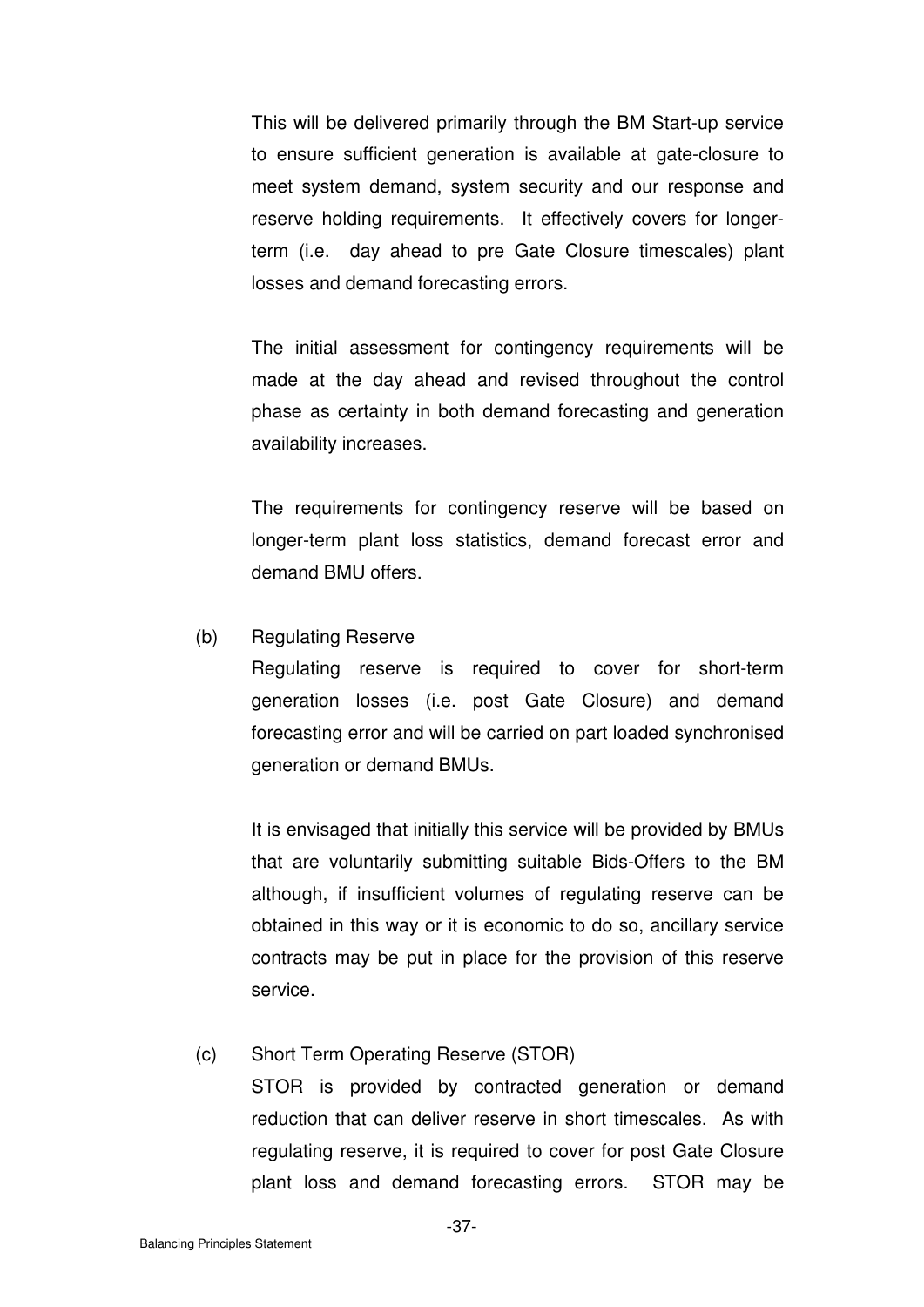procured across differing timescales on an efficient basis in conjunction with consideration of wider obligations under the Electricity Transmission Licence.

Regulating reserve and STOR make up the total requirement dictated by Final Planning stage statistics and demand forecasting errors. The actual split between STOR and regulating reserve will be dictated by the economics of the provision of these services from the available sources across the relevant timescalaes.

(d) Fast Reserve

Fast reserve is a subset of regulating reserve and STOR, and is required for the maintenance of system frequency within operational limits. It is provided primarily by contracted generation that is capable of significantly increasing output within 2 to 5 minutes notice.

The volumes of fast reserves are determined by our operational standard to limit the number of frequency excursions outside operational limits (lasting greater than 10 seconds) below 1500 per annum.

#### **3.3 Principles Relating to Response and Reserve Holding.**

- We will calculate response and reserve holding levels based on the following criteria:
	- (i) BMU loss statistics
	- (ii) the largest generation infeed being covered
	- (iii) the largest secured system demand
	- (iv) demand forecast statistics
	- (v) system characteristics such as inertia and load response
	- (vi) judgement of levels of demand volatility/uncertainty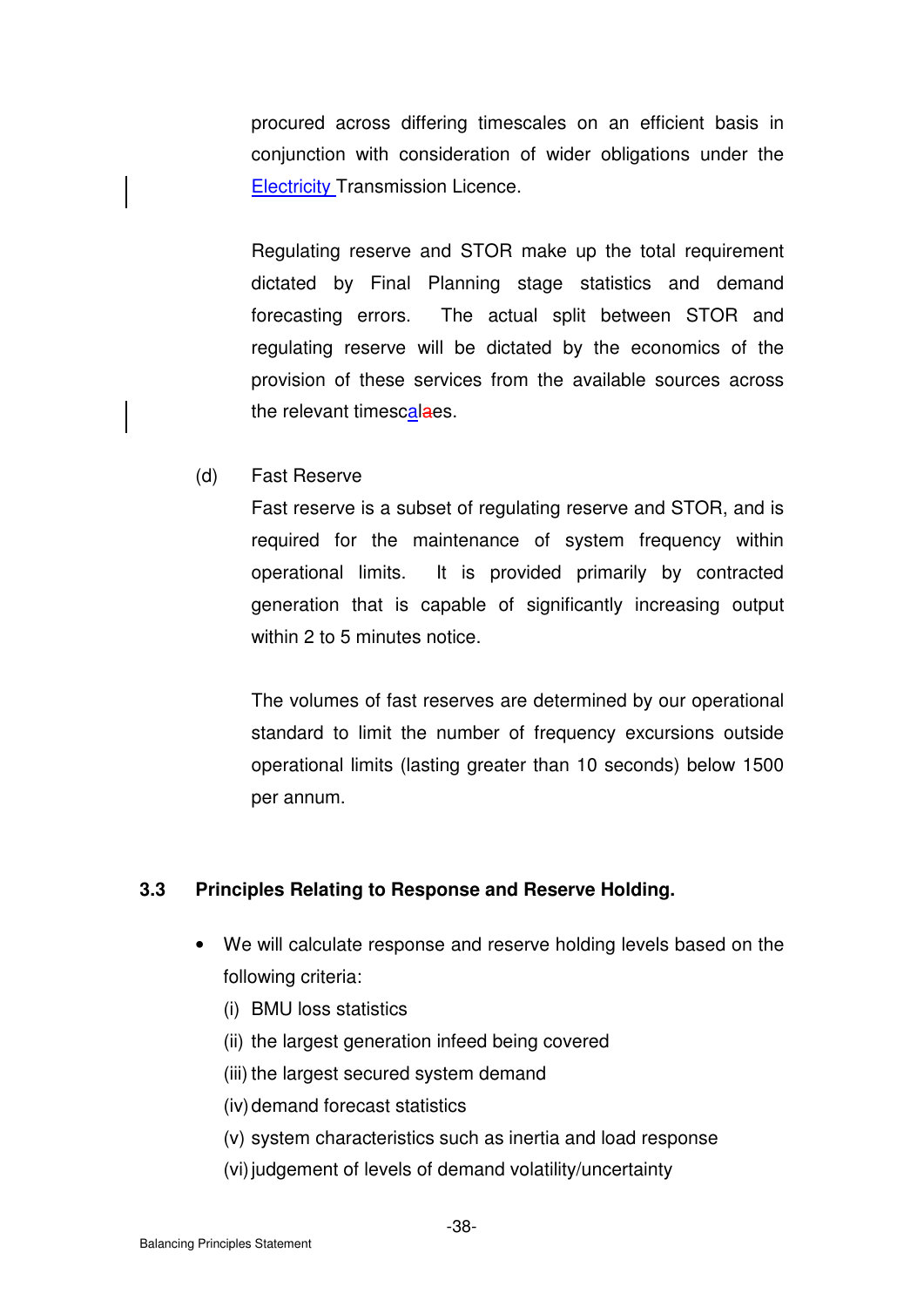(vii) judgement of levels of generation uncertainty

- We will allocate response and reserve holding with due regard to:
	- (i) cost
	- (ii) dynamics of delivery (as detailed in 3.1 and 3.2 above)
	- (iii) transmission constraints
- We will not allocate response/reserve to constrained BMUs if the delivery of that response/reserve would result in violation of the constraint.
- During system difficulties (caused for example by severe weather conditions) we may strategically allocate response/reserve on a geographic basis to manage system risk. In so doing consideration will be given to the following criteria:
	- (i) the likely duration of the system difficulties
	- (ii) the parts of the system affected by the system difficulties
	- (iii) the likely increase in probability of response/reserve holding being affected by the system difficulties
- At all times we will endeavour to maintain sufficient levels of response on the system in order that the loss of the largest generation infeed would not result in a violation of the security standards.
- Following an event that leads to the delivery of response we will, as soon as is practical, take action to regain the level of response holding on the system such that system security standards would not be violated following a further generation infeed loss. Such action includes the instructing of STOR such that responsive BMUs can be brought back to their respective response holding levels.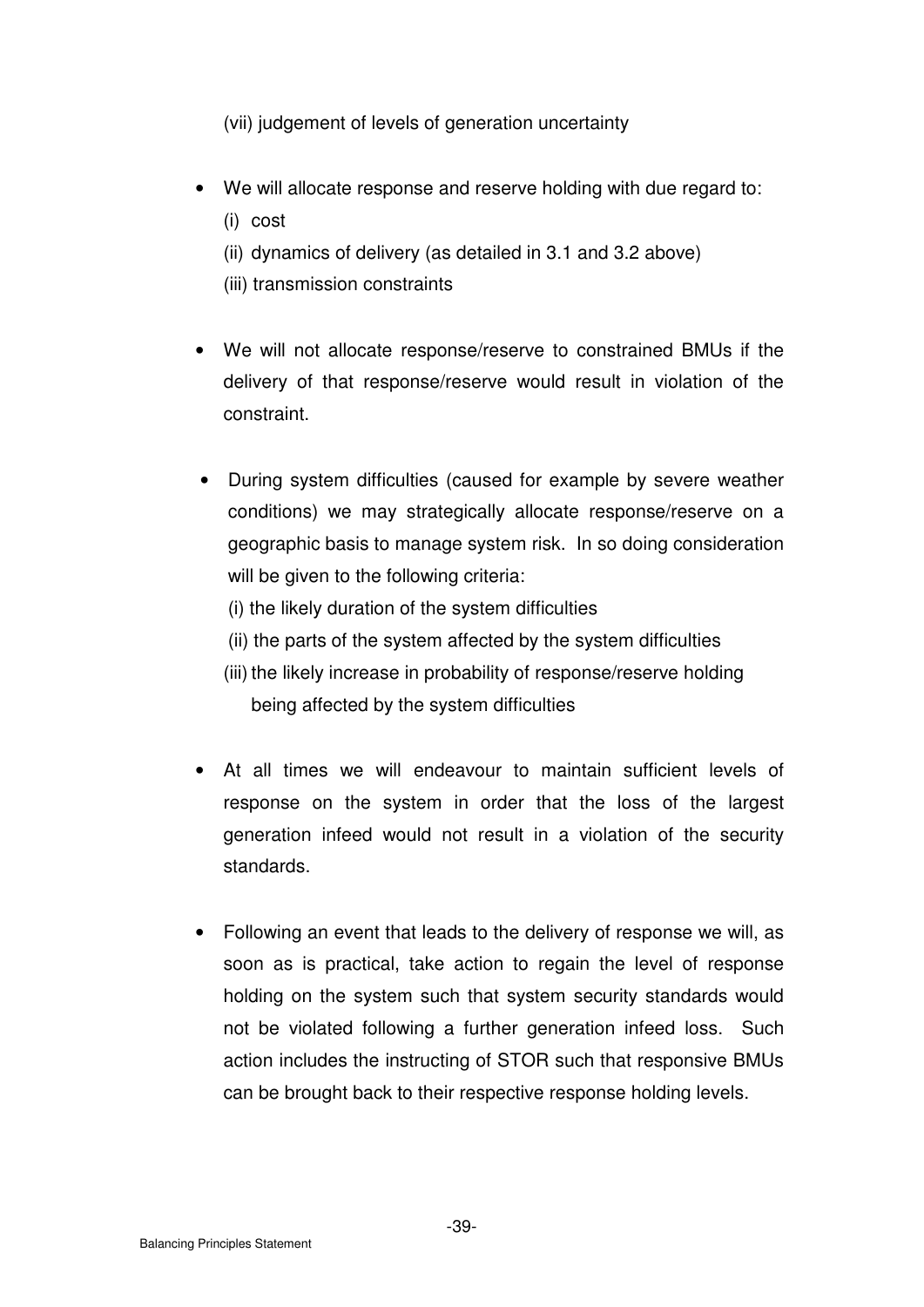- We will seek to hold sufficient high frequency response on the system to ensure that security standards are not compromised should the largest secured demand on the system trip.
- In achieving the above we will seek to ensure that there is a suitable level of generation capable of reducing output on the system at all times.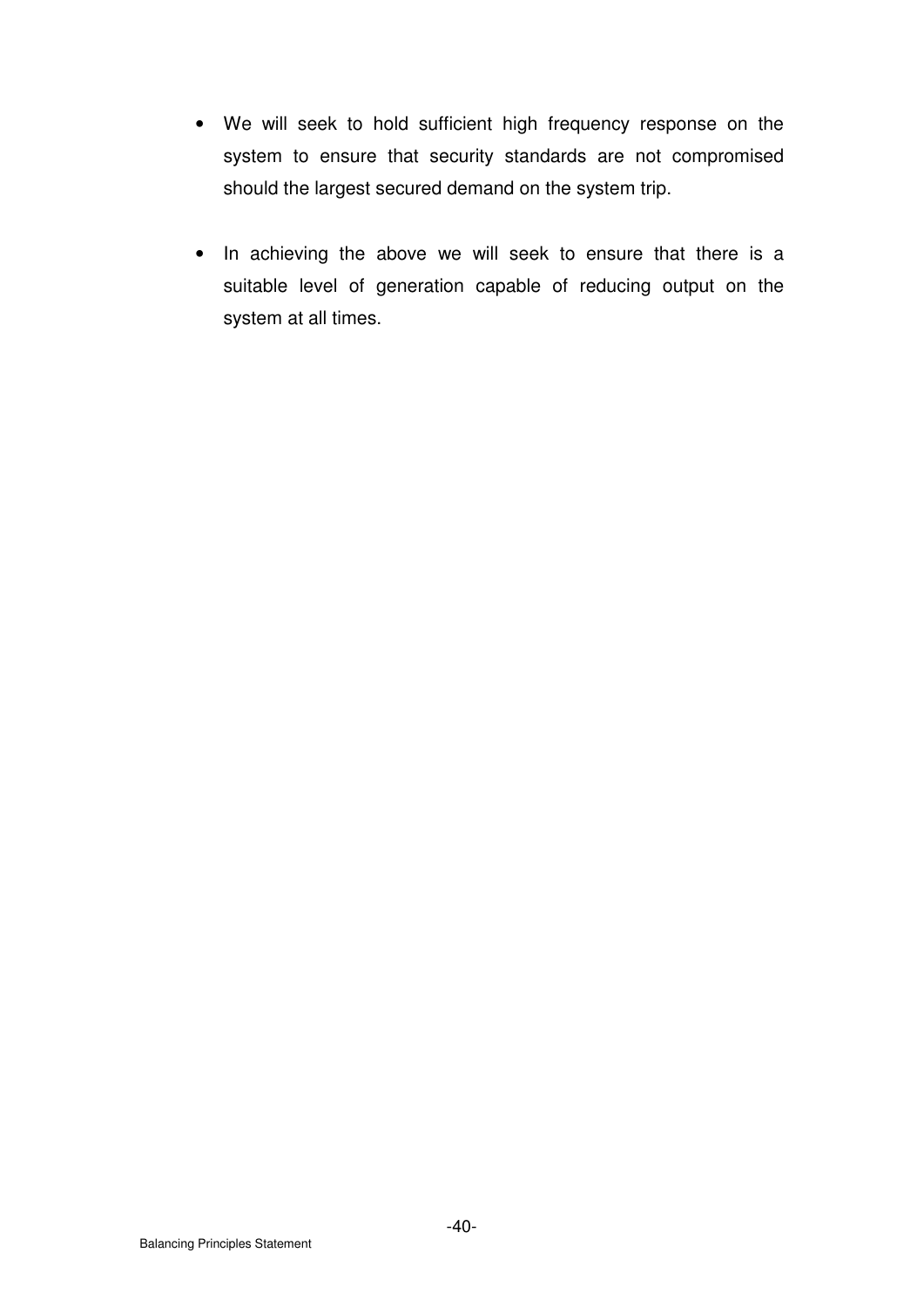#### **PART E: DAY AHEAD AND WITHIN DAY BALANCING**

#### **1. Day Ahead Balancing Process – Scheduling Phase**

- Step 1 By 09:00 hours each day we will publish our day ahead demand forecast covering the period 05:00 hours day ahead to 05:00 hours day ahead  $+1$ .
- Step 2 By 11:00 hours we will receive PN and other data from all BMUs covering the period 05:00 hours day ahead to 05:00 hours day ahead + 1 and default such data as is necessary.
- Step 3 Using the submitted PN data, demand forecast and planned transmission outage information we will undertake security analysis studies to verify system security (Part F refers).
- Step 4 For each half hour period from 05:00 hours day ahead to 05:00 hours day ahead  $+1$  the system BMU requirement (i.e. that required to meet system demand and system response/reserve levels) is calculated from the sum of forecast demand, scheduled reserve<sup>1</sup>, contingency reserve and STOR (less that provided by contracted non BMU sources).
- Step 5 For each half hour period from 05:00 hours day ahead to 05:00 hours day ahead  $+1$  the sum of BMU maximum export limits (MEL) is calculated based on the 11:00 hours PN submission.
- Step 6 The system plant margin for each half-hour period is then calculated by subtracting the identified BMU requirement from

 $\overline{a}$ 1 Scheduled reserve is the total amount of headroom required to meet the level of regulating reserve and frequency response allocated to synchronised BMU.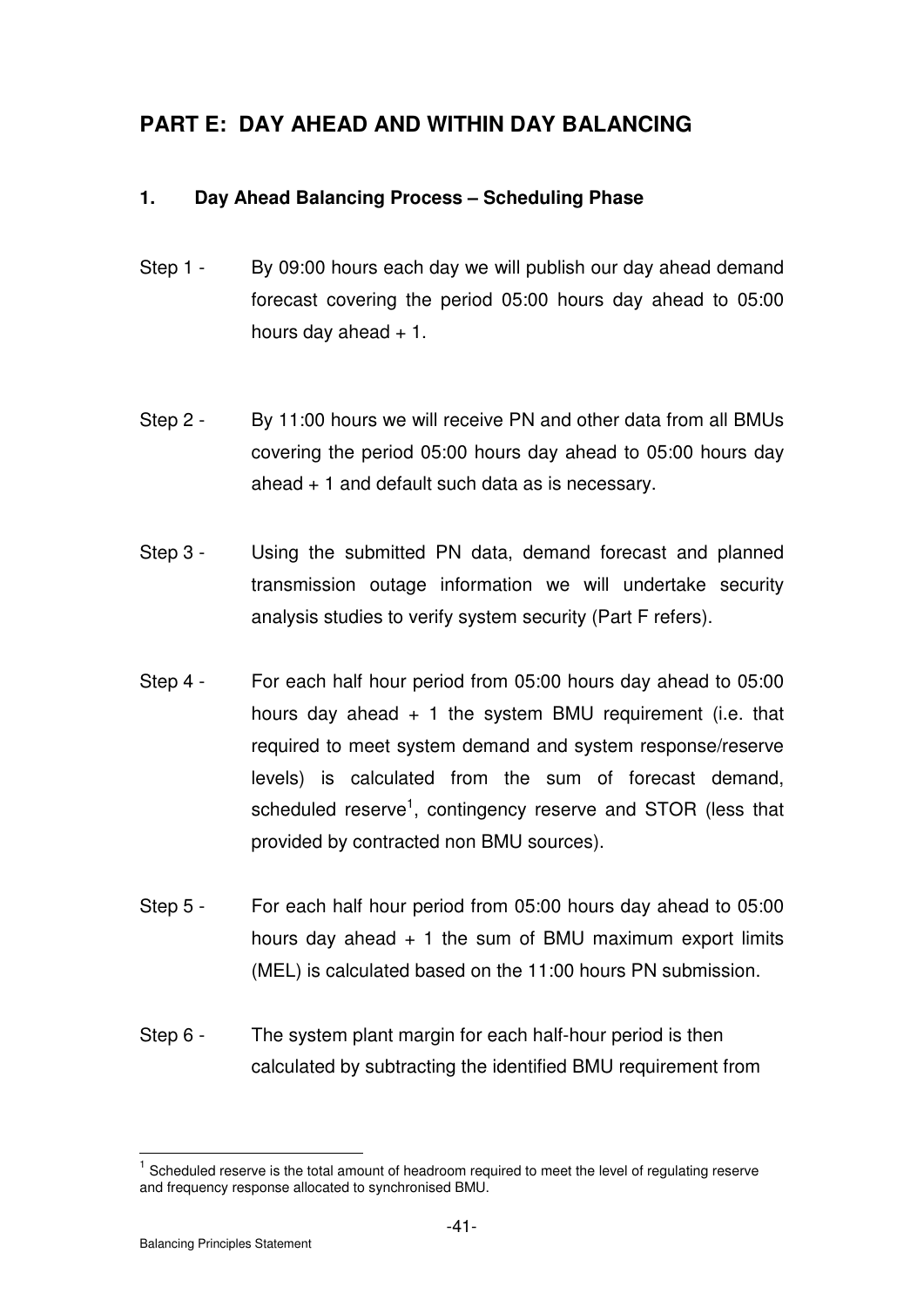$\frac{3}{2}$  MEL (after accounting for BMUs likely to be restricted by constraints).

Step 7 - The system plant margin for each half-hour is therefore derived from:

 $(3\sum_{n=1}^{\infty}$  MEL -  $3\sum_{n=1}^{\infty}$  Constrained Off BMUs) – BM Unit Requirement

- Step 8 If the system plant margin is negative then we will revisit the transmission outage plan and where possible make revisions in order to reduce the level of constrained off BMUs.
- Step 9 If the system plant margin remains negative we shall, dependant on the level and duration of the shortfall and the time period to the shortfall, issue the appropriate system warning to the market.
- Step 10 By 12:00 hours each day we will issue the total system plant margin data to the market for the period 05:00 hours day ahead to 05:00 hours day ahead  $+1$ .
- Step 11 We will forecast constraint costs based on the submitted indicative PN (and other BMU ) data and our estimation of Final Physical Notification (FPN) levels and Bid-Offer prices and volumes. Depending on the forecast levels of these costs we will give consideration to the cancellation/deferral of transmission system outages.
- Step 12 Where judged necessary we will seek to call off Balancing Services contracts (on a cost basis with due regard to the criteria set out in Part C, paragraph 5) to ensure, inter alia, that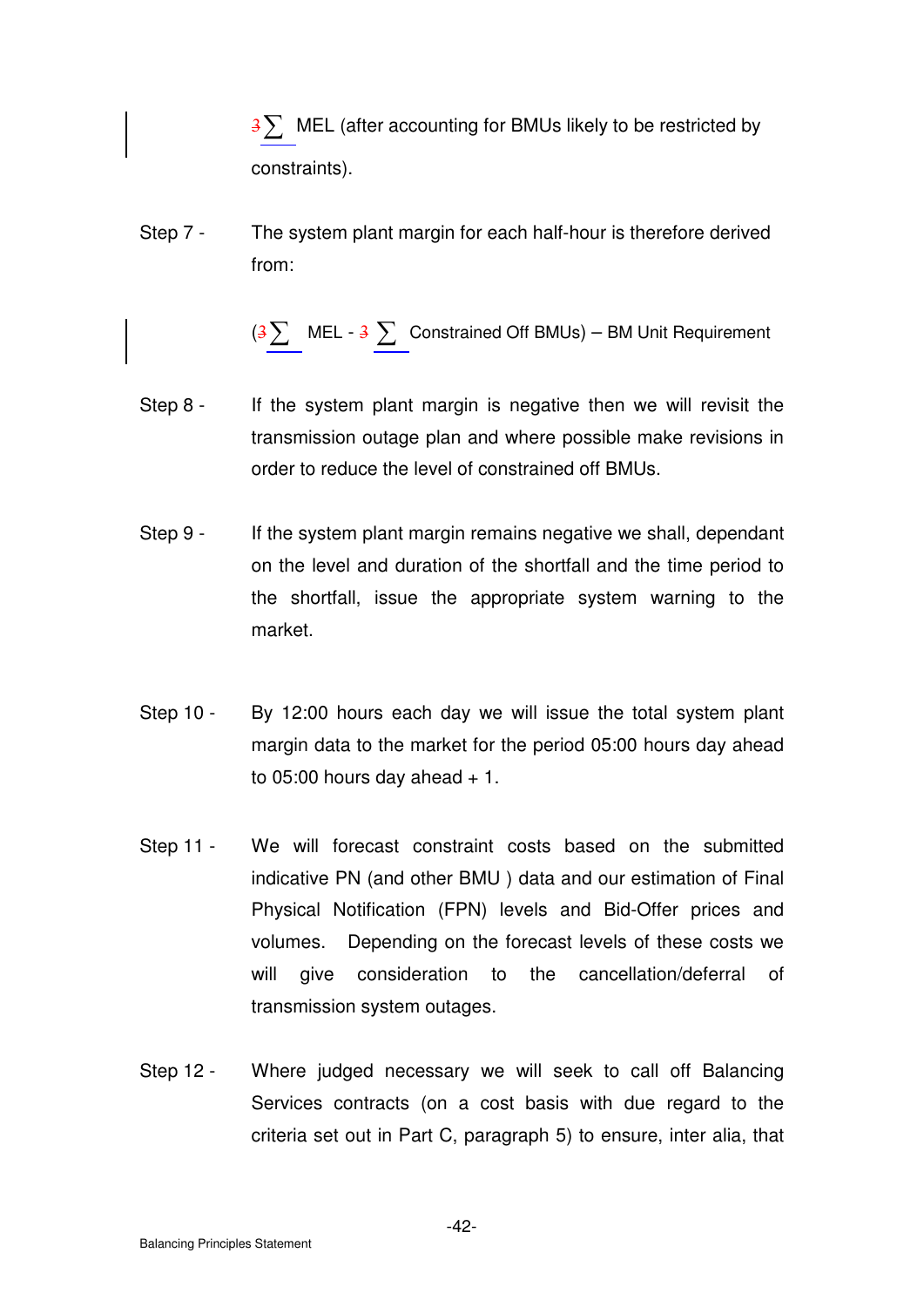BMUs required to maintain system security are available for selection in the BM .

- Step 13 Following 11:00 hours we will continue to receive updated PNs from BMUs.
- Step 14 Using this updated data we will revise the national plant margin data and publish this together with zonal margin data by 16:00 hours.

#### **2. Within Day Balancing Process – Control Phase**

- Step 1 At defined times we will revise and release to the BMRA in accordance with 6.1.7 of Section Q of the Balancing and Settlement Code half-hourly averaged demand forecasts.
- Step 2 As participants become aware of changes to their physical position they will be expected to advise us of those changes.
- Step 3 At defined times, using the latest demand forecast, PN and other BMU data, the zonal and national margins will be reassessed and released to the BMRA in accordance with 6.1.7 of Section Q of the Balancing and Settlement Code.
- Step 4 Using the revised data we will undertake security analysis studies and reassess the requirements for the call off of Balancing Services contracts or Other Services such as PGB Transactions.
- Step 5 At Gate Closure the PN data will become FPN data and we will have received Bid-Offer Prices and volumes for those BMUs wishing to actively participate in the BM.
- Step 6 In the BM, using the revised demand forecast and validated FPN and Bid-Offer Data, we will seek to balance the system (on a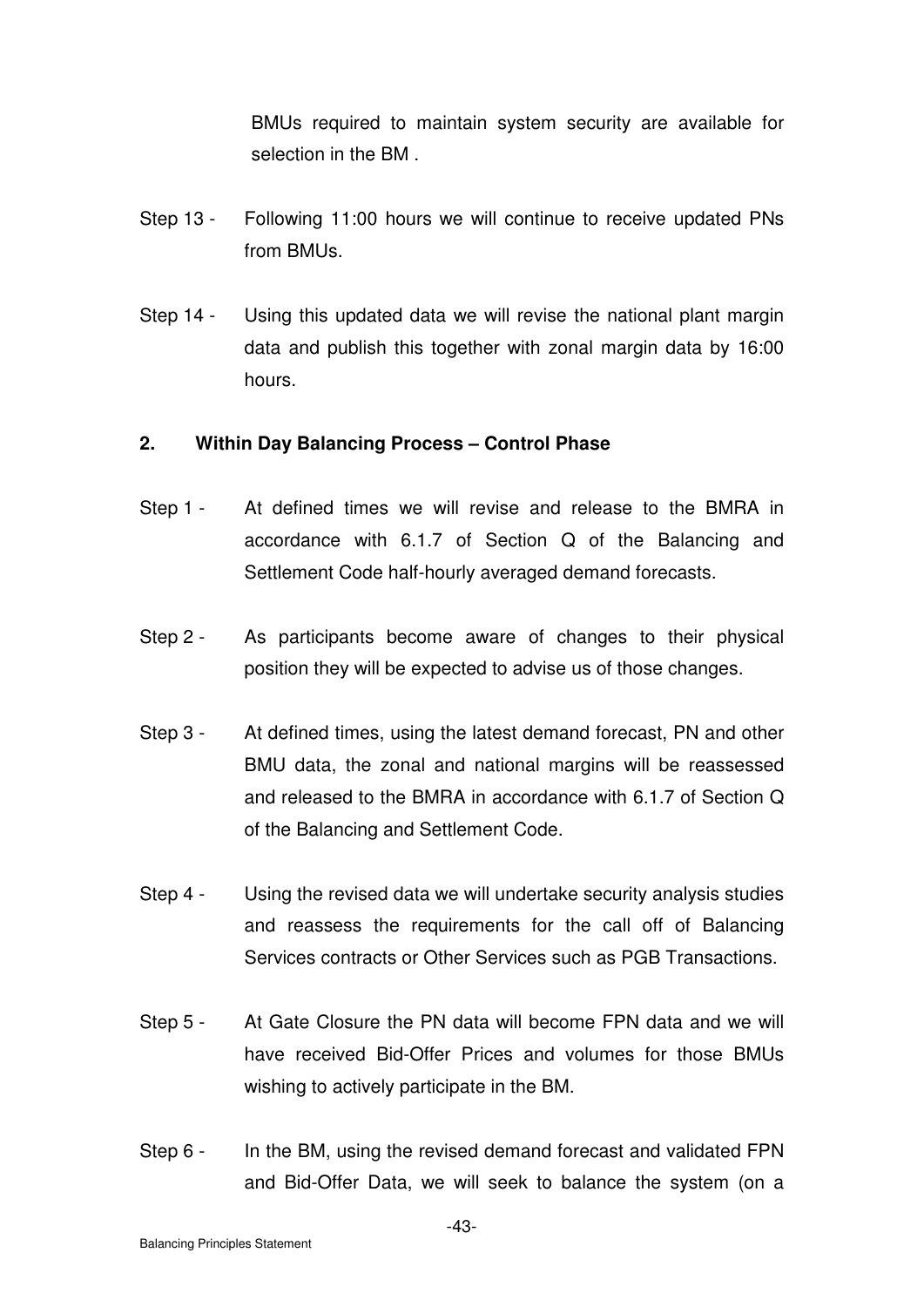minute by minute basis) through the purchase of Balancing Services on an economic basis taking into account:

- (i) urgent contingency action to restore operational standards on the transmission system;
- (ii) technical constraints imposed on the system from time to time;
- (iii) the dynamic operating characteristics of available generation and demand balancing services;
- (iv) where BOAs are expected to be issued for periods beyond the wall, those Bid-Offer Prices associated with all BOA timescales, PNs and dynamics for the BMU;
- (v) uncertainty in demand at timescales within the BM window;
- (vi) other matters provided for in the Grid Code; and
- (vii) Services provided on Interconnector BMUs that could be operationally unacceptable to National Grid Electricity Transmission ple NGET, or commercially / operationally to the External Interconnected System Operator (EISO).

In extreme situations this may require the instruction of Emergency Instructions and/or Involuntary Reductions as defined in Part B Sections 5 and 6.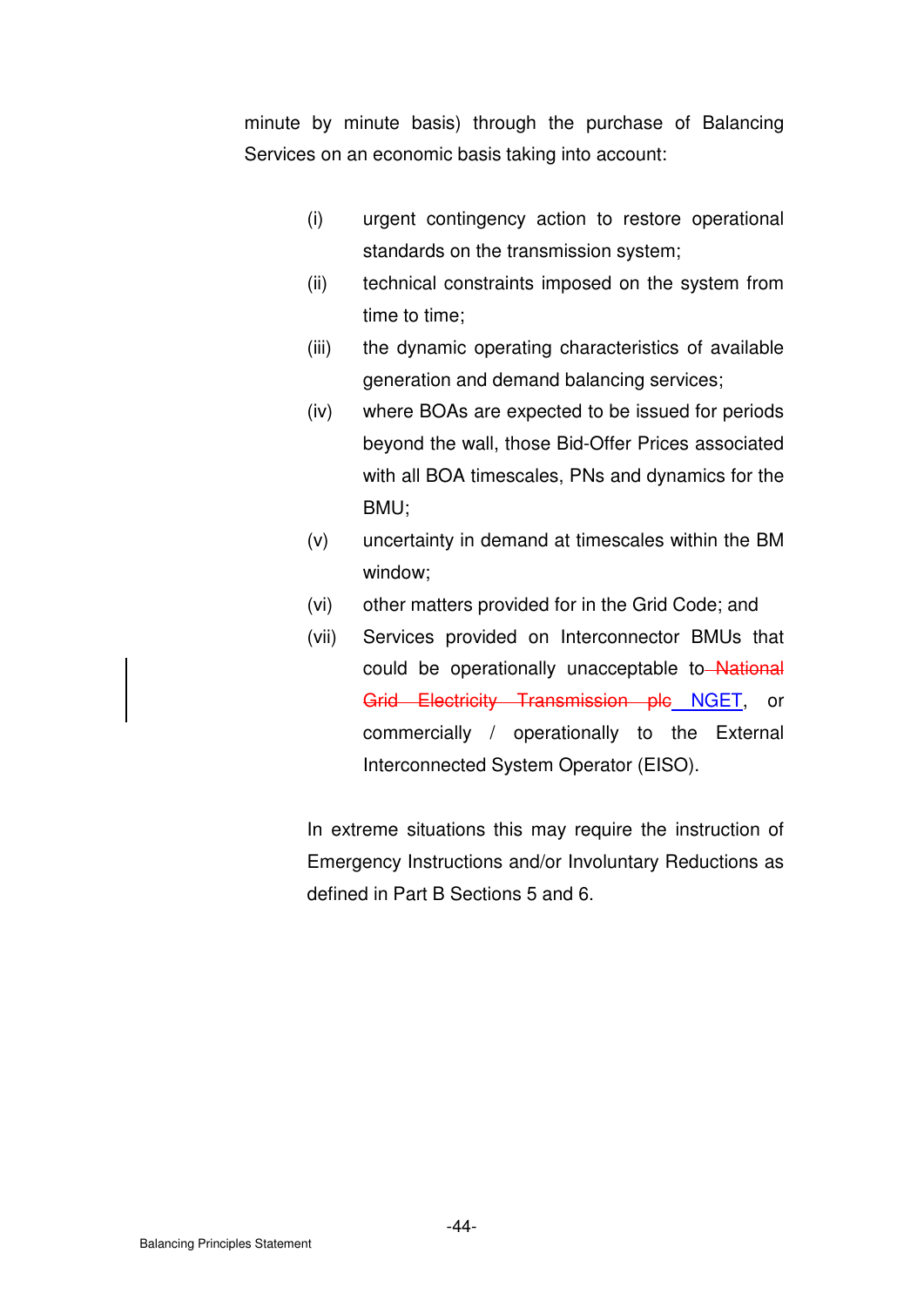#### **Part F: Summary of Operation of the GB transmission system from the GB Security and Quality of Supply Standard (GBSQSS)**

#### **1. Overview**

(a) We shall seek to operate the GB Transmission system in accordance with the GB security and Quality of Supply Standard as summarised so that for the secured event (as defined in the GBSQSS) of a fault outage of any of the following:

- a single transmission circuit, a reactive compensator or other reactive power provider; or
- the most onerous loss of power infeed; or
- where the system is designed to be secure against a fault outage of a section of busbar or mesh corner under planned outage conditions, a section of busbar or mesh corner,

there shall not be any of the following:

- a loss of supply capacity except as specified in the GBSQSS;
- unacceptable frequency conditions;
- unacceptable overloading of any primary transmission equipment;
- unacceptable voltage conditions; or
- system instability.

(b) and for the secured event of a fault outage of:

- a double circuit overhead line; or
- a section of busbar or mesh corner,

there shall not be any of the following:

- a loss of supply capacity greater than 1500 MW;
- unacceptable frequency conditions; or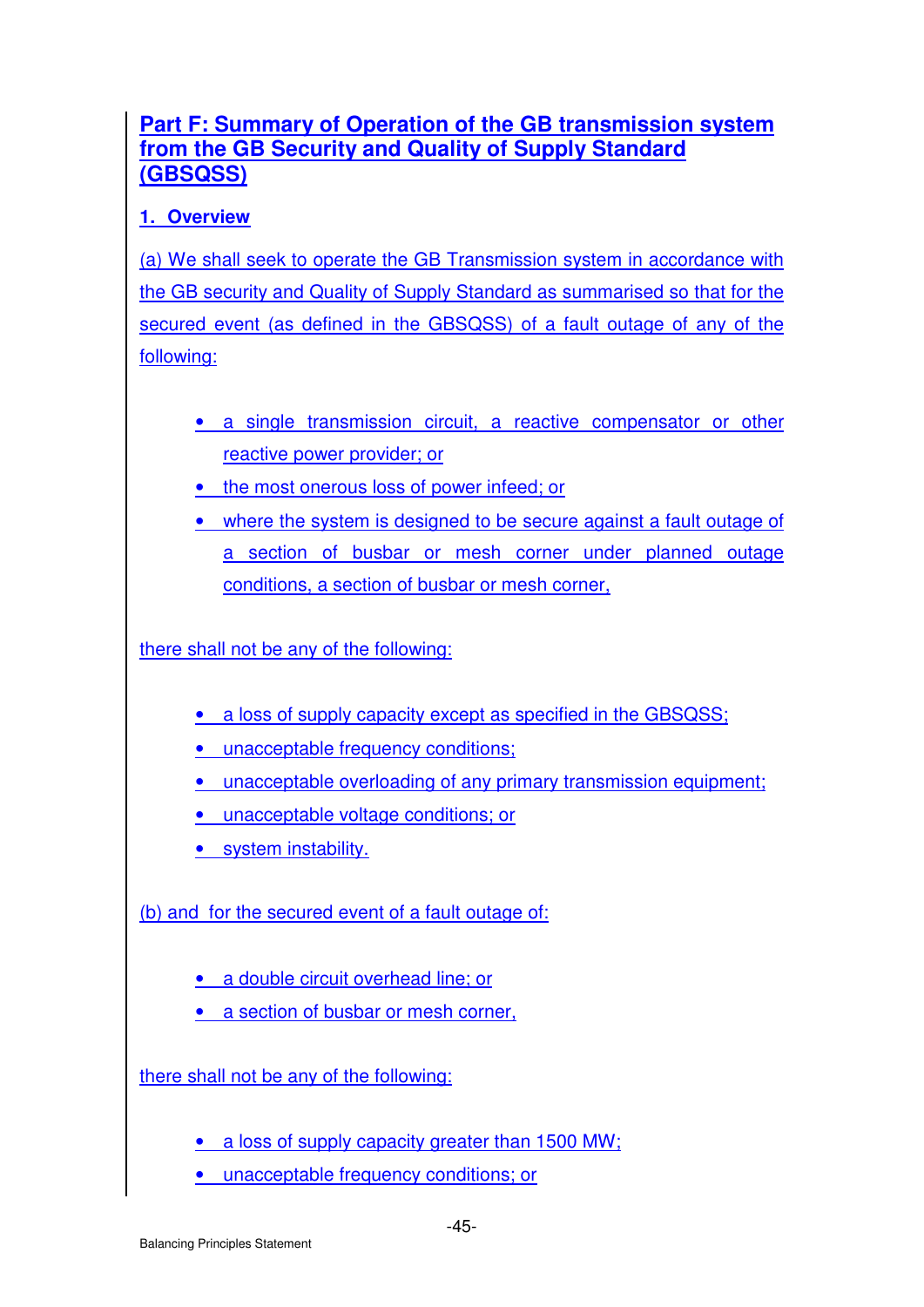- unacceptable voltage conditions affecting one or more Grid Supply Points for which the total group demand is greater than 1500 MW; or
- system instability of one or more generating units connected to the supergrid.

(c) and for the secured event on the supergrid of a fault outage of:

- a double circuit overhead line where any part of either circuit is in the England and Wales area; or
- a section of busbar or mesh corner in the England and Wales area,

#### there shall not be:

- unacceptable overloading of primary transmission equipment in the England and Wales area;
- unacceptable voltage conditions in the England and Wales area.

#### Conditional Further Operational Criteria

If conditions are adverse such that the likelihood of a double circuit overhead line fault is significantly higher than normal; or there is no significant economic justification for failing to secure the transmission system to this criterion and the probability of loss of supply capacity is not increased by following this criterion, the GB Transmission System shall be operated under prevailing system conditions so that for the secured event of:

• a fault outage on the supergrid of a double circuit overhead line

there shall not be:

• where possible and there is no significant economic penalty, any loss of supply capacity greater than 300 MW;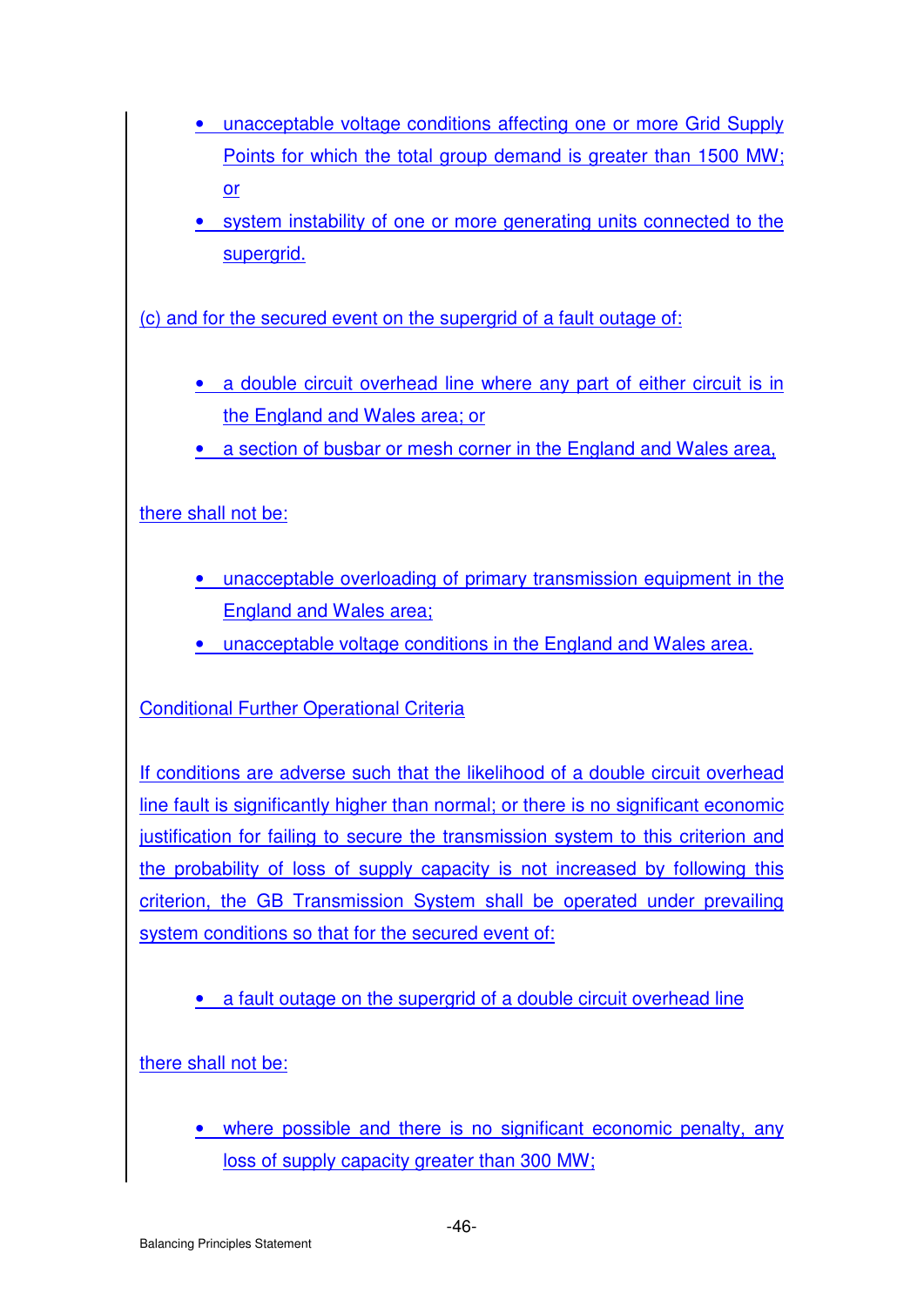- unacceptable overloading of any primary transmission equipment;
- unacceptable voltage conditions;
- system instability.

#### 1.1 Exceptions

Exceptions to the criteria may be required where variations to the standard connection designs have been agreed.

#### **2. Frequency Control**

There should not be "Unacceptable High or Low Frequency Conditions" under the conditions laid down in the Security and Quality of Supply Standard.

These are conditions where:

i) the steady state frequency falls outside the statutory limits of 49.5Hz to 50.5Hz; or

ii) a transient frequency deviation on the MITS persists outside the above statutory limits and does not recover to within 49.5Hz to 50.5Hz within 60 seconds.

Transient frequency deviations outside the limits of 49.5Hz and 50.5Hz shall only occur at intervals which ought to be reasonably considered as infrequent. It is not possible to be prescriptive with regard to the type of secured event which could lead to transient deviations since this will depend on the exact frequency response characteristics of the system which NGET shall adjust from time to time to meet the security and quality requirements of this Standard.

For either significant or abnormal events any frequency deviation below 49.5Hz should not persist for more than 60 seconds, and system frequency should return to between operational limits within 10 minutes.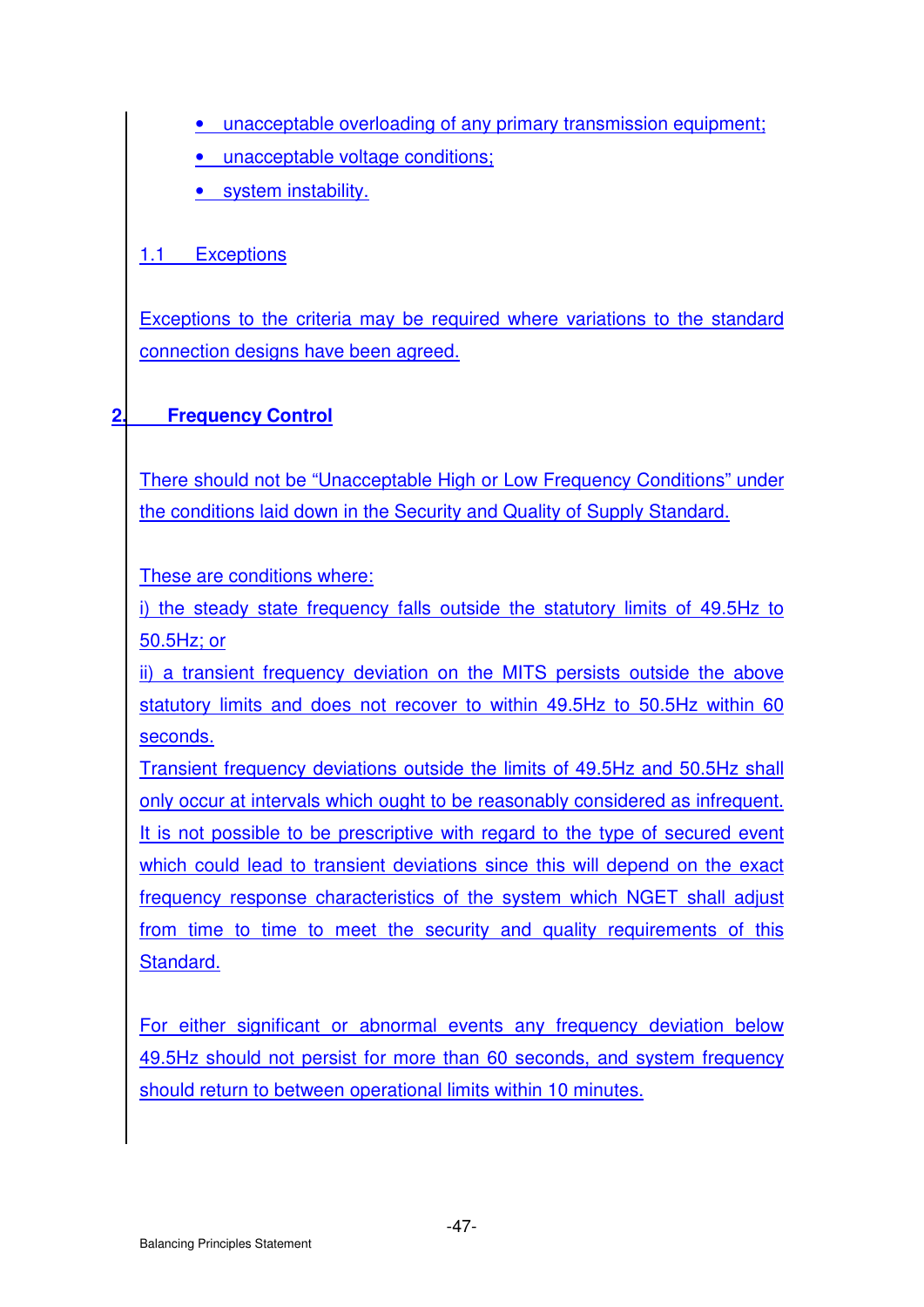If necessary we shall achieve, in exceptional circumstances, frequency control by demand control – as specified in OC6 of the Grid Code.

## **PART F: SUMMARY OF GB OPERATIONAL SECURITY STANDARDS**

#### **1 Overview**

We shall seek to economically maintain security on the transmission system such that for normal and outage conditions, for a **secured event** there shall not be:-

•a loss of supply,

- •a violation of the **system frequency control standard**,
- •a violation of the **system voltage control standard**,
- •system instability,
- •unacceptable overloading of apparatus.

Excluding the exceptions below a **secured event** is defined as the fault outage of:-

•a single circuit overhead line,

- •a double circuit overhead line,
- •a designated pair of single circuit overhead lines concurrently during the defined winter season,
- a single circuit cable.
- •a section of busbars or mesh corner,
- •a supergrid transformer,
- •a reactive compensator,
- •the most onerous single system infeed.

For demand groups with a net import of up to 1500MW a **secured event** is defined as the fault outage of:-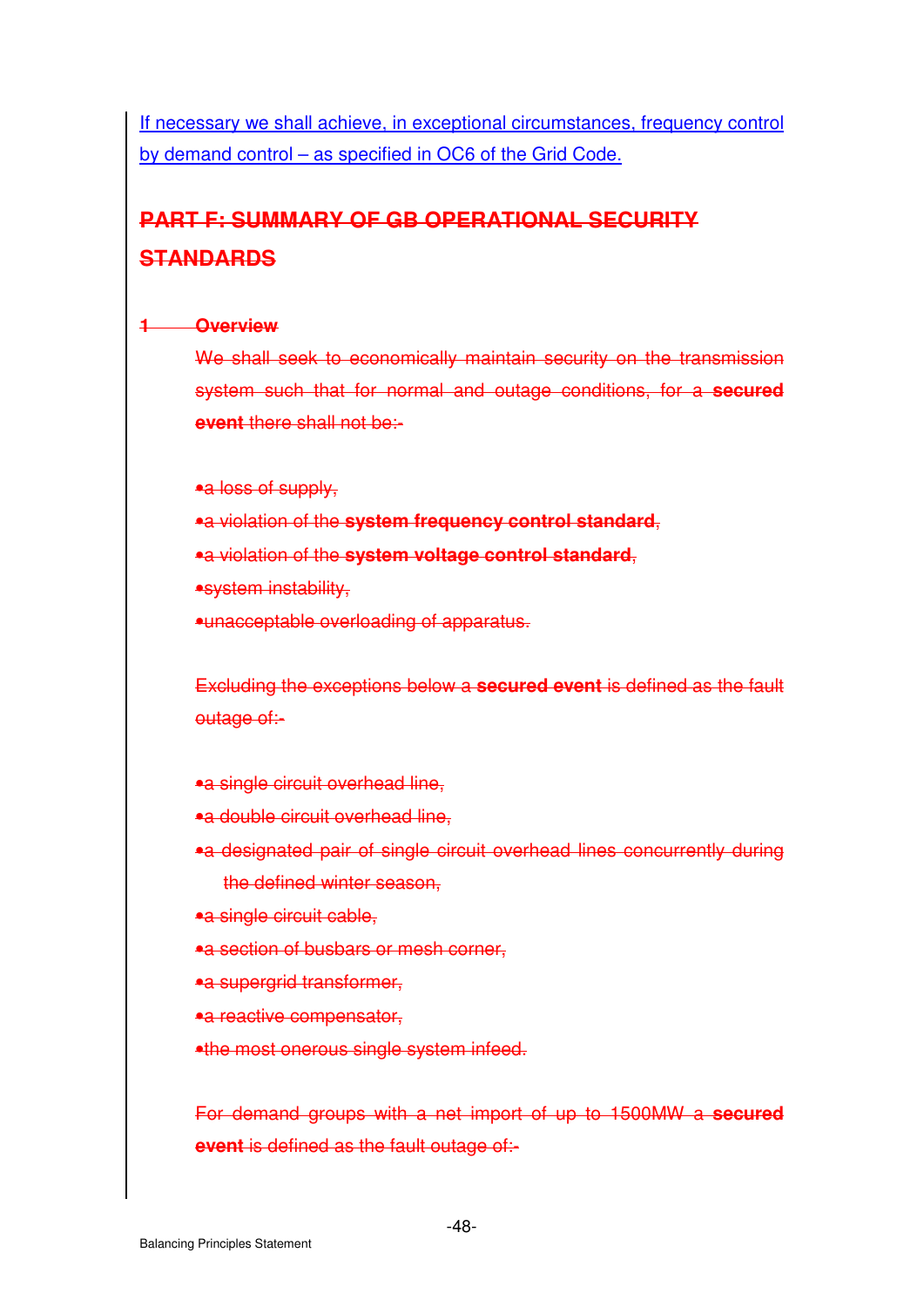•a single circuit overhead line, •a single circuit cable, •a supergrid or grid transformer or reactor, •the most onerous single system infeed.

#### **1.1 Exceptions**

The standards may be relaxed for connections for which a derogation (approved by the Authority) from Standard Condition C17 of the Transmission Licence is in force.

For demand groups with a net import of less than 300MW and under outage conditions then for a **secured event** a loss of supply is acceptable.

Loss of supply for a **secured event** is also acceptable under planned outage conditions subject to a restoration strategy agreed between the SO and the relevant party.

#### **2 System Frequency Control Standard**

We shall seek to economically purchase and schedule sufficient real energy reserve and response such that:

For a **significant event i.e.** any **secured event** which could result in sudden change between total mechanical power input and actual system demand which is in the range 300MW to 1000MW the system frequency shall not deviate by more than 0.5Hz and that for;

An **abnormal event i.e.** any **secured event** which could result in a sudden change between total mechanical power input and actual system demand which is in the range 1000MW to 1320MW the system frequency should not deviate by more than 0.8Hz.

**For either significant or abnormal events any frequency deviation below 49.5Hz should not persist for more than 60 seconds, and**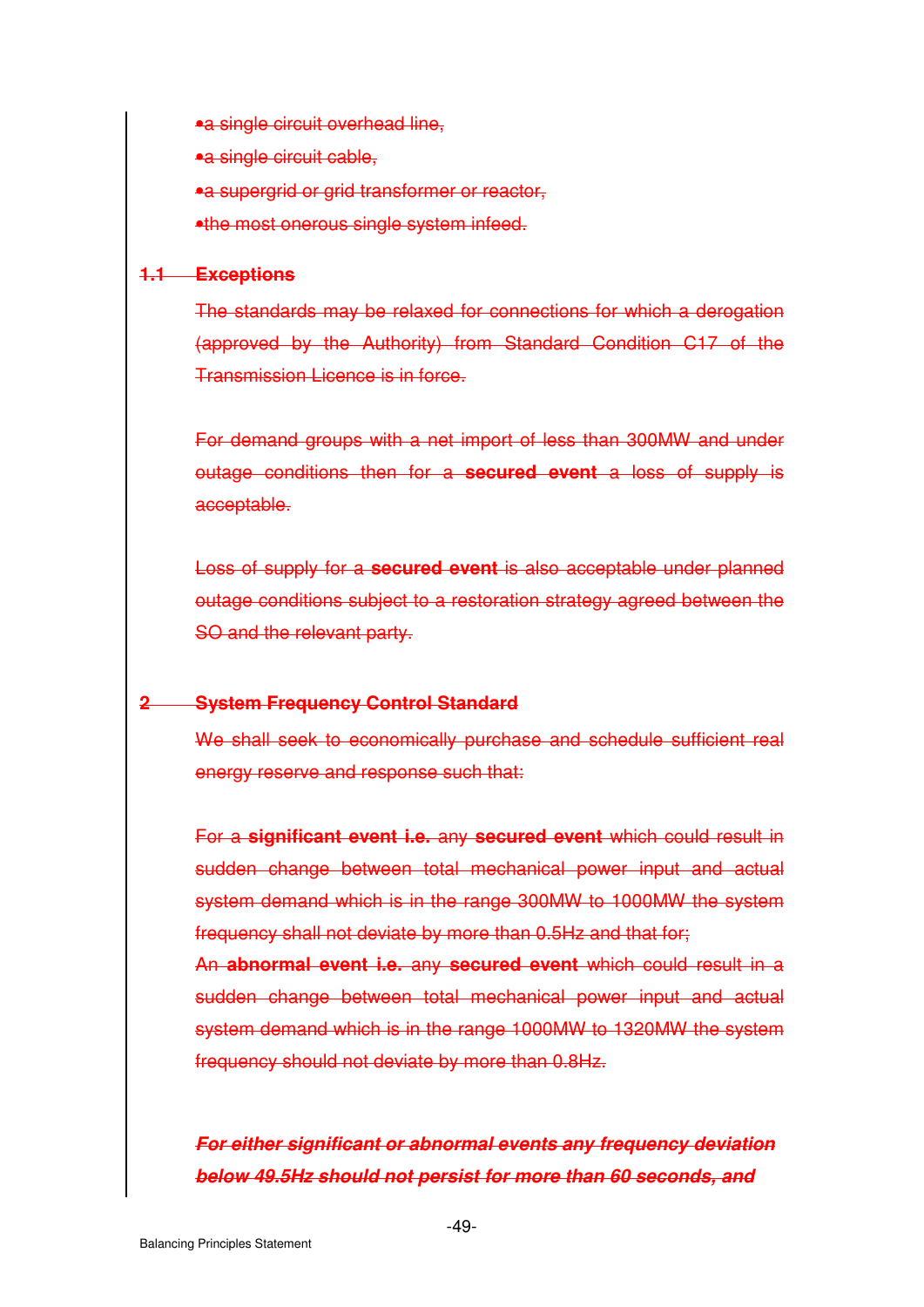**system frequency should return to between operational limits within 10 minutes. If necessary we shall achieve, in exceptional circumstances, frequency control by demand control – as required by the British Grid Systems Agreement (BGSC 12) and as specified in OC6 of the Grid Code.**

#### **3 Voltage Control Standard**

Under normal system conditions we shall seek to purchase and economically schedule sufficient Mvar reserves in order to maintain steady state voltage levels such that:-

On the 400kV system each user connection site will normally remain within +/- 5% of the nominal value with a minimum/maximum range of +/-10% however voltages between +5% and +10% should not last longer than 15 minutes.

On the 275kV and 132kV system each user connection site will normally remain within +/- 10%.

Below 132kV the limits are  $+/- 6\%$ .

In addition for any secured event we shall purchase and economically schedule sufficient Mvar reserves in order to limit voltage step change to:-

+/-6% at the user connection site after a secured event, relaxed to a voltage fall of  $+/-12\%$  for loss of a double circuit, busbar or mesh corner. This voltage step change relates to a period about 5 seconds after fault clearance. It must be possible for us to restore voltage at Grid Supply Points (GSPs) to 95% following automatic and manual action within 20 minutes.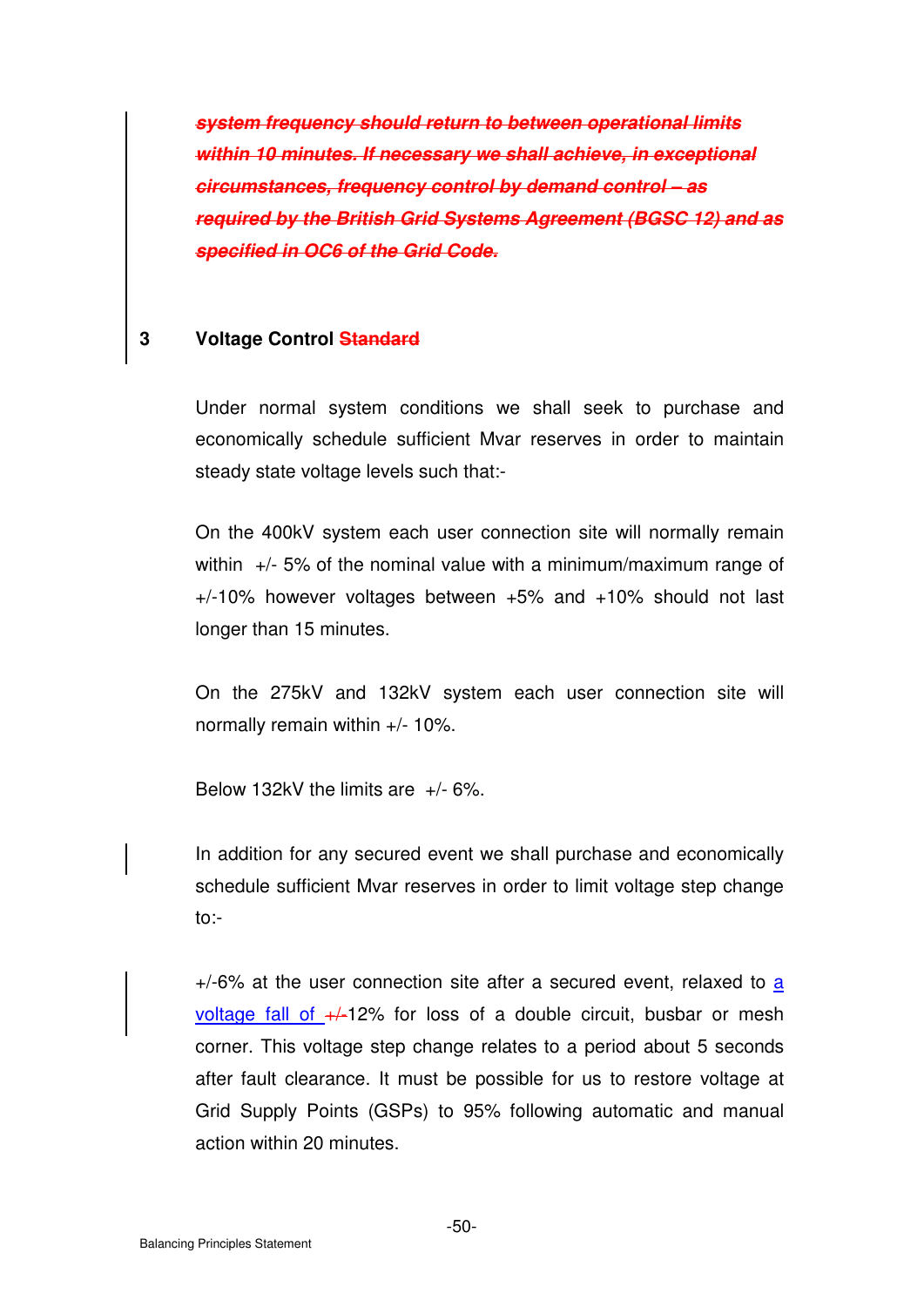+/- 3% at the user connection site for planned switch operations.